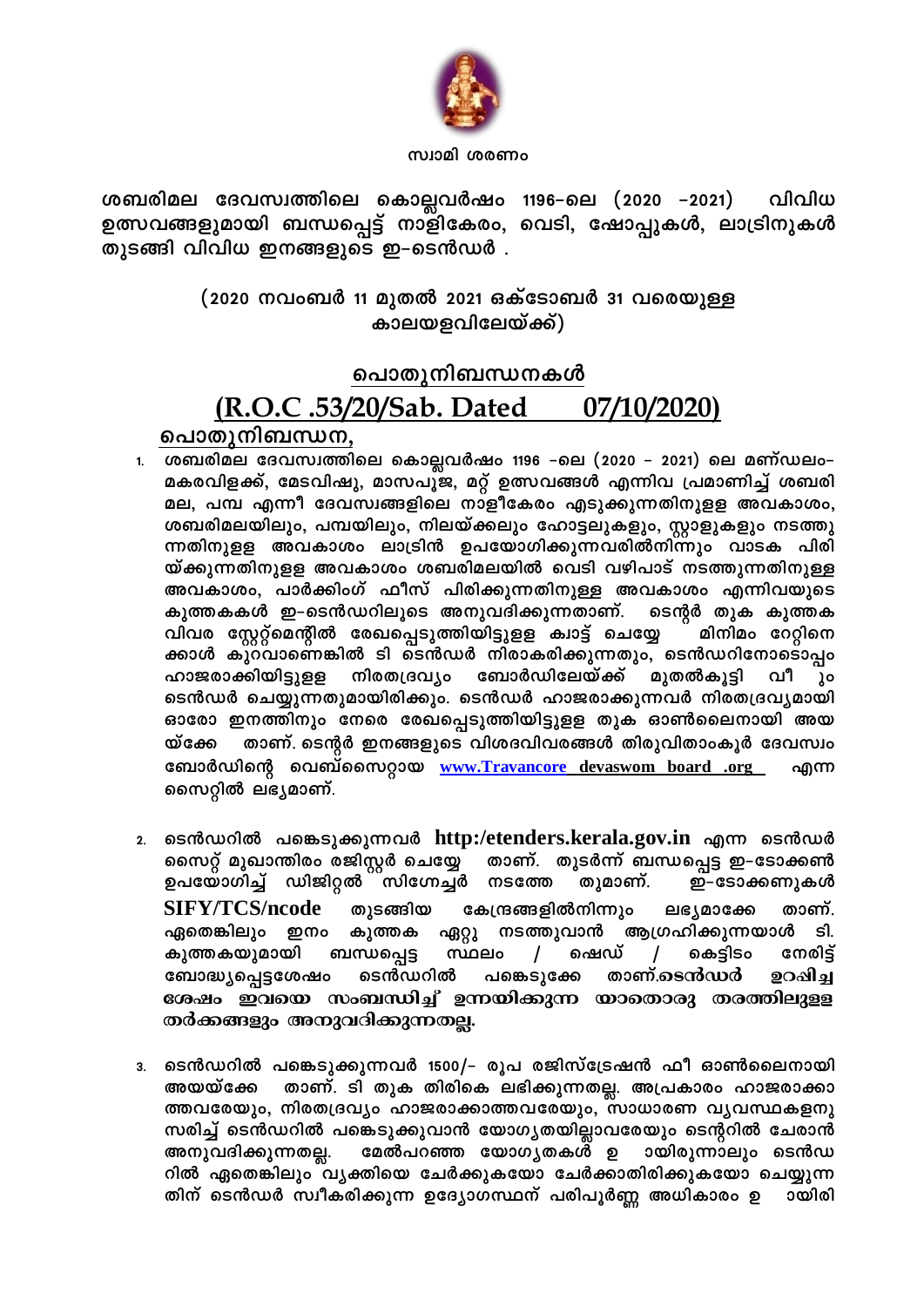ഈ വ്യവസ്ഥകൾ നടപ്പു കോൺട്രാക്ടർമാർക്കും ബാധകമാ ക്കുന്നതാണ്. യിരിക്കും. മുൻകൂടിശ്ശികക്കാരേയും, ബ്ലാക്ക് ലിസ്റ്റ് ചെയ്തവരേയും യാതൊരു കാരണവശാലും ടെൻഡറിൽ പങ്കെടുപ്പിക്കുന്നതല്ല.

4. മിനിമം ക്വാട്ടുചെയ്യേ തുക മാനദണ്ഡമാക്കി ലേലത്തുകകളിൽ 25 ലക്ഷം രൂപയ്ക്ക് മുകളിൽ ഉളളവയെ 'എ' കാറ്റഗറിയായും,  $10$  ലക്ഷം രൂപയ്ക്ക് മുക ളിൽ 25 ലക്ഷം രൂപാവരെ 'ബി' കാറ്റഗറിയായും, 5 ലക്ഷം രൂപയ്ക്കുമുകളിൽ 10 ലക്ഷം രൂപവരെ 'സി' കാറ്റഗറിയായും 5 ലക്ഷം രൂപവരെ 'ഡി' കാറ്റഗറി യായും കുത്തക ഐറ്റങ്ങളെ തരംതിരിച്ചിട്ടുള്ളതാണ്.

#### ഓരോ കാറ്റഗറിയിലുമുള്ള ഐറ്റങ്ങളുടെ ലേല തുക അടയ്ക്കേ വിവരം ചുവടെ ചേർക്കുന്നു.

| കാറ്റ       | <b>EMD</b> | 1 –ാം ഗഡു                                | 2 –၁၀ ທ $\omega$ ) | $3 - 00$   |
|-------------|------------|------------------------------------------|--------------------|------------|
| ဖကါ         |            |                                          |                    | ഗഡു        |
|             | ടെൻഡറി     | ഇ–ടെന്റർ / ഓപ്പൺ                         | 2020               | 2020       |
|             | നൊപ്പം     | ടെന്റർ / ലേല തിയതി                       | ഒക്ടോബർ            | നവംബർ      |
|             |            | മുതൽ 5 ബാങ്ക് പ്രവർ<br>ത്തി ദിവസത്തി നകം | 31 നകം             | 30 നകം     |
| A           | $-do-$     | 50%                                      | $25\%$             | $25\%$     |
| B           | $-do-$     | 50 %                                     | $25\%$             | $25\%$     |
| $\mathbf C$ | $-do-$     | 50 %                                     | 50 %               | <b>Nil</b> |
| D           | $-do-$     | 100 %                                    | <b>Nil</b>         | <b>Nil</b> |

പമ്പ - പ്ലാപ്പള്ളി റൂട്ടിലുള്ള മുഴുവൻ കടകൾക്കും കാറ്റഗറി വൃത്യാസമില്ലാതെ ലേലത്തുക ഒന്നായി അടയ്ക്കേ താണ്. .

കുത്തക എടുക്കുന്നയാൾ RTGS, NEFT മറ്റ് വിധത്തിലുള്ള അക്കൗ 5 ട്രാൻഫർ വഴി കുത്തക തുക ഒടുക്കുന്നതിന് ടിയാന്റെ പേരിലുള്ള അക്കൗ ിൽ നിന്നും ഇതിനു വിരുദ്ധമായി മാത്രമെ പാടുളള്ളൂ. മറ്റാരുടെയെങ്കിലും അക്കൗ ുവഴി തുക അടയ്ക്കുന്ന പക്ഷം ടി തുക കുത്തക തുകയായി ഒരു കാരണവശാലും കണക്കാക്കുകയില്ല.

തുക ഒടുക്ക് വരൂത്തുന്ന സംബന്ധിച്ച വിവരങ്ങൾ ചുവടെ ചേർത്തുകൊള്ളുന്നു.

| Account No    |                 | 012600100000019                |
|---------------|-----------------|--------------------------------|
| Customer Name | $\mathcal{F}$ . | M/S. DEVASWOM ACCOUNTS OFFICER |
| Bank          |                 | DHANLAXMI BANK LTD.            |
| IFSC Code     |                 | DLXB0000275                    |
| Branch        |                 | NANTHACODE, TRIVANDRUM         |

6 ഓരോ ഇനത്തിന്റേയും ടെൻഡറുകൾ പരിശോധിച്ച് ആരുടെയെങ്കിലും പേരിൽ ടെൻഡർ സ്ഥിരപ്പെടുത്തുന്നപക്ഷം ടിയാന്റേ തൊഴിച്ച് മറ്റുളളവരുടെ നിരതദ്രവ്യം ഓൺലൈനായിതന്നെ അവരവരുടെ അക്കൗ ിൽ തിരികെ നൽകുന്നതാണ്.

ഇ–ടെൻഡർ സമർപ്പിക്കുന്നവർ ആധാർ കാർഡിന്റെ പകർപ്പ്,ഫോൺ നമ്പർ ഇ–ടെന്റീറിനോടൊപ്പം എന്നിവ നിർബന്ധമായും ഓൺലൈനായി താണ്. ടെൻഡർ സമർപ്പിക്കുന്ന വ്യക്തി/സ്ഥാപനത്തിന്റെ സമർപ്പിക്കേ പേര്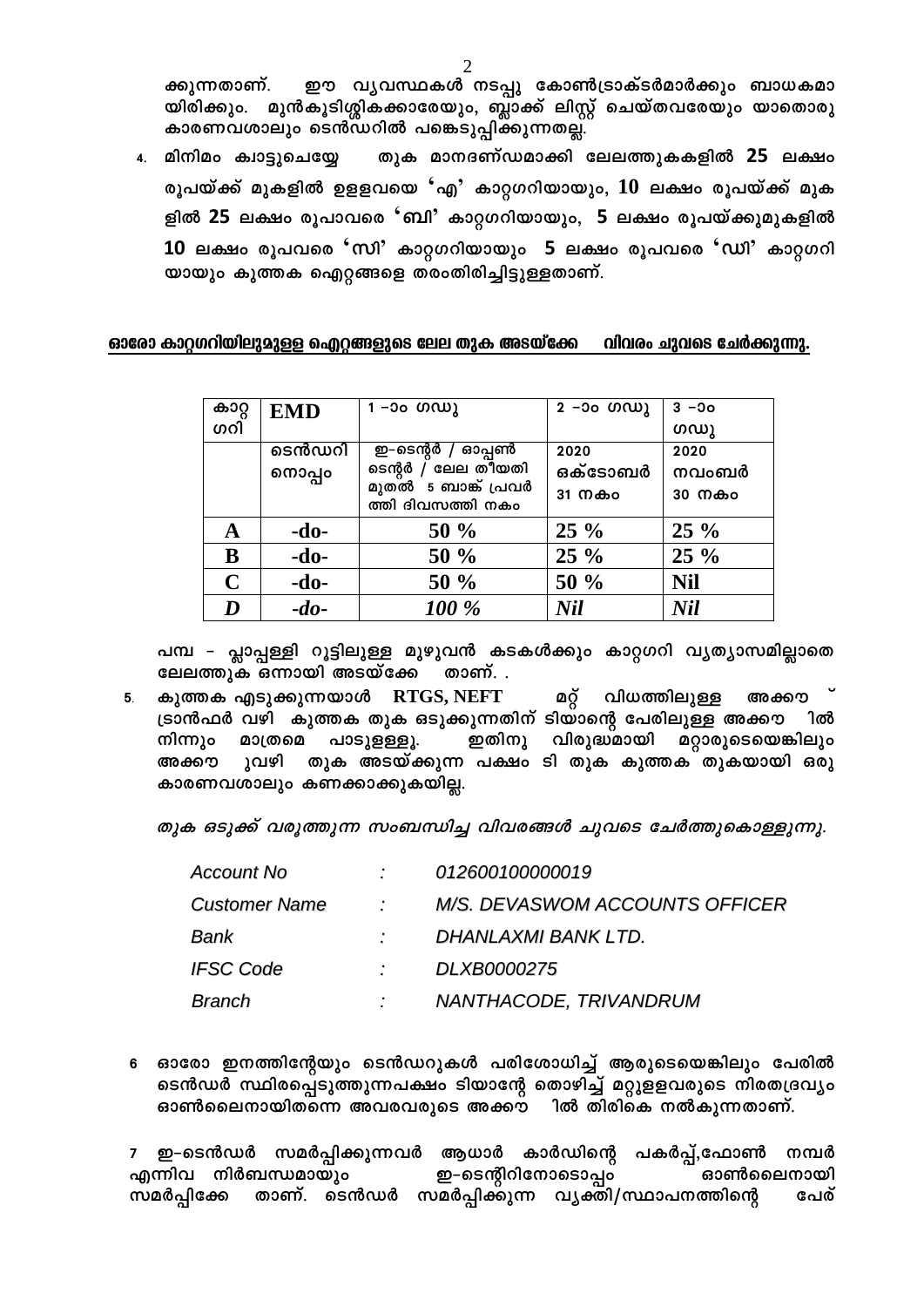തിരിച്ചറിയൽ ഇ-ടെന്റിറിനോടൊപ്പം സാക്ഷ്യപ്പെടുത്തുന്ന രേഖ തന്നെ ഓൺലൈനായി സമർപ്പിക്കേ ത്.

- കുത്തകക്കാരൻ ഒന്നാം ഗഡു ഇ–ടെന്റർ / ഓപ്പൺ ടെന്റർ / ലേലം ദിവസം 8 ഹാജരായി കുത്തകത്തുകയുടെ 50% നിശ്ചിത സമയപരിധിയ്ക്കകം ഒടുക്കുവരു ത്തി കുത്തക അവകാശം നേടേ താണ്. തുടർന്നുള്ള ഗഡുക്കൾ നിശ്ചിത തീയ തിയ്ക്കകം ഹാജരാക്കാത്തവരുടെ ടെൻഡർ റദ്ദു ചെയ്ത് ഡിപ്പാർട്ട്മെന്റ് യുക്തം പോലെ റീ–ടെൻഡർ ചെയ്യുന്നതാണ്.
- ടെൻഡർ സ്വീകരിക്കുന്ന മുറയ്ക്ക് അവരുടെ പേരിൽ കുത്തക അനുവദിച്ച് 9 വരുന്ന വിവരം കക്ഷികളെ തെര്യപ്പെടുത്തുന്നതും അപ്രകാരം കുത്തകാനു വാദം ലഭിച്ച് കൃത്യം പത്ത് ദിവസത്തിനകം, മുദ്രപ്പത്രത്തിൽ, ഡിപ്പാർട്ട്മെന്റ് അംഗീകരിച്ചിട്ടുളള നക്കൽ പ്രകാരം ശബരിമല എക്സിക്യൂട്ടീവ് ആഫിസിൽ ഉട എഗ്രിമെന്റിനോടൊപ്പം ബാക്കി മ്പടിവച്ച് കുത്തക നടത്തേ തുമാകുന്നു. തുകയ്ക്കുളള ബാങ്ക് ഗൃാരന്റിയും 2 –ാം കക്ഷി (കുത്തകക്കാരൻ) ബാങ്ക് ഗൃാരന്റിയുടെ കാലാവധി ഉടമ്പടി താണ്. ഹാജരാക്കേ വയ്ക്കുന്ന തീയതി മുതൽ ഒരു വർഷത്തേയ്ക്കായിരിക്കേ താണ്.
- 10 ഉടമ്പടി വയ്ക്കുന്ന അവസരത്തിൽ ആവശ്യമായ ബാങ്ക് ഗ്യാരന്റി ഹാജ സോൾവൻസി സർട്ടിഫിക്കറ്റ് സ്വീകരിക്കുന്ന താണ്. രാക്കേ *തല്ല*.ആകെ കുത്തക തുകയിൽ ഒടുക്ക് വരുത്തിയിട്ടുള്ള തുക കഴിച്ച് ബ്ാക്കി ഒടുക്ക് വരുത്തുവാൻ ഉള്ള തുകയ്ക്ക് തതുലൃമായ ബാങ്ക് ിയാണ് ഹാജരാക്കേ ഗ്യാര താണ്.
- മേൽ വിവരിച്ച പ്രകാരം കുത്തക അനുവാദം തെര്യപ്പെടുത്തുന്ന മുറയ്ക്ക്  $11$ അതാത് കക്ഷികൾ ഹാജരായി മേൽ വിവരിച്ച വ്യവസ്ഥപ്രകാരം തുക അടച്ച് മുറ പ്രകാരമുളള രസീത് വാങ്ങാതെയോ, ഉടമ്പടിവയ്ക്കാതെയോ, വീഴ്ചവരുത്തുന്ന തായാൽ കുത്തകക്കാരന്റെ നഷ്ടോത്തരവാദിത്വത്തിൽ സ്പെഷ്യൽ നിബന്ധന (VIൽ) 5 -ാം വകുപ്പിൽ ചേർത്തിട്ടുളള പ്രകാരം റീ-ടെൻഡർ നടത്തിയോ ഡിപ്പാർട്ട്മെന്റീന് യുക്തമെന്നു തോന്നുന്ന മറ്റു വിധത്തിലോ കുത്തകയ്ക്ക് ആളെ ഏർപ്പെടുത്തി കുത്തക നടത്തിക്കുന്നതിനും അതുവരെ അടച്ചിട്ടുളള തുക പ്രായ ശ്ചിത്തമായി ഡിപ്പാർട്ട്മെന്റിന് മുതൽ കൂട്ടുന്നതും ഇതിൽ കക്ഷിക്ക് പരാതിപ്പെ ടാൻ അവകാശമില്ലാത്തതും ആകുന്നു. ആവർത്തന ടെൻഡർ നടത്തുന്നതുമൂലം ഡിപ്പാർട്ട്മെന്റിന് ലാഭം ഉ ായാൽ വീഴ്ച കരാറുകാരന് ആയതിലേക്ക് അവ കാശം ഇല്ലാത്തതാകുന്നു. വീഴ്ച കരാറുകാരെ മേലിലുളള ലേലങ്ങളിൽ പങ്കെടു ക്കുന്നതിന് അയോഗൃത കൽപ്പിക്കുന്നതാണ്.
- 12 മേൽ 4 വകുപ്പിൽ വിവരിക്കുന്ന പ്രകാരം കൊല്ലവർഷം 1196 –ലെ കുത്തകയ്ക്ക് 2020 നവംബർ 30–ാം തീയതിയ്ക്കു മുമ്പായി മുഴുവൻ കുത്തക തുകയും അട യ്ക്കാതെ വീഴ്ച വരുത്തുന്ന ടെൻഡറുകാരന്റെ കുത്തക റദ്ദ് ചെയ്ത് യുക്ത മെന്നു തോന്നുന്ന മറ്റു പ്രകാരത്തിലോ ആവർത്തന ടെൻഡർ നടത്തി ആളേർപ്പെ ടുത്തിയോ, നേരിട്ടോ കുത്തക നടത്തുന്നതാണ് അതിൽവച്ചു ാകുന്ന നഷ്ട ആദ്യടെൻഡറുകാരൻ ഉത്തരവാദിയായിരിക്കുന്നതും ലാഭമു ായാൽ ത്തിന് ആയതിലേക്ക് ടിയാന് അവകാശമില്ലാത്തതുമാകുന്നു.
- 13 നിശ്ചിത തീയതിയ്ക്കകം കുത്തക തുകകൾ അടച്ചു തീർക്കാതെ വീഴ്ച വരുത്തു ന്നവരുടെ കുടിശ്ശിക തുകകൾക്ക് കുത്തകതുകയുടെ ഗഡു അടയ്ക്കേ അവ സാന തീയതി മുതൽ 18 ശതമാനം പലിശ സഹിതം ഈടാക്കുന്നതാണ്. ഇതിൽ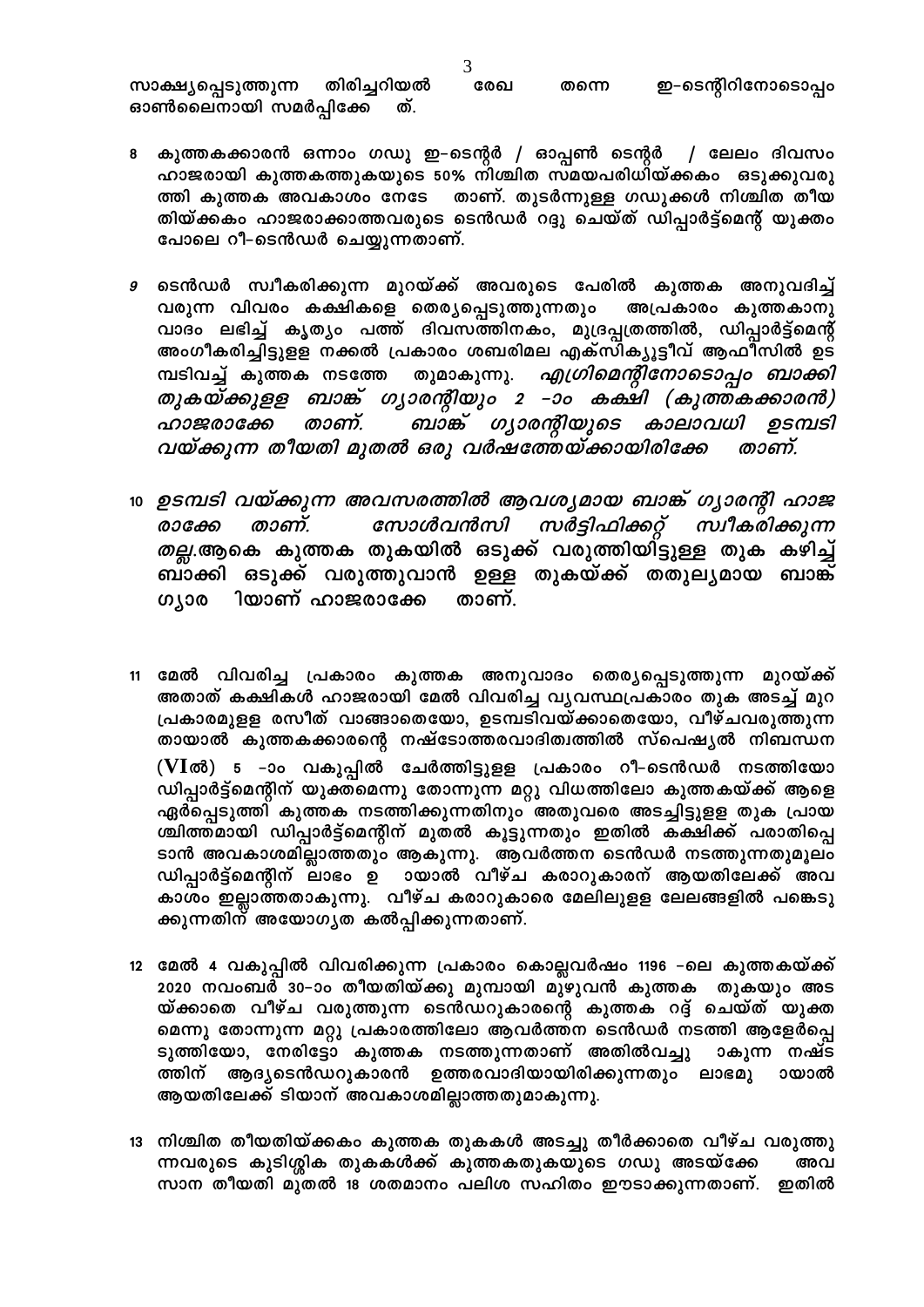പേരിൽ ഡിപ്പാർട്ടുമെന്റിനു വീഴ്ചവരുത്തുന്നവരുടെ ാകുന്ന എല്ലാവിധ കഷ്ടനഷ്ടങ്ങളും ഈടാക്കുന്നതിന് നിയമ നടപടി സ്വീകരിക്കുന്നതുമാണ്.

- 14 ടെൻഡർ അവസാനിപ്പിച്ചതിന് ശേഷമോ/കുത്തക അനുവദിച്ചതിന് ശേഷമോ/ ശേഷമോ/ഉടമ്പടി വച്ചതിന് ശേഷമോ ടെന്റർ സ്വീകരിച്ചതിന് ടെന്ററുകാ രൻ/കുത്തകക്കാരൻ കുത്തകയിൽ നിന്നു പിൻമാറുന്നതായാൽ ടിയാൻ വച്ചിട്ടു ളള മുഴുവൻ തുകയും പ്രായശ്ചിത്തമായി ഡിപ്പാർട്ട്മെന്റിലേക്ക് മുതൽകൂട്ടു ന്നതും കരാർ റദ്ദു ചെയ്യുന്നതുമാണ്.
- 15 കുത്തകക്കാരൻ/ടെന്റർകാരൻ ഏതെങ്കിലും പ്രകാരത്തിൽ കുത്തക മുടക്കുന്നതു മൂലം ഡിപ്പാർട്ട്മെന്റിലേക്ക് ഏതെങ്കിലും നഷ്ടം ഉ ാകുന്ന പക്ഷം നിയമപ്രകാര മുളള നടപടികൾ നടത്തി ടിയാന്റെ സ്ഥാവരജംഗമ വസ്തുക്കളിൽനിന്നും നഷ്ടം ഈടാക്കുന്നതിന് ഡിപ്പാർട്ട്മെന്റിന് അധികാരവും അവകാശവും ഉ ായിരിക്കു ന്നതാണ്.
- 16 യുക്തമെന്നു തോന്നുന്നപക്ഷം മേൽ വിവരിച്ച കുത്തകയുടെ ടെന്റർ, നിറുത്തിവ യ്ക്കുന്നതിന് ടെന്റർ ക്ഷണിക്കുന്ന ഉദ്യോഗസ്ഥന് അധികാരമു ായിരിക്കു ന്നതും അതിൻമേൽ പരാതിപ്പെടാൻ ടെന്റർകാർക്ക് അവകാശമില്ലാത്തതുമാണ്.
- 17 കുത്തകക്കാർക്ക്/ടെന്റർകാർക്ക് ഡിപ്പാർട്ട്മെന്റിന്റെ രേഖാമൂലമായ അനുവാദം കൂടാതെ കുത്തകയുടെ അവകാശം കൈമാറ്റുന്നതിനോ, കീഴ്കുത്തക കൊടുക്കു ന്നതിനോ അധികാരവും അവകാശവും ഇല്ലാത്തതാണ്.
- 18 ടെൻഡർ സ്ഥിരപ്പെടുത്തുന്നതിനും നിരാകരിക്കുന്നതിനും ദേവസ്വം ബോർഡിന് ായിരിക്കുന്നതാണ്. പൂർണ്ണ അധികാരം ഉ
- 19 മേൽ വിവരിച്ച കൊല്ലവർഷം 1196 -ലെ കുത്തകകൾ നടത്തുന്നതിനുളള കാലം മണ്ഡലപൂജ സംബന്ധിച്ച് വൃശ്ചികം ഒന്നാം തീയതി മുതൽ 41 ദിവസവും, മകര വിളക്ക് സംബന്ധിച്ച് ധനു 14 –ാം തീയതി മുതൽ മകരം 6 –ാം തീയതിവരെയും, മേടവിഷു സംബന്ധിച്ച് മീനം 26 –ാം തീയതി മുതൽ മേടം 5 –ാം തീയതിവ കുത്തക ഷെഡ്യൂളിൽ അതാതിന് നേരെ കരാർ രെയും ആയിരിക്കുന്നതാണ്. കാലാവധി ചേർത്തിട്ടു ്. അതിൽ മണ്ഡലം, മകരവിളക്ക് എന്നതിന് മണ്ഡല ത്തിന് നടതുറക്കുന്ന ദിവസം മുതൽ മകരവിളക്കു കഴിഞ്ഞു നട അടയ്ക്കുന്നതു വരെയും, വിഷു കൂടി ചേർത്തിട്ടുളളവയക്ക് മേൽ പറഞ്ഞതു കൂടാതെ മേടവിഷു വിന് നടതുറക്കുന്ന ദിവസം മുതൽ മേടവിഷു കഴിഞ്ഞു നട അടയ്ക്കുന്നതുവ രെയും ഒരു വർഷം എന്ന കാലാവധി ഉളളവർക്ക് കൊല്ലവർഷം 1196 – ൽ മണ്ഡ ലത്തിന് നടതുറക്കുന്ന ദിവസം മുതൽ കൊല്ലവർഷം 1197 -ലെ തുലാം മാസപൂജ കഴിഞ്ഞ് നട അടയ്ക്കുന്നതുവരെയും ആയിരിക്കും കാലാവധി.
- 20 കുത്തകക്കാരൻ നിർബന്ധമായും കുത്തകക്കാരന്റെ പേര്, വിലാസം, മൊബൈൽ നമ്പർ, കുത്തക ക്രമനമ്പർ, ഇനം എന്നിവ കാണിക്കുന്ന വിവരങ്ങൾ കുത്തകക്കാ രന്റെ സ്ഥാപനത്തിന് മുന്നിൽ പ്രദർശിപ്പിക്കേ താണ്.
- 21 പരസ്യത്തിലെ എല്ലാ കുത്തകൾക്കുമുളള സെക്യൂരിറ്റി തുക കുത്തകയുടെ കാലാവധി കഴിഞ്ഞ് ആക്ഷേപങ്ങളൊന്നുമില്ലാത്തപക്ഷം തിരികെ കൊടുക്കുന്ന താണ്. എല്ലാ ഐറ്റങ്ങൾക്കും സെക്യൂരിറ്റി തുക നിശ്ചയിച്ചിട്ടുളളത് കുത്തകവിവ രത്തിൽ അതാത് ഐറ്റത്തിന് നേരെ ചേർത്തിട്ടുളളതാണ്.
- തുക ചുവടെ വിവരിക്കും 22 ക്ലീനിംഗ് ബിൽഡിംഗ് സെക്യൂരിറ്റിയിനത്തിൽ അടയ്ക്കേ പ്രകാരമാണ്.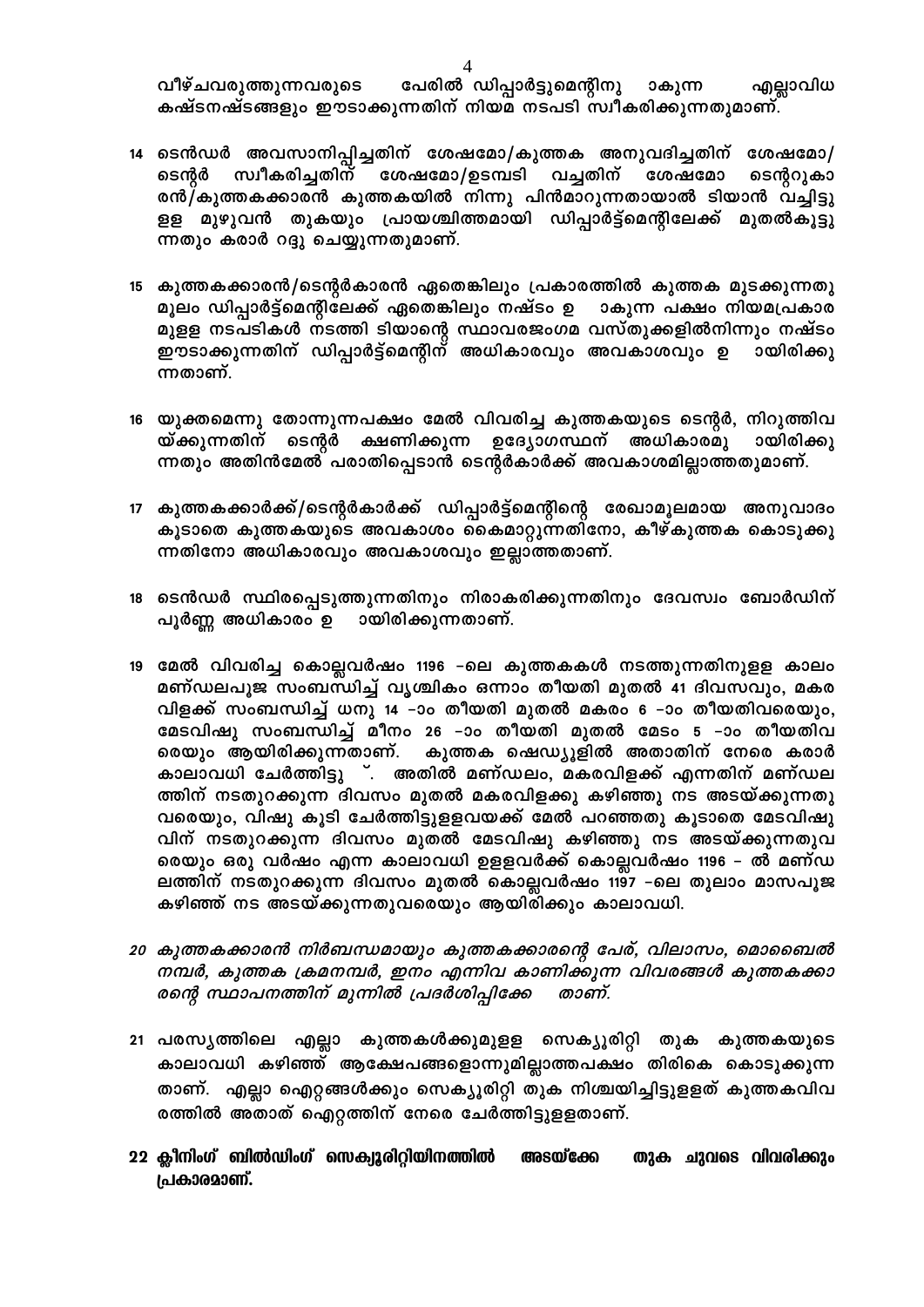| ക്ളീനിങ്ങ് സെക്യൂരിറ്റി |            |                                           |
|-------------------------|------------|-------------------------------------------|
| കാറ്റഗറി                | തുക<br>രൂപ | റിമാർക്സ്                                 |
|                         | 20,000     | ശബരിഗസ്റ്റ്ഹൗസിലേയ്ക്ക്<br>1,00,000/- രൂപ |
| K                       | 15,000     |                                           |
|                         | 10,000     |                                           |
|                         | 5000       |                                           |

കഴിഞ്ഞ് കാലാവധി അഞ്ച് ദിവസങ്ങൾക്കകം കുത്തക കട പൊളിച്ചുമാറ്റേ തുള്ള പക്ഷം പൊളിച്ചു മാറ്റി പരിസരം വൃത്തിയാക്കി ആയ തിന് ദേവസ്ഥം മരാമത്ത് വിഭാഗത്തിന്റെ സർട്ടിഫിക്കറ്റും തുക അടച്ചതിന്റെ ചെല്ലാനും ഹാജരാക്കി സെക്യൂരിറ്റി റീ–ഫ ് വൗച്ചർ ഒ്പ്പിട്ടു നൽകേ ്താണ്. അഞ്ച് ദിവസത്തിനകം അപ്രകാരം നടപടി സ്വീകരിക്കാത്ത പക്ഷം ക്ളീനിങ്ങ് സെക്യൂരിറ്റി തുക ഡിപ്പാർട്ടുമെന്റിൽ മുതൽ കൂട്ടുന്നതാണ്.

| ബിൽഡിംഡ് സെക്യൂരിറ്റി |          |         |           |
|-----------------------|----------|---------|-----------|
| ഐറ്റം                 | ശബരിമല   | പമ്പ    | നിലയ്ക്കൽ |
|                       | $\cdot$  | $\cdot$ | $\cdot$   |
| ഭക്ഷണശാല              | 1,00,000 | 50,000  | 20,000    |
| ലഘു<br>ഭക്ഷണ ശാല      | 1,00,000 | 25,000  | 5,000     |
| സ്റ്റാൾ               | 20,000   | 10,000  | 5,000     |
| എസ്.റ്റി.ഡി<br>ബുത്ത് | 2500     | 2500    | 2,500     |

കുത്തക കാലാവധി കഴിഞ്ഞ ശേഷം കട ഒഴിഞ്ഞു മാറി/താൽക്കാലിക ഷെഡ് പൊളിച്ചു മാറ്റിയ ശേഷം ഡിപ്പാർട്ടുമെന്റിന് നഷ്ടം ഒന്നും വരുത്തിയിട്ടില്ലാത്ത പക്ഷം ടി ക്രമം സെക്യൂരിറ്റി തുക തിരികെ നൽകുന്നതാണ്.

- 23 നാളീകേര കുത്തക ഏൽക്കുന്ന കോൺട്രാക്ടർ ഉപയോഗിക്കുന്ന ഡിപ്പാർട്ട്മെന്റ് സംവിധാനങ്ങൾക്ക് കുത്തക തുകയ്ക്കു പുറമെ നിശ്ചയിക്കുന്ന വാടക നൽകേ താണ്.
- 24 ഓരോ കുത്തക ഐറ്റത്തിനും കുത്തകക്കാരന്റെ സ്വന്തം ചെലവിൽ അവരവരുടെ മതിയായ തുകയ്ക്ക് ഇൻഷ്വറൻസ് എടുത്തിരിക്കേ വകകൾക്ക് തും. തീപിടുത്തം മുതലായ അപകടങ്ങൾ ഉ ാക്കുന്നപക്ഷം നഷ്ടത്തിന് ദേവസ്വം ഡിപ്പാർട്ട്മെന്റീന് യാതൊരു ഉത്തരവാദിത്വവും ഉ ായിരിക്കുന്നതുമല്ല.
- നിരോധിച്ചിട്ടുള്ളതിനാൽ പ്ലാസ്റ്റിക്ക് 25 ശബരിമലയിൽ  $\omega$ കാരണവശാലും ആഹാര പദാർത്ഥങ്ങൾ,പൂജ സാധനങ്ങൾ എന്നിവ പ്ലാസ്റ്റിക്ക് കവറിലോ, പേപ്പറിലോ നൽകുവാൻ പാടില്ലാത്തതാണ്.
- 26 കടകൾ നടത്തുന്നതിന് ദേവസ്വത്തിന്റെ ഭൂമിയോ, കെട്ടിടമോ ആവശ്യമായി വരുന്നകുത്തകക്കാർ നിയമാനുസരണം ഉടമ്പടിവെച്ച് അറിയിപ്പ് ബന്ധപ്പെട്ട അസിസ്റ്റന്റ് എഞ്ചിനീയർ ആഫീസിൽ കിട്ടുന്നമുറയ്ക്ക് പ്രസ്തുത ദേവസ്വം സ്ഥലം കരാറുകാര്ൻ് ബോദ്ധ്യപ്പെട്ട് ഏറ്റുവാങ്ങിയിരിക്കേ തും അവരവരുടെ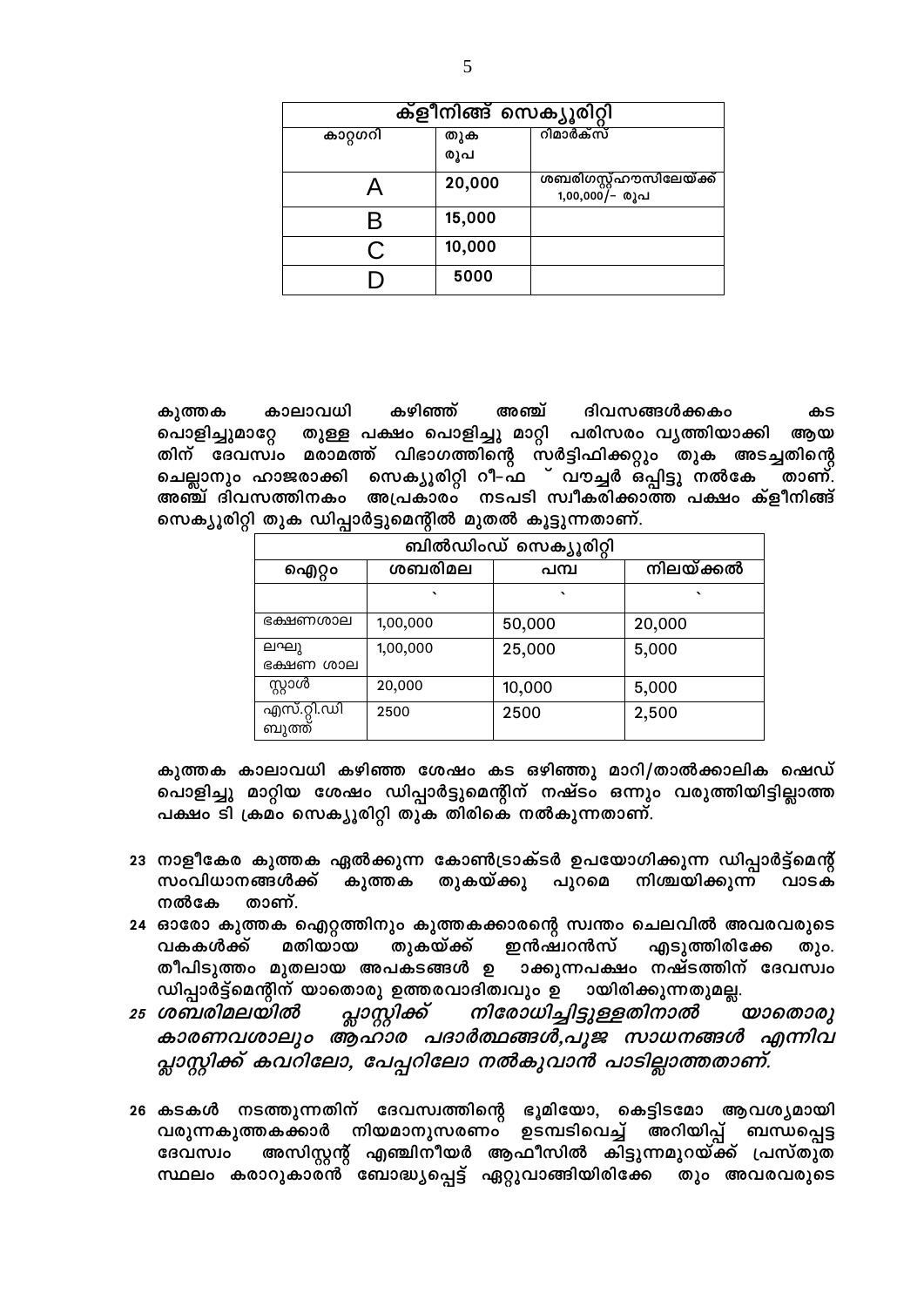കരാർ കാലാവധി കഴിഞ്ഞ് അഞ്ച് ദിവസത്തിനകം കരാറുകാരന്റെ സാധനസാമഗ്രികളും മറ്റും ഒഴിച്ച് സ്ഥലവും പരിസരവും വൃത്തിയാക്കി ദേവസ്വം മരാമത്ത് ഉദ്യോഗസ്ഥനെ ബോദ്ധ്യപ്പെടുത്തേ തുമാണ്.

- 27 കുത്തകകൾക്ക് അളവുകൾ പറഞ്ഞിട്ടുളളത് അവർക്ക് പരമാവധി ഉപയോഗിക്കാ വുന്ന സ്ഥലമാണ്. ഇതിൽ കവിഞ്ഞ് അധികമായി മറ്റ് യാതൊരു ആവശ്യ ത്തിനും സ്ഥലം കൈവശം വയ്ക്കുന്നതിന് അനുവാദമില്ലാത്തതാണ്.
- 28 കുത്തക നടത്തിപ്പിന് ദേവസ്വത്തിൽനിന്ന് സ്ഥലം ആവശ്യമായ എല്ലാ കുത്തക ക്കാരും തുടങ്ങിയവയെല്ലാം) (നാളികേരം, തറ, കടകൾ അവരവരുടെ പ്രവർത്തന മേഖലയും, പരിസരവും സ്വന്തം ചെലവിൽ വൃത്തിയായും വെടി പ്പായും സൂക്ഷിക്കേ താണ്. ആയത് ബന്ധപെട്ട പൊതുജനാരോഗ്യം/ദേവസ്വം ഭ്ബാർഡ് ഉദ്യോഗസ്ഥന്മാർ സന്ദർശിച്ച് ബോദ്ധ്യപ്പെടുന്നതും, അവരുടെ അതാത് സമയത്തുളള നിർദ്ദേശങ്ങൾ അനുസരിക്കേ തുമാണ്.
- 29 കുത്തകക്കാരന് തന്റെ കരാർ നടത്തുന്ന വകയിൽ ഉ ാകുന്ന പാഴ്വസ്തുക്കൾ, ചപ്പുചവറുകൾ മറ്റ് മാലിനൃങ്ങൾ മുതലായവ ശേഖരിക്കാൻ ആവശ്യമായ ചവറു വീപ്പകൾ സ്വന്തം ചെലവിൽ സ്ഥാപിച്ചിരിക്കേ തും, കുത്തകക്കാരന്റെ ഉത്തര വാദിത്വത്തിൽ ബയോ ഡീ ഗ്രേഡബിൾ ഐറ്റങ്ങളും, പ്ലാസ്റ്റിക് ഐറ്റങ്ങളും പ്രത്യേകം പ്രത്യേകം തരംതിരിച്ച് സമയാസമയങ്ങളിൽ പൊതു ശുചീകരണപ്ര വർത്തകരുടെ വാഹനത്തിൽ എത്തിച്ചിരിക്കേ തുമാണ്.
- 30 നാളീകേരം, ഹോട്ടൽ, സ്റ്റാൾ മുതലായവയുടെ കുത്തക നടത്തുന്നവർ അവിടെ ാകുന്ന മലിനജലം സംഭരിക്കത്തക്കവിധം ഒരു ടാങ്ക് നീർവീഴ്ച്ചയില്ലാത്ത യു വിധം സ്ഥാപിച്ചിരിക്കേ തും ആയത് ദൈനംദിനം കോരിമാറ്റി വൃത്തിയാക്കി അണുനാശിനികൾ ഉപയോഗിച്ച് അണുവിമുക്തമാക്കേ താണ്. മണ്ണിൽ ലയിച്ചു ചേരുന്നതും അല്ലാത്തതുമായ മാലിനൃങ്ങൾ പ്രത്യേകം പ്രത്യേകം ടാങ്കിൽ താണ്. കൂടാതെ ഖരമാലിനൃങ്ങൾ സംഭരിച്ച് എല്ലാദിവസവും സൂക്ഷിക്കേ കുത്തകക്കാരന്റെ ചെലവിൽ ഇൻസിനിറേറ്ററിൽ എത്തിക്കേ തുമാണ്.
- 31 കുത്തക നടത്തുന്നതിന് ദേവസ്വത്തിൽനിന്നും അനുവദിക്കുന്ന ഭൂമി/കെട്ടിടം, ഏൽപ്പിക്കുന്ന അതേ സ്ഥിതിയിൽ ഉപയോഗിക്കുന്നതിനാണ്. ഈ നിലയ്ക്ക് ഡിപ്പാർട്ട്മെന്റിൽനിന്നും മുൻകൂർ അനുവാദം മാറ്റം അനിവാര്യമാണെങ്കിൽ സ്വന്തം ചെലവിൽ ചെയ്യേ തും കാലാവധിക്കുശേഷം വാങ്ങി ഡിപ്പാർട്ട് മെന്റീൽനിന്നും നിർദ്ദേശിക്കുന്ന പക്ഷം പഴയ നിലയിലാക്കി തിരിച്ചേൽപ്പിക്കേ തുമാണ്.
- 32 ശബരിമല, പമ്പ, നിലയ്ക്കൽ എന്നീദേവസ്വങ്ങളിലെ പ്രസാദങ്ങളോ, അവയുടെ അനുകരണങ്ങളോ, അയ്യപ്പചക്രമോ, സ്വർണ്ണം വെളളി ലോക്കറ്റുകളോ അതിന്റെ അനുകരണങ്ങളോ ഒരു കാരാറുകാരനും ഉ ാക്കുവാനോ, സംഭരിക്കുവാനോ, വിൽപ്പന നടത്തുവാനോ പാടില്ലാത്തതാണ്. കൂടാതെ ദേവസ്വത്തിലെ വഴിപാ ടുകളെ ബാധിക്കുന്നതോ ,റവന്യൂവിനെ ബാധിക്കുന്നതോ ആയ യാതൊരു ബിസിനസ്സും കുത്തകകാർ നടത്തുവാൻ പാടില്ലാത്തതാണ്. ഇത് സംബന്ധിച്ച് ബന്ധപ്പെട്ട ദേവസ്വം ഉദ്ദ്യോഗസ്ഥരുടെ സമയാസമയങ്ങളിലെ നിർദേശങ്ങൾ പാലിക്കുവാൻ കുത്തകക്കാരൻ ബാദ്ധ്യസ്ഥനായിരിക്കും.വൃവസ്ഥകൾ ലംഘിക്കു ന്നവരുടെ കുത്തക റദ്ദ് ചെയ്യുന്നതുൾപ്പെടെയുള്ള യുക്തമായ നടപടി കൈ ക്കൊള്ളുന്നതിന് ബോർഡിന് അധികാരം ഉ ായിരിക്കുന്നതും അതിൻമേൽ പരാതി പെടുവാൻ കുത്തകകാരന് അവകാശം ഉ ായിരിക്കുന്നതുമല്ല.
- 33 കുത്തകക്കാരൻ വനത്തിൽ നിന്നും വിറക്, കഴകൾ, മറ്റ് വനവിഭവങ്ങൾ എന്നിവ പാടില്ലാത്തതും, യാതൊരു കാരണവശാലും ശേഖരിക്കുവാൻ ഫോറസ്റ്റ്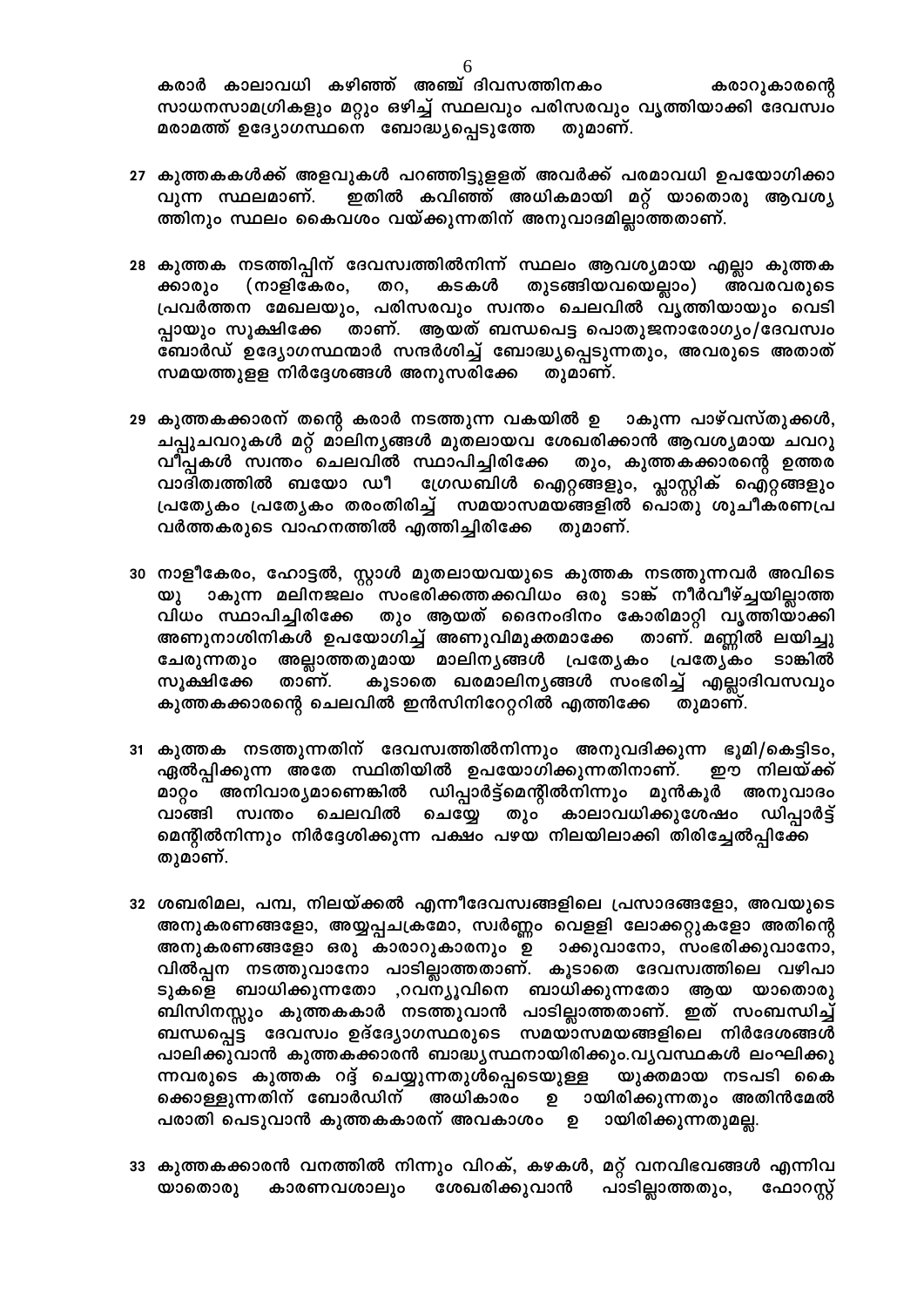ഡിപ്പാർട്ട്മെന്റ് വച്ചു പിടിപ്പിച്ചതോ അല്ലാത്തതോ ആയ ചെടി തൈകളും, മര തൈകളും നശിപ്പിക്കുവാൻ പാടില്ലാത്തതും ആയവ സംരക്ഷിക്കേ തുമാണ്. വീഴ്ചവരുത്തുന്നവർക്കെതിരേ നിലവിലുളള നിയമാനുസരണമുളള ശിക്ഷാ നടപ ടികൾ സ്വീകരിക്കുന്നതുമാണ്.

- 34 കരാർ വൃവസ്ഥ ലംഘിക്കുന്ന കുത്തകക്കാരുടെ കുത്തകകൾ അപ്പോൾത്തന്നെ കുത്തക അവസാനിപ്പിക്കുന്നതിനും ബ്ലാക്ക് ലിസ്റ്റ് ചെയ്യുന്നതിനും ദേവസ്വം ബോർഡിന് പൂർണ്ണമായ അധികാരമു ായിരിക്കുന്നതും ആയതിന് യാതൊരു നഷ്ടപരിഹാരവും ആവശ്യപ്പെടാൻ കരാറുകാരന് അവകാശമില്ലാത്തതുമാകു **ന്നു.**
- 35 ശബരിമല, പമ്പ, നിലയ്ക്കൽ എന്നിവിടങ്ങളും പരിസരങ്ങളും മാലിനൃവിമുക്തമാ ക്കുന്നതിന് ദേവസ്വം ഉദ്യോഗസ്ഥന്മാരുടെ നിർദ്ദേശങ്ങൾ അനുസരിച്ച് കുത്തക ക്കാർ പ്രവർത്തിക്കേ താണ്.
- 36 കുത്തകക്കാർ യാതൊരു വിധ പരസൃങ്ങളും പതിക്കുവാനോ പ്രദർശിപ്പിക്കു വാനോ പാടില്ലാത്തതാണ്.
- 37 ദേവസ്വം ഉദ്യോഗസ്ഥരുടെ കാലാകാലങ്ങളിലെ നിർദ്ദേശങ്ങൾ പാലിക്കുവാൻ എല്ലാ കുത്തകക്കാരും ബാദ്ധ്യസ്ഥരാണ്. ഇതിന് വിരുദ്ധമായി പ്രവർത്തിക്കുന്നവ രുടെയും, ദേവസ്വത്തിന് ഹാനികരമായ എന്തെങ്കിലും പ്രവൃത്തിയിൽ ഏർപ്പെടു ന്നവരുടേയും കുത്തകകൾ താൽക്കാലികമായോ സ്ഥിരമായോ റദ്ദ് ചെയ്യുന്നതിന് ബോർഡിന് പൂർണ്ണ അധികാരവും അവകാശവും ഉ ായിരിക്കുന്നതാണ്.
- 38 കച്ചവടസ്ഥാപനങ്ങളിലോ/ലാട്രിൻകോംപ്ലക്സുകളിലോ/വിരിഷെഡ്ഡുകളിലോ, ശബരിമല, പമ്പ, നിലയ്ക്കൽ പരിസരങ്ങളിലോ നിരോധിക്കപ്പെട്ടിട്ടുളള ലഹരിപ ദാർത്ഥങ്ങൾ, പുകയില ഉൽപ്പന്നങ്ങൾ എന്നിവ വിൽക്കുന്നതോ, സ്വീകരിക്കുന്ന തോ, കൈമാറ്റം ചെയ്യുന്നതോ കർശനമായി നിരോധിച്ചിരിക്കുന്നു. ഇതിന് വിപരീ സഹായികളോ (ബന്ധപ്പെട്ടവരോ) തമായി ഏതെങ്കിലും കുത്തകക്കാരനോ, ത്തിക്കുന്നപക്ഷം അതിൽവച്ചു സകലവിധ പ്രവർ ാകുന്ന കഷ്ടനഷ്ട ങ്ങൾക്കും, നിയമ നടപടികൾക്കും കുത്തകക്കാർ ഉത്തരവാദികളായിരിക്കുന്നതാ ണ്.
- 39 ദേവസ്വം ബോർഡ് നിശ്ചയിക്കുന്ന പരിധിയിൽ അധികം എണ്ണം ഗ്യാസ് സിലി റുകൾ കടകളിൽ സൂക്ഷിക്കുവാൻ പാടില്ലാത്തതാണ്.
- 40 സ്റ്റാളുകളിലും ഹോട്ടലുകളിലും അനധികൃതമായി ഡീസൽ സൂക്ഷിക്കാൻ പാടില്ലാത്തതാണ്.
- 41 സർക്കാരും ബോർഡും നിശ്ചയിക്കുന്ന സുരക്ഷാ മാനദണ്ഡങ്ങൾ പാലിക്കേ ഷീറ്റുകൾ താണ്.കടകൾ/സ്റ്റാളുകൾ//കൗ റുകൾ/ജി.ഐ ഉപയോഗിച്ച് മേൽക്കൂര ഇടേ താണ്. യാതൊരു കാരണവശാലും ഓലയോ അതുപോലുള്ള മറ്റ് സാധനങ്ങളോ ഉപയോഗിക്കുവാൻ പാടില്ലാത്തതാണ്.
- 42 പ്ലാസ്റ്റിക് സാധനങ്ങളും, തീർത്ഥാടനവുമായി ബന്ധമില്ലാത്ത സാധന
- 43 ആഹാര സാധനങ്ങൾ ദേവസ്വം ബോർഡോ, ജില്ലാ കളക്ടറോ തീരുമാനിക്കുന്ന വിലയിൽ കൂടുതലായി ഈടാക്കി വിൽപ്പന നടത്താൻ പാടില്ല. ഭക്തജനങ്ങൾക്ക്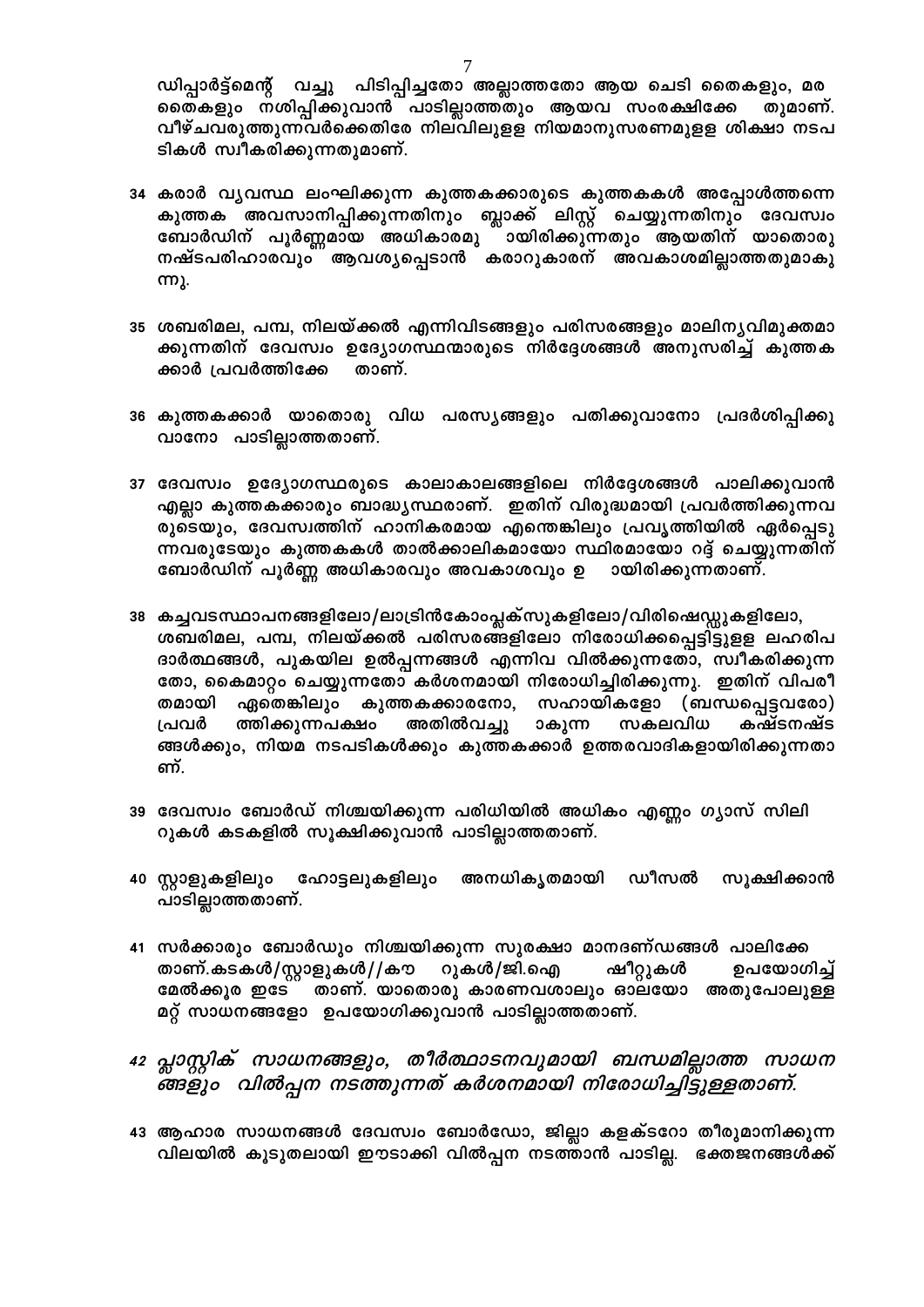വിലവിവരപ്പട്ടിക എളുപ്പത്തിൽ ദൃശൃമാകത്തക്ക രീതി യിൽ കർശ്ശനമായും പ്രദർശിപ്പിച്ചിരിക്കേ താണ്.

- 44 നാളികേരം വിൽപ്പനയ്ക്ക് പ്രത്യേകം കോൺട്രാക്റ്റ് ഉള്ളതിനാൽ മറ്റ് കടകളിൽ ആയത് വിൽപ്പന നടത്തുവാൻ പാടില്ല.
- 45 ഹോട്ടലുകൾക്കും മറ്റ് കടകൾക്കും നാമകരണം നൽകുന്നതിനു മുമ്പായി ശബരി മല എക്സിക്യൂട്ടീവ് ആഫീസറുടെ മുൻകൂട്ടിയുളള അനുവാദം വാങ്ങേ തും  $``$ ദേവസ്ഥാനം $'$ ,  $``$ സന്നിധാനം $''$ ,  $``$ ശബരി ക്യാന്റീൻ $"$  തുടങ്ങിയ പേരുകൾ കട കൾക്ക് ഒഴിവാക്കേ തുമാണ്.
- സേഫ്റ്റി മാനുവൽ പ്രകാരമുളള എല്ലാ 46 കേരള സർക്കാർ തയ്യാറാക്കിയിട്ടുളള നിർദ്ദേശങ്ങളും കുത്തകക്കാർ അനുസരിക്കേ താണ്.
- നിമിത്തം 47 കുത്തകകൾ ഏറ്റെടുക്കുന്നവരുടെ നടപടികൾ ജനങ്ങളുടെ ആരോഗ്യത്തിന് ഹാനികരമായോ പരിസ്ഥിതിക്ക് ദോഷകരമായോ തീർത്ഥാടകരെ ചൂഷണം ചെയ്യുന്നവിധത്തിലൊ എന്തെങ്കിലും പ്രവർത്തനം ഉ ാകുന്നപക്ഷം അവരുടെ കുത്തകകൾ അറിയിപ്പ് കൂടാതെ ഉടനടി റദ്ദുചെയ്യുന്നതിനും നിയമ ് ദേവസ്വംകമ്മീഷണർക്കും എക്സിക്യൂട്ടീവ് സ്വീകരിക്കുന്നതിനും നടപടി ഓഫീസർക്കും അധികാരം ഉ ായിരിക്കുന്നതാണ്.
- 48 സ്റ്റാളുകൾക്കും മറ്റും അനുവദിക്കാവുന്ന ഗോഡൗൺ സൗകര്യം കുത്തക വിവര  $\stackrel{..}{\mathfrak{C}}$ സ്റ്ററുമെന്റിൽ ഉൾപ്പെടുത്തിയിട്ടുളളതാണ്. ആയതിനുപരി മറ്റ് യാതൊരു സൗക ര്യങ്ങളും അനുവദിക്കുന്നതല്ല.
- 49 ശബരിമല, പമ്പ, നിലയ്ക്കൽ എന്നിവിടങ്ങളിൽ ലോട്ടറി ടിക്കറ്റുകൾ വിൽക്കു വാൻ പാടുളളതല്ല.
- 50 കുത്തക സംബന്ധിച്ച് ഗവൺമെന്റിലേക്ക് ഏതെങ്കിലും നികുതിയും കൊടുക്കേ ായിരുന്നാൽ കുത്തകക്കാരൻ ടി നികുതി നേരിട്ട് കൊടുക്കുന്നതിന് തു $\lambda$ ബാദ്ധ്യ സ്ഥനാണ്.
- 51 നിരതദ്രവ്യം യാതൊരു കരണവശാലും കുത്തക തുകയുമായി അഡ്ജസ്റ്റ് പൂർണ്ണമായി ഒടുക്ക് വരുത്തിയതായുള്ള ചെയ്യുന്നതല്ല. കുത്തക തുക എക്സിക്യൂട്ടീവ് ആഫീസറുടെ സാക്ഷ്യപ്പെടുത്തിയ സർട്ടിഫിക്കറ്റ് ഹാജരാക്കുന്ന മുറയ്ക്ക് മാത്രമേ കുത്തക ലഭിക്കുന്നവരുടെ നിരതദ്രവ്യം തിരികെ നൽകുക യുള്ളു.
- 52 നിശ്ചിത സമയത്തിനകം ഉടമ്പടിയിലേർപ്പെട്ട് കുത്തക തുക ഒടുക്കുവരുത്തു ന്നവരുടെ ഇ.എം.ഡി. തുകകൾ തിരികെ നൽകുന്നതാണ്. ഇ.എം.ഡി. തുകകൾ തിരികെ ലഭിയ്ക്കുന്നതിന് ശബരിമല എക്സിക്യൂട്ടീവ് ആഫീസർ മുമ്പാകെ വിവരിയ്ക്കുന്ന മാതൃകയിൽ കുത്തകക്കാരൻ ചുവടെ അപേക്ഷ സമർപ്പിക്കേ ാണ്
- 53 ഈ കുത്തകലേലവുമായി ബന്ധപ്പെട്ട ഏതെങ്കിലും തരത്തിലുള്ള തർക്കങ്ങൾ ഇതിലെ കക്ഷികൾ ഉന്നയിക്കുന്ന<sup>്</sup> പക്ഷം ആയത് പത്തനംതിട്ട ജില്ലയിലെ സിവിൽ കോടതിയിൽ മാത്രമേ ഫയൽ ചെയ്യപ്പെടാൻ പാടുള്ളു.
- 54 തിരുവിതാംകൂർ ദേവസ്വം ബോർഡിന്റെ നിയന്ത്രണത്തിലല്ലാത്ത കാരണങ്ങളാൽ കുത്തക ഏറ്റെടുത്തിട്ടുള്ള വ്യക്തികൾക്ക് കുത്തക നടത്തുവാൻ സാധിക്കാതെ ാകുന്ന നഷ്ടോത്തരവാദിത്യം തൻമൂലം ூ നൽകുവാൻ വന്നാൽ തിരുവിതാംകൂർ ദേവസ്വം ബോർഡിന് യാതൊരു തരത്തിലുള്ള ബാദ്ധ്യതയും ഇല്ലാതതാണ്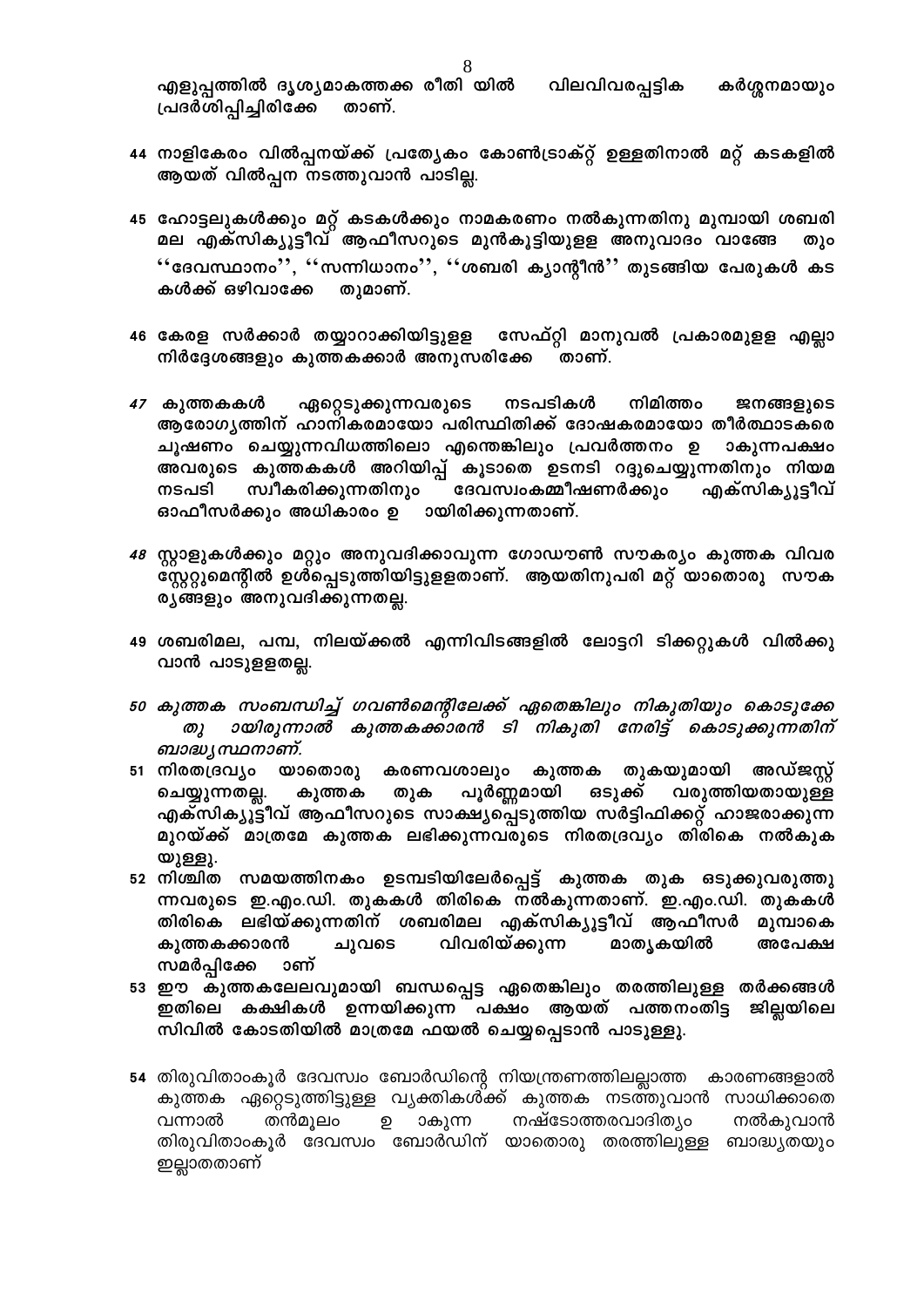### നിരതദ്രവ്യം തിരികെ ലഭിക്കുന്നതിനുള്ള വ്യവസ്ഥ

- 1. നിരതദ്രവ്യം യാതൊരു കരണവശാലും കുത്തക തുകയുമായി അഡ്ജസ്റ്റ് ചെയ്യുന്നതല്ല. കുത്തക തുക പൂർണ്ണമായി ഒടുക്ക് വരുത്തിയതായുള്ള <sup>ന്ധാക്ഷ്യപ്പെടുത്തിയ</sup> സർട്ടിഫിക്കറ്റ് എക്സിക്യൂട്ടീവ് ആഫീസറുടെ ഹാജരാക്കുന്ന മുറയ്ക്ക് മാത്രമേ കുത്തക ലഭിക്കുന്നവരുടെ നിരത ദ്രവ്യം തിരികെ നൽകുകയുള്ളു.
- 2. കുത്തക ലഭിച്ചവരുടെ നിരതദ്രവ്യം തിരികെ ലഭിക്കുന്നതിന് ഹാജരാക്കുന്ന അപേക്ഷയിൽ കുത്തലഭിച്ച വ്യക്തിയുടെ തന്നെ പേരിലുള്ള ബാങ്ക് (പാസ്സ് ഉൾപ്പെടെ) പകർപ്പ് വിവരങ്ങൾ ഹാജരാക്കേ താണ്. ബുക്കിന്റെ അപ്രകാരമല്ലായെന്ന് ബോദ്ധ്യപ്പെടുന്ന പക്ഷം ഈ വിഷയത്തിൽ തുടർന്ന് എഴുതു കുത്തുകൾ നടത്തി ആയത് വ്യക്തമാക്കിയ ശേഷം മാത്രമേ നിരത ദ്രവ്യം തിരികെ നൽകുകയുള്ളു.

# സ്പെഷ്വൽ നിബന്ധനകൾ

- I. നാളികേര കുത്തക
- 1) ശബരിമലയിലും, പമ്പയിലും അയ്യപ്പൻമാർ ഉടയ്ക്കുന്ന നാളീകേരവും,നെയ്യ് ത്തോണികളിൽ അയ്യപ്പന്മാർ ഉപേക്ഷിക്കുന്ന നാളീകേരമുറികളും അപ്പോഴ പ്പോൾതന്നെ മാറ്റേ താണ്. ചിരട്ട മുതലായവ എടുത്തുകളഞ്ഞ് പതിനെട്ടാം പടിയുടെ പരിസരം കൂടെക്കൂടെ വെളളമൊഴിച്ച് കഴുകി വൃത്തിയാക്കേ താണ്. ഇതിലേയ്ക്ക് വേ ജോലിക്കാരെ കുത്തകക്കാരൻ/ടെന്ററുകാരൻ നിയോഗിക്കേ തും, അവർ ആചാരമനുസരിച്ച് വ്രതമെടുത്ത് മാലധരിച്ചിരിക്കേ തും, അവർ ഹിന്ദുക്കളായിരിക്കേ തുമാകുന്നു. നാളീകേര കുത്തകക്കാരന്റെ/ടെന്ററുകാ രന്റെ ജീവനക്കാരെ താമസിപ്പിക്കുന്നതിനും മറ്റുമായി ,–

(a) ശബരിമലയിൽ ഏകദേശം 2250 സ്ക്വയർ മീറ്റർ സ്ഥലം പ്ലാനിൽ കാണിച്ചിരിക്കുന്ന പ്രകാരം അനുവദിക്കുന്നതും, ആയതിൽ ആവശ്യാനുസരണം ഷെഡ്ഡുകൾ ഡിപ്പാർട്ടു മെന്റ് ഉദ്യോഗസ്ഥരുടെ മേൽനോട്ടത്തിൽ കരാറുകാരന്റെ/ടെന്റർകാരന്റെ ചെലവിൽ നിർമ്മിക്കുന്നതിന് അനുവാദമുളളതാകുന്നു. ഗോഡൗൺ സൗകര്യത്തിനായി വലിയ നടപ്പന്തലിന്റെ സെല്ലാറിൽ ഡിപ്പാർട്ടുമെന്റ് ഉദ്യോഗസ്ഥർ നിർദ്ദേശിക്കുന്ന ഭാഗം ഉപയോ ശിക്കാവുന്നതാണ്. *തറവാടകയായി 3,00,000/–രൂപ അടയ്ക്കേ* താണ്. കറന്റ ചാർജ്ജ് കുത്തകക്കാരൻ അടയ്ക്കേ താണ്. പ്രസ്തുത തറവാടക പമ്പ ഹിൽടോപ്പിന് സമീപം പ്ലാനിൽ കാണിച്ചിരിക്കുന്ന സ്ഥലത്ത് സ്റ്റോർ ഷെഡ്ഡ് (100 സ്ക്വയർ മീറ്റർ) നിർമ്മിക്കുന്നതിനുളള തറവാടക ഉൾപ്പെടെയാണ്.

 $(b)$ നാളീകര പമ്പയിലെ കുത്തക ലഭിക്കുന്ന ആളിന് നാളികേരം സ്റ്റോർ  $20 \times 8$  m അളവിലുളള ഒരു ചെയ്യുന്നതിനും ജീവനക്കാരുടെ താമസത്തിനുമായി ഷെഡ്ഡ് പമ്പയിൽ നിർമ്മിക്കാവുന്നതാണ്. ഇതിലേക്ക് *തറവാടകയായി 50,000/– രൂപ* ലേലത്തുകയോടൊപ്പം അടയ്ക്കേ താണ്. നാളികേരം പ്രോസസ്സ് ചെയ്യുന്നതിനുള്ള ഡ്രയറുകളും നിർമ്മിക്കുന്നതിനുള്ള സ്ഥലം നിലയ്ക്കലിൽ ഷെഡ്ഡുകളും, അനുവദിക്കുന്നതാണ്. ഇതിലേക്ക് സ്വകയർ മീറ്ററിന് 200 രൂപ ക്രമം തറവാടക കുത്തകക്കാരൻ അടയ്ക്കേ താണ്. യാതൊരു കാരണവശാലും അയ്യപ്പഭക്തന്മാർക്ക്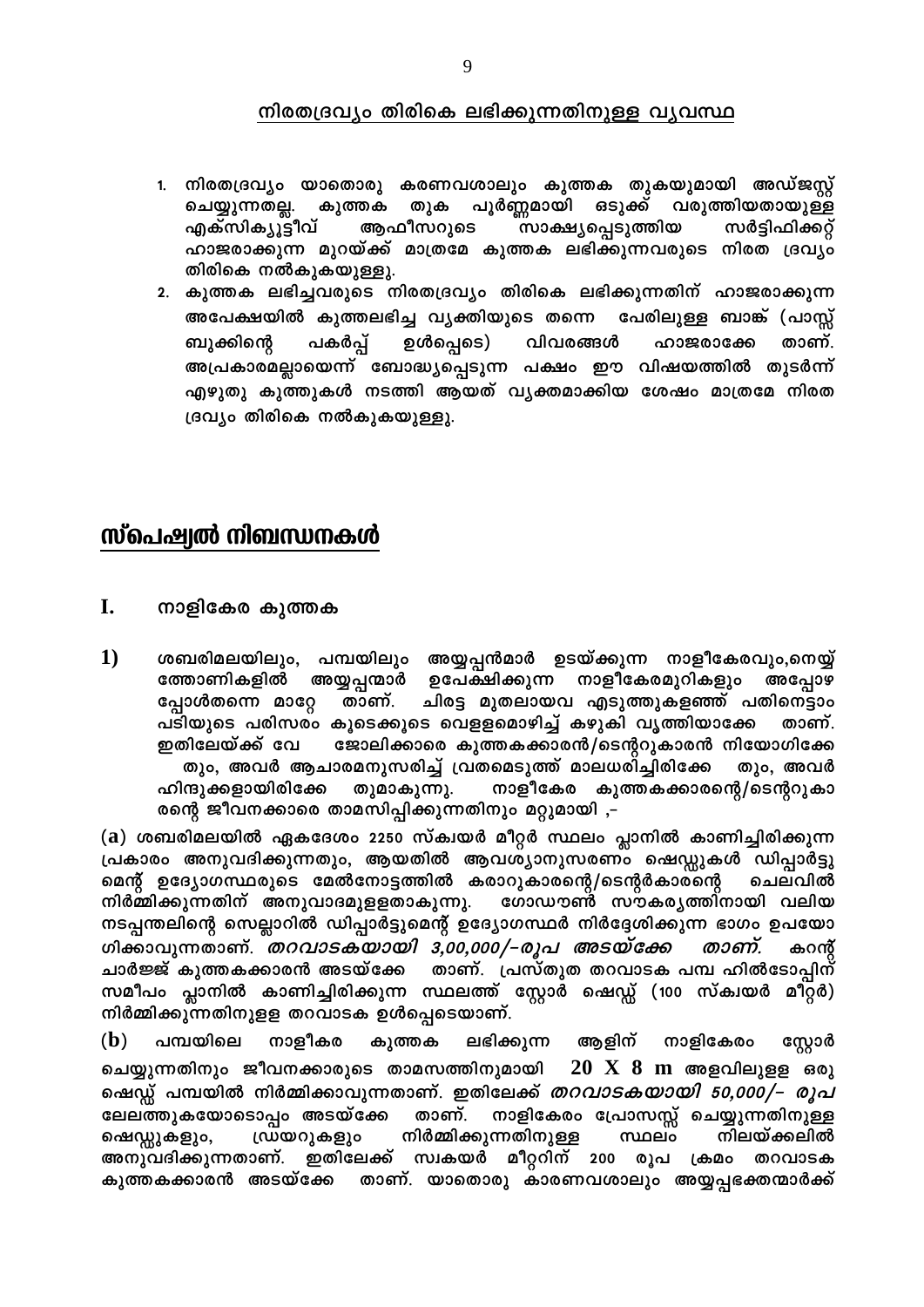ാക്കുവാൻ പാടില്ലാത്തതുമാ കുന്നു. ബുദ്ധിമുട്ടു ദേവസ്വം ഡിപ്പാർട്ടുമെന്റിന്റെ നിർദ്ദേശ പ്രകാരം ഷെഡുകളും മറ്റ് അനുബന്ധ സ്ഥാപനങ്ങളും മാറ്റുന്നതിന് ലേലക്കാ രൻ ബാദ്ധ്യസ്ഥനായിരിക്കും. കാലാവധി തീരുന്ന മുറയ്ക്ക് ഷെഡുകളും ഡ്രയറുകളും ലേലക്കാരൻ സ്വന്തം ചെലവിൽ പൊളിച്ചു നീക്കം ചെയ്യേ താണ്. ടി ആവശ്യത്തിനു ും വെളളവും സ്വന്തം ചെലവിൽ നിർവഹിക്കേ താണ്. ഇതു കൂടാതെ ളള കറ നാളികേരം ശേഖരിക്കുന്നതിനോ മറ്റ് ആവശ്യങ്ങൾക്കോ ഷെഡ് കെട്ടുവാൻ പാടില്ലാത്ത തും, ശബരിമല മഹോത്സവ കാലത്ത് ക്ഷേത്ര സങ്കേതമോ, പതിനെട്ടാം പടിക്കു മുകളി ലുളള തിരുമുറ്റമോ, വലിയ നടപന്തലിലെ ഫ്ളൈ ഓവറോ നാളികേരം ഉണക്കുന്നതിന് ഉപയോഗപ്പെടുത്താൻ പാടില്ലാത്തതാകുന്നു. ലേല നിബന്ധനപ്രകാരം നിശ്ചിത തീയ തിക്ക് മുമ്പ് മുഴുവൻ തുകയും അടച്ച് തീർക്കാത്തപക്ഷം മണ്ഡലകാലം മുഴുവൻ കുത്തക ഐറ്റ പ്രകാരം എടുത്തിരിക്കുന്നതോ ഉണക്കി സൂക്ഷിക്കുന്നതോ ആയ നാളി കേരവും കൊപ്രയും ഡിപ്പാർട്ടുമെന്റ് അധികൃതരെ ബോദ്ധ്യപ്പെടുത്തി സൂക്ഷിക്കേ മുഴുവനും അടച്ചുതീർത്തതിന് ശേഷം അല്ലാതെ തും തുക ശബരിമലയിൽ നിന്നും/പമ്പയിൽനിന്നും/നിലയ്ക്കലിൽ നിന്നും കൊ ുപോകാൻ പാടില്ലാത്തതും ഈ വ്യവസ്ഥയ്ക്കു വിപരീതമായി പ്രവർത്തിക്കുന്നതായാൽ ശേഖരിച്ചിരിക്കുന്ന കൊപ്ര മുഴുവനും മഹസ്സർ എഴുതി ഡിപ്പാർട്ടുമെന്റ് കൈവശം എടുത്ത് ലേലം ചെയ്തോ മറ്റ് പ്രകാരത്തിലോ വിൽപ്പന നടത്തി ഡിപ്പാർട്ടുമെന്റിലേക്ക് ഈടാക്കുവാനുളള തുക മുഴു വൻ ഈടാക്കുന്നതിന് അവകാശം ഉ ായിരിക്കുന്നതുമാണ്. അയ്യപ്പൻമാർ ഹോമകു ണ്ഡത്തിൽ എറിയുന്ന നാളികേരം ഹോമകുണ്ഡലത്തിനകത്ത് വിണാലും പുറത്ത് വീണാലും എടുക്കുന്നതിന് കുത്തകക്കാരന് യാതൊരവകാശവും ഉ ായിരിക്കുന്നതുമ മലനട, മാളികപ്പുറം നടകളിൽ അയ്യപ്പൻമാർ ഉരുട്ടുന്ന നാളികേരം കുത്തകക്കാ ല്ല. ര്ൻ/ടെന്റർകാരൻ ഇതിലേക്ക് പ്രത്യേകം ആളുകളെ നിയോഗിച്ച് അയ്യപ്പൻമാരിൽ നിന്നും പരാതിക്കിടയാകാതെ ശേഖരിച്ചുകൊള്ളേ താണ്. അതുപോലെ ശബരിമല യിലും പമ്പയിലും വഴിപാടുകാർ സമർപ്പിക്കുന്ന നാളികേരം അന്നോടന്ന് തന്നെ ആയ തിലേക്ക് ചുമതലപ്പെട്ട ഉദ്യോഗസ്ഥന്മാരിൽനിന്നും ഏറ്റുവാങ്ങിക്കൊള്ളേ തും റേറ്റ് അനുസരിച്ചുളള വില ഉദ്യോഗസ്ഥനെ ഏൽപ്പിച്ച് മുറപ്രകാരമുളള രസിത് വാങ്ങികൊ താണ്. അടിയന്തിരങ്ങൾ സമാപിക്കുന്നമുറയ്ക്ക് ടി ഇനത്തിൽ മിച്ചമുളള നാളി ള്ളേ കേരം ഒന്നായി ഏറ്റു വാങ്ങി കുത്തക റേറ്റനുസരിച്ച് വില അടച്ച് രസീതു വാങ്ങിക്കൊ താണ്. വഴിപാട്മിച്ചം നാളികേരം, കുത്തകക്ക് ശബരിമല കുത്തകക്കാ ളേള രൻ 100000 രൂപയും, പമ്പ കുത്തകക്കാരൻ 50,000 രൂപയും, സെക്യൂരിറ്റി തുകയായി ലേലഹാളിൽ അടയ്ക്കേ തും കുത്തകയുടെ കാലാവധി തീരുന്ന മുറയ്ക്ക് മറ്റു വീഴ്ചകൾ ഇല്ലാത്ത പക്ഷം തിരികെ വാങ്ങാവുന്നതാണ്. യാതൊരു കാര ണവശാലും ആഴിയിൽ നിക്ഷേപിക്കുന്നതിനുളള നെയ്തേങ്ങ ഭക്തജനങ്ങളിൽനിന്നും നിർബന്ധിച്ച് കരസ്ഥമാക്കാൻ പാടുളളതല്ല.

- $2)$ നാളീകേരക്കൂട്ടിൽ അയ്യപ്പൻമാർ ഉടയ്ക്കുന്ന നാളീകേരം അപ്പപ്പോൾ നീക്കം ചെയ്യേ താണ്.
- $3)$ കുത്തക വിവര സ്റ്റേറ്റ്മെന്റിൽ പറയുന്ന സ്ഥലങ്ങളിൽ വച്ചുമാത്രമേ നാളീകേരം വിൽപ്പന നടത്തുവാൻ പാടുളളൂ.
- $4)$ വിൽപ്പന നടത്തുന്ന നാളീകേരത്തിന്റെ വില വിവിധ ഭാഷകളിൽ പ്രദർശിപ്പി താണ്. ക്കേ
- $5)$ മണ്ഡലം-മകരവിളക്ക് അടിയന്തിരത്തിനുശേഷം ഒരുമാസത്തിനകവും, വിഷു വിന് നട അടച്ചശേഷം ഏഴു ദിവസത്തിനകവും, മറ്റു പൂജകൾക്കും വിശേഷദിവ സങ്ങൾക്കും നട തുറന്നാൽ നട അടച്ച് ര ു ദിവസത്തിനകവും അതുവരെയു ളള നാളീകേരവും മറ്റ് ഉൽപ്പന്നങ്ങളും (തൊ ്, ചിരട്ട, കരി) കരാർ സ്ഥലത്ത് നിന്ന് നീക്കി പരിസരം ശുചിയാക്കി ബനധപ്പെട്ട മരാമത്ത് ഉദ്യോഗസ്ഥരെ ബോദ്ധ്യപ്പെടുത്തേ തുമാണ്.

10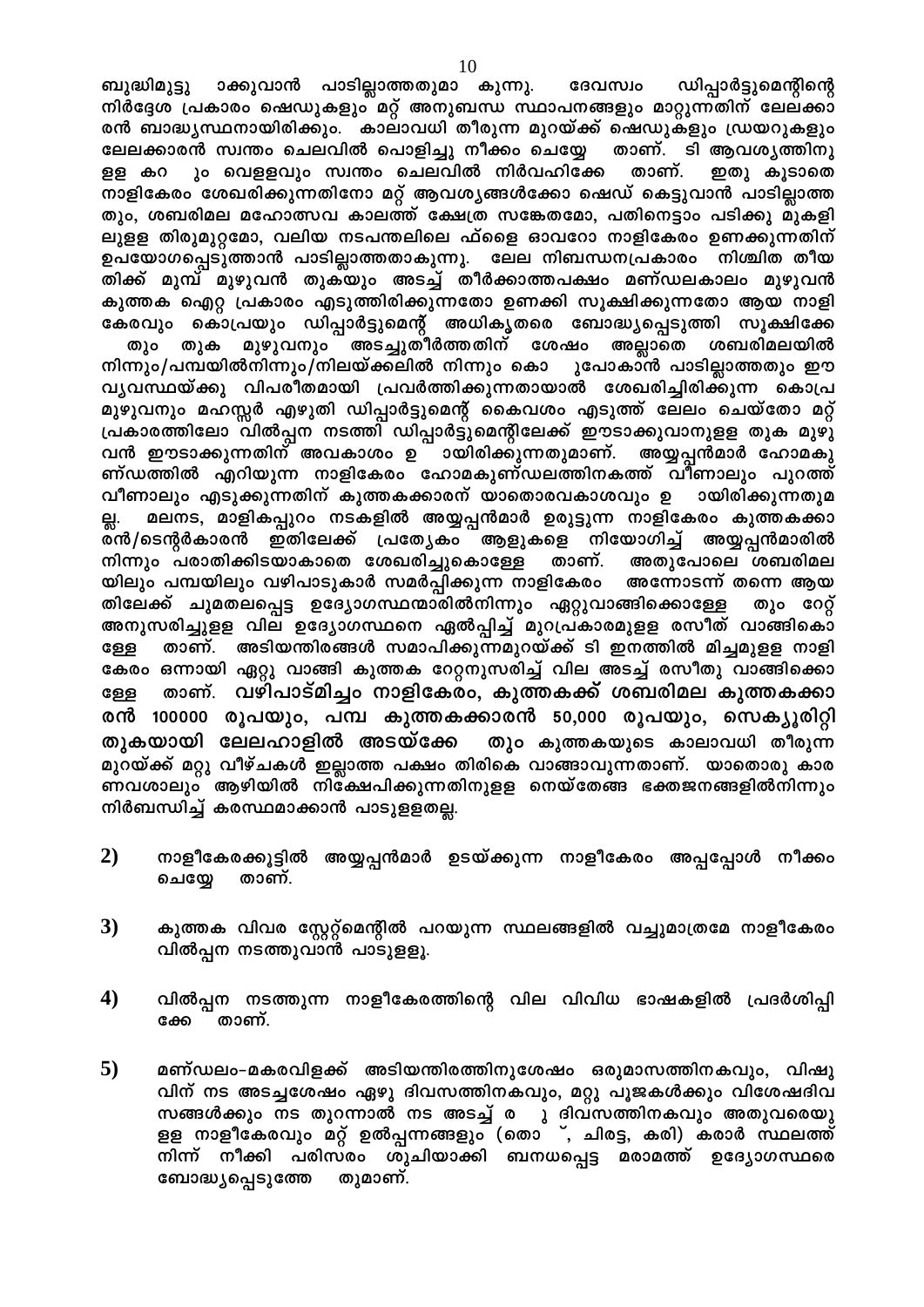- $6)$ നീക്കം ചെയ്യാത്ത വകകൾ ഡിപ്പാർട്ട്മെന്റ് നിശ്ചിത സമയപരിധിക്കുളളിൽ മുതൽകൂട്ടുകയും ആയതിന് കരാറുകാരന് അവകാശം ഇല്ലാത്തതുമാണ്.
- $\mathbf{7}$ കരാർ നടത്തിപ്പിന് ഡിപ്പാർട്ട്മെന്റ് കെട്ടിടം ലഭ്യമാക്കുന്നതല്ല.
- 8) നാളികേര കുത്തകക്കാരൻ/ടെന്ററുകാരൻ കൊപ്രായാർഡ് ഡിപ്പാർട്ട്മെന്റ് നിർദ്ദേ ശിക്കുന്ന സ്ഥലത്ത് പ്രവർത്തിപ്പിക്കേ തും, കൊപ്രായാർഡിൽവച്ച് കരി എടു ക്കുന്ന ആവശ്യത്തിലേക്ക് യാതൊരു കാരണവശാലും ചിരട്ട കത്തിക്കുവാൻ പാടില്ലാത്തതുമാണ്.

#### <u>നടവരവ് കർപ്പൂരം, സാമ്പ്രാണി, പനിനീർ</u> П.

കുത്തകക്കാരൻ/ടെന്റർകാരൻ അപ്പോഴപ്പോൾ ആൾവെച്ച് നടവരവുകൾ തിരി ഞ്ഞിട്ടിട്ടുളള സ്ഥലത്ത്നിന്നും ടി സാധനങ്ങൾ ഏറ്റുവാങ്ങിക്കൊള്ളേ തും ക്ഷേത്രസ ഡിപ്പാർട്ട്മെന്റിൽ നിന്നും പ്രത്യേകം ങ്കേതത്തിൽ നിർദ്ദേശിക്കുന്ന സ്ഥലത്തുവച്ച് വിൽപ്പന നടത്താവുന്നതും കുത്തകക്കാരൻ/ടെന്റർകാരൻ അല്ലാതെ മറ്റാരും ടി സാധന ങ്ങൾ ക്ഷേത്രസങ്കേതത്തിനകത്തുവച്ച് വിൽപ്പന നടത്തുന്നതിനെ നിരോധിച്ചിരിക്കു ന്നതും കുത്തകക്കാരന്/ടെന്ററുകാരന് പുറമെനിന്നു കൂടി ടി സാധനങ്ങൾ കൊ ുവന്ന് വിൽപ്പന നടത്താവുന്നതുമാകുന്നു.

### നടവരവ് കുരുമുളക്, എളള്, ചെറുനാരങ്ങ, വെറ്റില, പാക്ക് എന്നിവ Ш. ഏറ്റുവാങ്ങുന്നതിനുളള അവകാശം

അപ്പോഴപ്പോൾ ആൾവെച്ച് നടവരവുകൾ തിരി കുത്തകക്കാരൻ/ടെന്റർകാരൻ ഞ്ഞിട്ടുളള സ്ഥലത്ത്നിന്നും ടി സാധനങ്ങൾ ഏറ്റുവാങ്ങിക്കൊള്ളേ താണ്. ടി വകകൾ സൂക്ഷിക്കുന്നതിന് ഡിപ്പാർട്ട്മെന്റിൽനിന്നും അനുവദിച്ചിട്ടുളള സ്റ്റാൾ ഉപയോഗിക്കാവു ന്നതാണ്. വാവരുതറയിലെ ഡിപ്പാർട്ട്മെന്റ് വിഹിതം ആഴ്ചയിലൊരിക്കൽ കുത്തകക്കാ കുരുമുളക്,്പാക്ക് എന്നിവ തിരിയുന്നതിനും ഉണക്കുന്ന താണ്. രൻ ഏറ്റുവാങ്ങേ തിനും ടെലഫോൺ എക്സ്ചേഞ്ചിന് വടക്കുവശം പ്ലാനിൽ കാണിച്ചിട്ടുള്ള 7 X 5 മീറ്റർ അളവിലുള്ള സ്ഥലവും ഉപയോഗിക്കാവുന്നതാണ്. പ്രസ്തുത സ്ഥലം മകരവിളക്ക് ദിവ നെത്തുന്ന അയ്യപ്പഭക്തർക്ക് വിരിവയ്ക്കുവാനുള്ള സൗകര്യം ഒരുക്കേ താണ്.

#### IV. വെടി കുത്തക

1) മണ്ഡലപൂജ, മകരവിളക്ക്, മേടവിഷു, മാസപൂജ മറ്റ് നടതുറക്കുന്ന കാലയള വുകളിൽ വലിയ നടപ്പന്തലിന് സമീപം, വലിയ നടപ്പന്തലിന്റെ റൂഫിനോട് ചേർന്ന് പമ്പയിലേക്കുള്ള വൺവെ മാളികപ്പുറത്ത് പ്ലാനിൽ കാണിച്ചിരിക്കുന്ന സ്ഥലം, ചന്ദ്രാനന്ദൻ റോഡും ശരണസേതുവും തമ്മിൽ യോജിക്കുന്ന സ്ഥലം, ശരംകു ത്തി, ശബരീപീഠം, കരിമല എന്നിവിടങ്ങളിൽ ഡിപ്പാർട്ടുമെന്റിലെ അധികാരമുളള ഉദ്യോഗസ്ഥന്മാർ നിർദ്ദേശിക്കുന്നതനുസരിച്ച് കുത്തക ഏർപ്പെടുത്തുന്ന ആൾ ടി വഴിപാടിന് പണം ഹാജരാക്കുന്നവർക്ക് വെടി വഴിപാട് നടത്തികൊടുത്തു താണ്. കൊള്ളേ

2) മണ്ഡലം–മകരവിളക്ക് കാലത്ത് ചന്ദ്രാനന്ദൻ റോഡും ശരണസേതുവും സന്ധിക്കുന്ന സ്ഥലത്തിനു താഴെയുളള ഭാഗത്തും മറ്റ് ദിവസങ്ങളിൽ വലിയ നട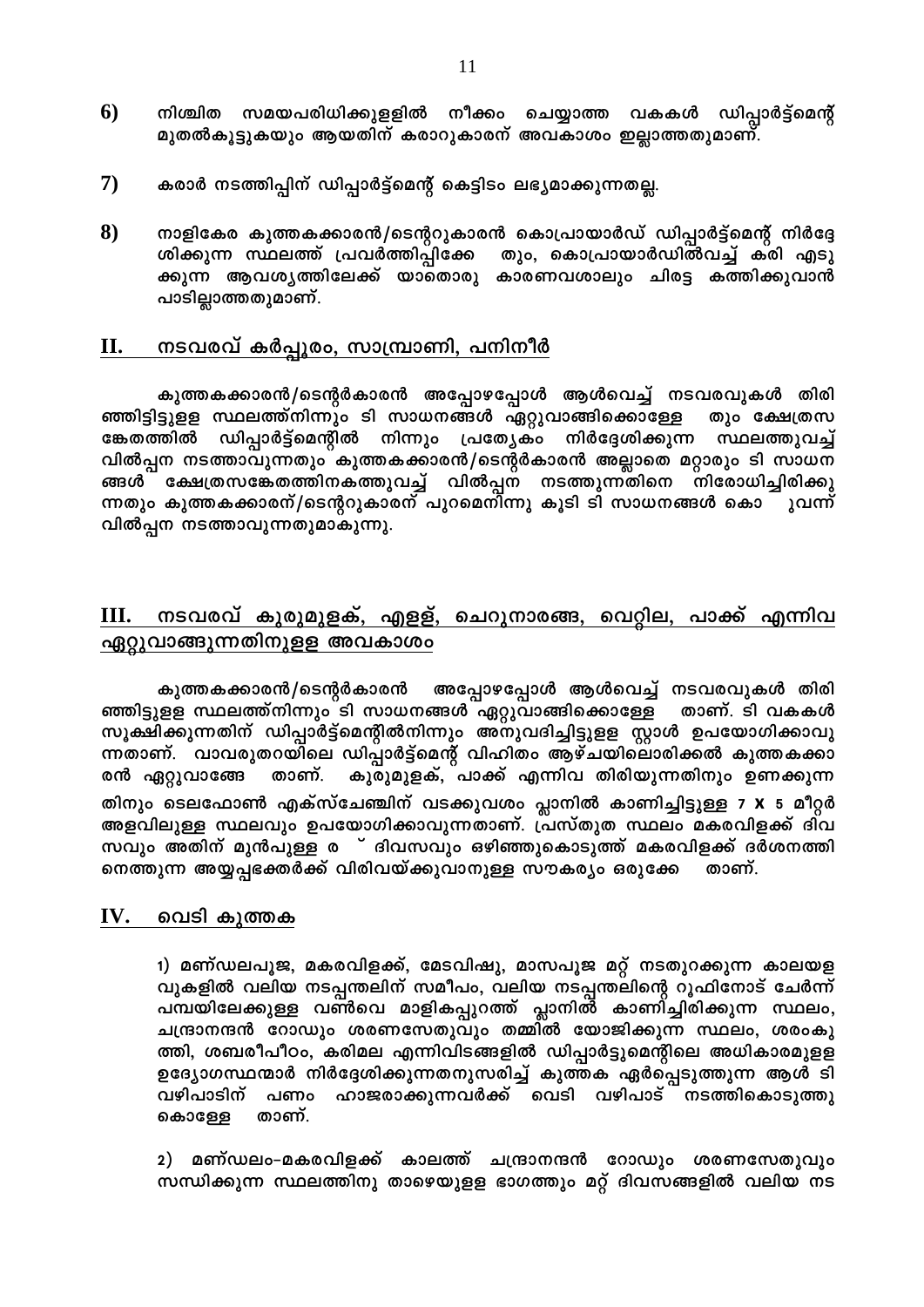കൊപ്രാ യാർഡിന് പിറകുവശം വിധ പ്പന്തലിനു അസൗകര്യമാകാത്ത ത്തിലും വെടിത്തറ സ്ഥാപിക്കേ താണ്.

3) വെടി ഒന്നിന് 15/– രൂപ നിരക്കിൽ കൂടുതൽ ലേലക്കാരനോ ടിയാന്റെ ആൾക്കാരോ വാങ്ങുവാൻ പാടുളളതല്ല. ആയതിന്റെ നിരക്കു വിവരം പ്രദർശിപ്പി തും അതിനു വിപരീതമായി കൂടുതൽ തുക ഈടാക്കുന്നപക്ഷം ആയത് ക്കേ ദേവസ്വം ഫ ിലേക്ക് മുതൽ കൂട്ടുന്നതിനും കുത്തക റദ്ദ് ചെയ്യുന്നതിനും ഡിപ്പാർട്ടുമെന്റിന് അധികാരമു ായിരിക്കുന്നതാണ്.

4) വെടി വഴിപാട് നടത്തുന്നതുമൂലം അയ്യപ്പൻമാർക്ക് യാതൊരു അസൗകര്യവും ാകാൻ പാടില്ലാത്തതും ഏതെങ്കിലും തരത്തിൽ ഡിപ്പാർട്ടുമെന്റിനോ അയ്യ പ്പൻമാർക്കോ മറ്റാർക്കെങ്കിലുമോ അപകട നഷ്ടം ഉ ാകുന്നപക്ഷം ഡിപ്പാർ ട്ടുമെന്റ് നിശ്ചയിക്കുന്ന നഷ്ടം കുത്തകക്കാരൻ കെട്ടി വയ്ക്കാൻ ബാദ്ധ്യസ്ഥ നാണ്.

5) ശബരിമലയിൽ വെടി വഴിപാട് നടത്തിപ്പിനായി ഗൺപൗഡർ ഫാക്ടറിയു സ്റ്റോറേജിന്റെയും ലൈസൻസ് ദേവസ്വം കമ്മീഷണറുടെ പേരി ടെയും ലായിരിക്കും. കൂടുതലായി വേ ിവരുന്ന ലൈസൻസും, വെടിവഴിപാട് നടത്തു ന്നതിലേക്കുളള  $\rm LE\,$  2 ലൈസൻസും കുത്തകക്കാരൻ സ്വന്തം ചെലവിൽ എടു തും, എക്സ്പ്ലോസീവ് ആക്ടിലേയും ചട്ടങ്ങളിലേയും ലൈസൻ ത്തിരിക്കേ സിലെ വൃവസ്ഥകൾ അനുസരിച്ച് വെടിമരുന്ന് ഉ ാക്കുക, സൂക്ഷിക്കുക, പ്രയോഗിക്കുക തുടങ്ങിയ ജോലികൾ ശബരിമലയിൽ അതിലേക്കായി പ്രത്യേകം സജ്ജീകരിച്ചിട്ടുളള വെടിമരുന്നുശാലയിൽ വച്ചുമാത്രം നടത്തേ തും അല്ലാതെ യുളള കെട്ടിടമോ സ്ഥലമോ യാതൊരു കാരണവശാലും ഉപയോഗിക്കാൻ പാടി ല്ലാത്തതും ഇന്ത്യൻ എക്സ്പ്ലോസീവ് ആക്ടിലെയും എക്സ്പ്ലോസീവ് റൂൾസി ലേയും വൃവസ്ഥകൾ അതേപടി പാലിക്കുന്നതിനും കുത്തകക്കാരൻ ബാദ്ധൃസ്ഥ നായിരിക്കുന്നതും ഏതെങ്കിലും വൃതൃസ്തമായി ക ാൽ കുത്തക റദ്ദ് ചെയ്തു വേറെ ആളിനെ ഏർപ്പെടുത്തിയോ ഡിപ്പാർട്ട്മെന്റ് ചുമതലയിലോ വെടി വഴിപാട് ഡിപ്പാർട്ട്മെന്റിന് നടത്തുന്നതിന് അധികാരമു ായിരിക്കുന്നതും അതിനെ ചോദൃം ചെയ്യുന്നതിന് കുത്തകക്കാരന് അവകാശം ഇല്ലാത്തതുമാകുന്നു. പ്രസ്തുത ആക്ടിലേയും റൂൾസിലേയും വൃവസ്ഥകൾ അനുസരിച്ച് ഇതര നടപ ടികൾക്ക് കുത്തകക്കാരൻ ബാദ്ധ്യസ്ഥനാണ്. ഡിപ്പാർട്ടുമെന്റിൽ നിന്നും നിയോ ഗിക്കുന്ന ഉദ്യോഗസ്ഥൻ ആവശ്യമെന്നു ക ാൽ വെടിമരുന്നു സ്റ്റോക്ക് മുതലായ കുത്തകക്കാരൻ ചെയ്തിട്ടുളള എല്ലാ ഏർപ്പാടുകളും പരിശോധിക്കുന്നതിനും സ്വാതന്ത്ര്യം ഉ ായിരിക്കുന്നതും അതിനുവേ സൗകര്യങ്ങൾ ഏർപ്പെടുത്തി കൊടുക്കുന്നതിന് കുത്തകക്കാരൻ ബാദ്ധ്യസ്ഥനായിരിക്കുന്നതുമാണ്.

6) കുത്തക സംബന്ധിച്ച് ഗവൺമെന്റിലേക്ക് വല്ല നികുതിയും കൊടുക്കേ തു ായിരുന്നാൽ കുത്തകക്കാരൻ ടി നികുതി നേരിട്ട് കൊടുക്കുന്നതിന് ബാദ്ധ്യ സ്ഥനാണ്.

7) കുത്തകക്കാരൻ നിയോഗിക്കുന്ന തൊഴിലാളികൾ വെടിമരുന്നു നിർമ്മിക്കാനും പ്രയോഗിക്കാനും പ്രാവീണ്യവും പരിചയവും സിദ്ധിച്ചവരായിരിക്കേ താണ്. ആയത് കൺട്രോളർ ഓഫ് എക്സ്പ്ലോസീവിനെ ബോദ്ധ്യപ്പെടുത്താൻ സന്നദ്ധ നുമായിരിക്കണം.

8) കുത്തകക്കാരൻ നിയോഗിക്കുന്ന തൊഴിലാളികളുടെ പേര്, മേൽവിലാസം എന്നിവ രേഖപ്പെടുത്തിയ ലിസ്റ്റും, ഓരോ പാസ്പോർട്ട് സൈസ് ഫോട്ടോയും ശബരിമല ദേവസ്വം എക്സിക്യൂട്ടീവ് ആഫീസറെ ഏൽപ്പിച്ച് തൊഴിലാളികൾക്ക് ഐഡന്റിറ്റി കാർഡ് സമ്പാദിച്ചുകൊള്ളേ താണ്. ഐഡസ്റ്റിറ്റി കാർഡ് ഇല്ലാത്ത യാതൊരു തൊഴിലാളികൾക്കും വെടിമരുന്നുശാലയ്ക്കുളളിലോ പരിസരത്തോ പ്രവേശനത്തിന് അധീകാരമില്ലാത്തതാണ്..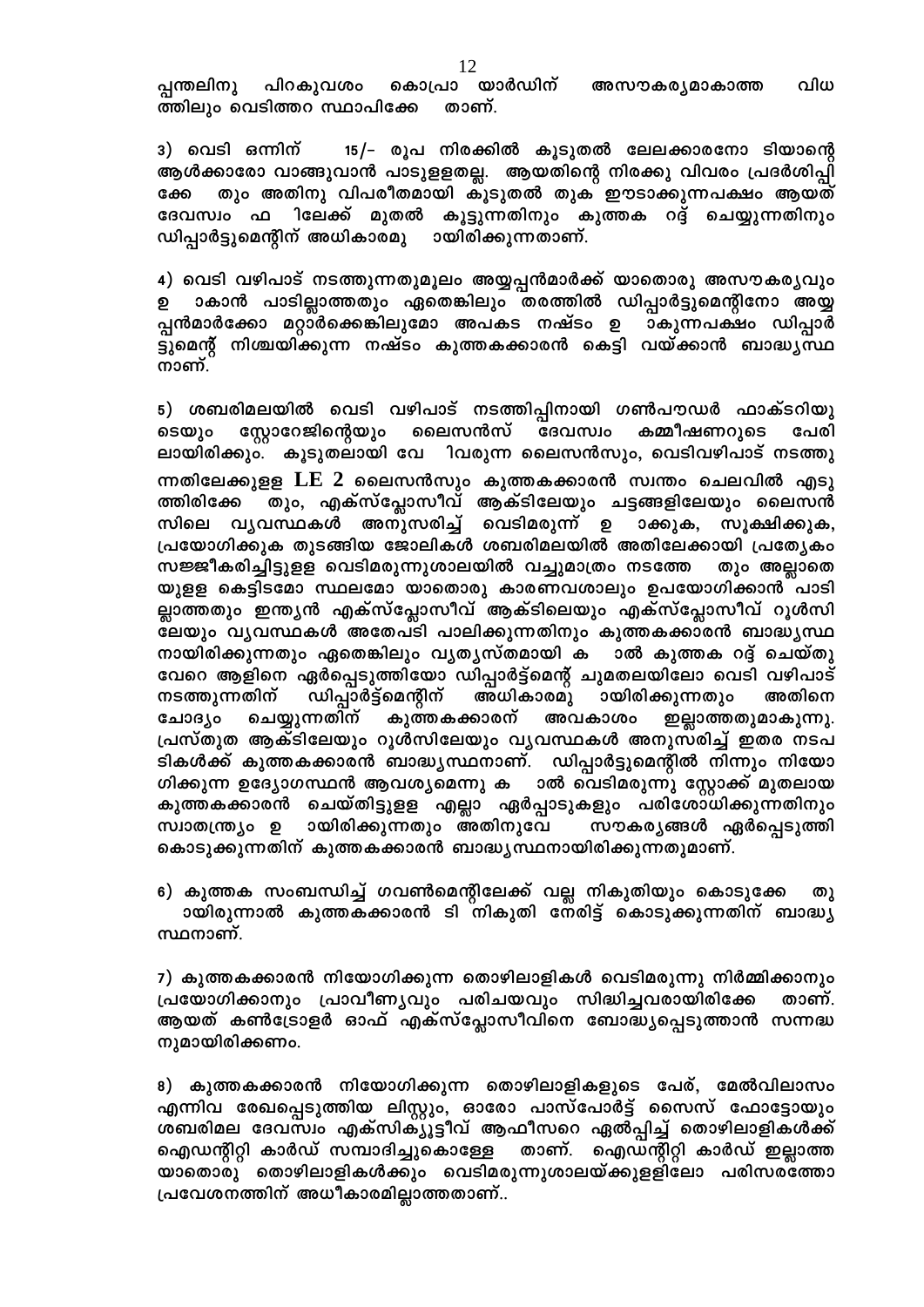9) കുത്തകക്കാരൻ സ്വന്തം ചെലവിൽ തൊഴിലാളികളെ ഇൻഷ്വർ ചെയ്യേ തും അവരുടെ എല്ലാ വിധത്തിലുളള പൂർണ്ണ ഉത്തരവാദിത്വം കുത്തകക്കാരനിൽ നിക്ഷിപ്തമായിരിക്കുന്നതുമാണ്.

10) പരസ്യവൃവസ്ഥ പ്രകാരം 2020 നവംബർ 30 നകം ലേലത്തുക/ടെന്റർ തുക അടച്ചു തീർക്കേ തും അല്ലാത്തപക്ഷം 01–12–2020 മുതലുള്ള മുഴുവനും കാലയളവിൽ ഡിപ്പാർട്ടുമെന്റ് ചുമതലയിൽ കുത്തക നടത്തുന്നതിനും ാകുന്നതായാൽ അതിലേക്ക് അതിൽവച്ച് ഡിപ്പാർട്ടുമെന്റിലേക്ക് നഷ്ടം ഉ ടെന്റർകാരൻ ഉത്തരവാദിയായിരിക്കുന്നതും ലാഭമു ായാൽ ആയതിലേക്ക് ടിയാന് അവകാശം ഇല്ലാത്തതുമാകുന്നു.

11) കുത്തക തുകയിൽ കുത്തകക്കാരൻ അടച്ചു കഴിഞ്ഞ ബാക്കി തുകയ്ക്ക് സെക്യൂരിറ്റിയായി ബാങ്ക് ഗ്യാരന്റി ഹാജരാക്കേ താണ്.

12) ശബരിമല ക്ഷേത്രനട തുറന്നിരിക്കുമ്പോൾ മാത്രമേ വെടി വഴിപാട് നടത്തു വാൻ പാടുളളൂ.

13) വന്യജീവികളുടെ സംരക്ഷണത്തിന് കോട്ടം വരാത്ത രീതിയിൽ ശബ്ദം വയ്ക്കുവാൻ വെടികൾ മാത്രമേ പാടുള്ളൂ. കതിനയുടെ കുറഞ്ഞ പൊക്കം/നീളം എക്സ്പ്ലോസീവ് നിയമങ്ങൾ നിഷ്കർശിക്കുന്നതിൽ കൂടാൻ പാടില്ല.

#### V നേർച്ച സാധനങ്ങളുടെ കുത്തക

അയ്യപ്പന്മാർക്ക് നടയ്ക്ക് വയ്ക്കുന്നതിനുളള സ്വർണ്ണത്തിലും വെളളിയിലുമുളള ആൾരൂപം, കാല്, കയ്യ്, കണ്ണ് മുതലായ നേർച്ചരൂപങ്ങളും, കാട്, പിത്തള, വെളളി വിള ക്കുകൾ, മണി, ലോക്കറ്റുകൾ, മാല പെന്റന്റ്, മോതിരം മുതലായ ആഭരണങ്ങളും സ്വർണ്ണം, വെളളി എന്നിവയിൽ ഏതെങ്കിലുമൊന്നുകൊ ു പൊതിഞ്ഞതും, രുദ്രാക്ഷം, തുളസി, വിലപിടിപ്പുളള കല്ലുകൾ എന്നിവയിൽ നിർമ്മിച്ചതുമായ മാലയും മറ്റാഭരണങ്ങ ളും, കർപ്പൂരത്തട്ടം, കിണ്ണം എന്നിവ ഉ ാക്കികൊ ുവന്ന് ഡിപ്പാർട്ടുമെന്റിൽനിന്നും നിർദ്ദേശിക്കുന്ന സ്ഥലത്തുവച്ച് വിൽപ്പന നടത്തുന്നതിന് കുത്തകക്കാരന് അവകാശമുള ഇതിലേക്കാവശ്യമായ ലൈസൻസ് സ്വന്തം ഉത്തരവാദിത്വത്തിൽ ബന്ധപ്പെട്ട ളതാണ്. അധികാരികളിൽനിന്നു വാങ്ങി കുത്തകക്കാരൻ/ടെന്റർകാരൻ സൂക്ഷിച്ചുകൊള്ളേ തുമാണ്. സ്വർണ്ണം പതിനാല് ക്യാരറ്റിലും, തും, ആവശ്യപ്പെടുന്നപക്ഷം ഹാജരാക്കേ വെളളി എട്ട് ക്യാരറ്റിലും കുറയാൻ പാടില്ലാത്തതും, ആയവ കുത്തകക്കാരനോ ടിയാൻ അധികാരപ്പെടുത്തുന്ന ആളുകളോ അല്ലാതെ മറ്റ് യാതൊരാളും വിൽപ്പന നടത്തുവാൻ പാടില്ലാത്തതും, അനധികൃതമായി വിൽപ്പന നടത്തുന്നവരിൽനിന്നും ആ വക സാധന ങ്ങൾ പിടിച്ചെടുത്ത് ഡിപ്പാർട്ടുമെന്റിലേയക്ക് മുതൽ കൂട്ടുന്നതുമാകുന്നു. സ്വർണ്ണംകൊ ും, വെള്ളികൊ ും നിർമ്മിച്ചിട്ടുളള നേർച്ച ഉരുപ്പടികളും മറ്റും നിബന്ധന അനുസരി ച്ചുളളതാണോ എന്ന് പരിശോധിക്കുന്നതിന് ഡിപ്പാർട്ടുമെന്റിന് അവകാശമു ായിരിക്കു ന്നതും, നിബന്ധന അനുസരിച്ചുളളതല്ലെന്ന് ബോദ്ധ്യം വരുന്നപക്ഷം ക്രിമിനൽ നടപടി കൾ ഉൾപ്പെടെയുളള നടപടികൾ നടത്തുന്നതിനും ഉരുപ്പടികൾ സ്ഥലത്തുനിന്നും

ഡിപ്പാർട്ടുമെന്റിന് ഉ ായിരിക്കുന്നതുമാണ്. നീക്കം ചെയ്യുന്നതിനും അവകാശം യാതൊരു കാരണവശാലും അയ്യപ്പചക്രം, ഡിപ്പാർട്ടുമെന്റ് വിൽപ്പന നടത്തുന്ന ലോക്കറ്റു കൾ എന്നിവ വിൽപ്പന നടത്തുവാൻ പാടുളളതല്ല.

#### VI തറവാടക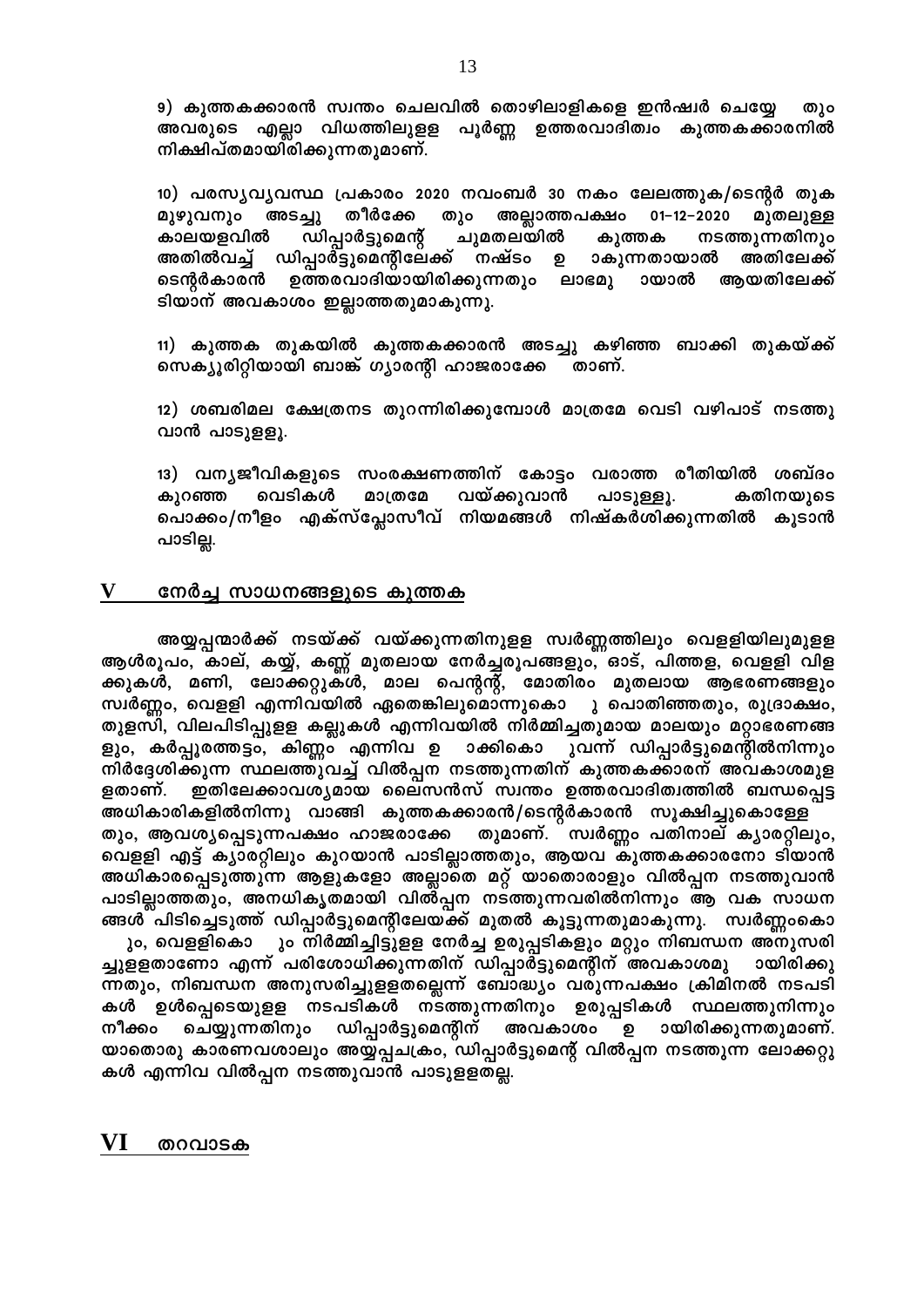- 1) ശബരിമലയിലും പമ്പയിലും ഹോട്ട ലുകൾ, ലഘു ഭക്ഷണ ശാലകൾ, ഫോട്ടോ സ്റ്റുഡിയോകൾ, മറ്റു കടകൾ, കുത്തകക്കാർക്ക് അനുവദിച്ചിട്ടുളള ഷെഡുകൾ എന്നിവ കെട്ടുന്നതിന് ഫയർഫോഴ്സ് ഡയറക്ടറുമായി ആലോചിച്ചു ാക്കിയ താഴെ വിവരിക്കുന്ന പ്രത്യേക നിബന്ധനകൾക്ക് വിധേയമായിരിക്കേ താണ്. ഇവയ്ക്ക് ഓരോന്നിനും ഡിപ്പാർട്ട്മെന്റിൽനിന്നു അളവുകൾ നിശ്ചയിച്ച് കുറ്റിയടി ച്ചിട്ടുളള സ്ഥലങ്ങളിൽ കൂടുതൽ സ്ഥലം ഷെഡ്ഡുകൾ കെട്ടുന്നതിനോ അവരവ രുടെ കച്ചവട സംബന്ധമായ മറ്റാവശ്യങ്ങൾക്കോ ഉപയോഗിക്കാൻ കുത്തക ക്കാരെ/ടെന്റർകാരെ അനുവദിക്കുന്നതല്ല. ഈ വൃവസ്ഥകൾക്ക് വിപരീതമായി ഹോട്ടലുകളോ, ഫോട്ടോസ്റ്റുഡിയോകളോ, ഷെഡ്ഡുകളോ കെട്ടുകയോ അവര വർക്ക് അനുവദിച്ചിട്ടുളളതിൽ കൂടുതൽ സ്ഥലങ്ങൾ ഉപയോഗിക്കുന്നതായോ കാണുകയാണെങ്കിൽ നിശ്ചിത അളവുകൾക്ക് പുറത്ത് കെട്ടുന്ന ഷെഡ്ഡുകൾ തുട ങ്ങിയവയെല്ലാം നീക്കം ചെയ്യുന്നതിന് ഡിപ്പാർട്ട്മെന്റിന് അധികാരവും അവകാ ായിരിക്കുന്നതാണ്. വൃവസ്ഥകൾക്ക് വിപരീതമായി കെട്ടുന്നവയിൽ ശവും ഉ കച്ചവടം ചെയ്യുന്നതിന് അനുവദിക്കുന്നതല്ലാത്തതാണ്. ഇതിൽവെച്ചു ാകുന്ന നഷ്ടത്തിന് കുത്തകക്കാരൻ മാത്രം ഉത്തരവാദിയായിരിക്കുന്നതുമാണ്. ഓല, കാട്ടില, പുല്ല്, കാട്ടുകഴകൾ, മറ്റു വനവിഭവങ്ങൾ എന്നിവ ഷെഡ്ഡുകൾ നിർമ്മിക്കു ന്നതിൽനിന്നും ഒഴിവാക്കേ താണ്.ജി.ഐ ഷീറ്റ് ഉപയോഗിച്ച് മേൽക്കൂര றகே താണ്.
- $2)$ പമ്പ മണൽപ്പുറത്തും, ശബരിമല സന്നിധാനത്തും ഡിപ്പാർട്ട്മെന്റിൽ നിന്നും നിശ്ചയിച്ച് കൊടുത്തിട്ടുളള സ്ഥലത്തുമാത്രം ഓരോ ഫോട്ടോസ്റ്റുഡിയോ നടത്തു ന്നതിന് കുത്തക കൊടുത്തിട്ടുളളതാണ്. കാപ്പിക്കടകൾ, ഹോട്ടലുകൾ, ወ0ነ കടകൾ മുതലായവ നടത്തുന്നതിനും മറ്റും ലേലം ചെയ്തുകൊടുത്ത യാതൊരു സ്ഥലത്തും ഫോട്ടോസ്റ്റുഡിയോ സ്ഥാപിച്ച് നടത്തുന്നതിന് പ്രസ്തുത സ്ഥലങ്ങ ളുടെ കുത്തകക്കാർക്ക്/ടെന്റർകാർക്ക് അധികാരവും അവകാശവും ഉ ായിരി ക്കുന്നതല്ലാത്തതും അപ്രകാരം നടത്തുന്നതിന് അനുവദിക്കുന്നതല്ലാത്തതുമാണ്. പമ്പയിലും, ശബരിമലയിലും, നിലയ്ക്കലും ഭക്ഷണശാലകളും ലഘു ഭക്ഷണ ശാലകളും ഒഴിച്ചുളള മറ്റു കടകൾക്ക് ബ്ലോക്ക് തിരിച്ച് ലേലം ചെയ്ത് കൊടു ക്കുന്ന സ്ഥലങ്ങളിലും യാതൊരു കാരണവശാലും ഭക്ഷണശാലയോ ലഘു ഭക്ഷ ണശാലയോ നടത്തുന്നതിന് അനുവദിക്കുന്നതല്ല.
- ഭക്ഷണശാലകളും ലഘു ഭക്ഷണ ശാലകളും നിർദ്ദിഷ്ട സ്ഥാനങ്ങളിൽ നടത്തു  $3)$ ന്നതിനുളള അവകാശം ഡിപ്പാർട്ട്മെന്റിൽനിന്നും പ്രത്യേകം പ്രത്യേകം ലേലം ചെയ്ത് കൊടുക്കുന്നതാകയാൽ ആയത് ലേലത്തിൽ പിടിക്കുന്ന കുത്തകക്കാ രുടെ/ടെന്റർകാരുടെ കച്ചവടത്തിന് വിഘാതം ഉ ാകാതിരിക്കുന്നതിന് ശരം കുത്തി മുതൽ ജീപ്പുറോഡ് ജംഗ്ഷൻവരെയുളള സ്ഥലത്ത് ജീപ്പ് റോഡ് അവസാ നിക്കുന്നിടത്തുനിന്നും മുപ്പതു മീറ്റർ അകന്നും, കുമ്പളം തോടുമുതൽ വടക്കുവ ശത്തുളള പഴയ കിടങ്ങിനു മേൽ ഭാഗത്തുളള റിസർവോയർവരെയുളള സ്ഥലത്ത് മാളികപ്പുറത്തും ട്രഞ്ചിനുവെളിയിൽ ട്രെഞ്ചിൽനിന്നും മീറ്ററിനകത്തും 30 ത്രിവേണി ഇലക്ട്രിസിറ്റി ആഫീസിനു വടക്കുവശം ത്രിവേണി ഫുട്ട് ബ്രിഡ്ജ് വരെയുളള സ്ഥലത്തും കടകൾ കെട്ടിയോ അല്ലാതെ ലഘു ഭക്ഷണശാലയും ഭക്ഷണശാല ലോ നടത്തുന്നതിന് അതാതു സ്ഥലങ്ങളിൽനിന്ന് തറ കുത്തക ക്കാരെ/ ടെന്ററുകാരെ അനുവദിക്കുന്നതല്ല. അതിന് വിപരീതമായിചെയ്യുന്ന വ്യാ പാരികളെ അതാത് സ്ഥലങ്ങളിൽനിന്ന് നീക്കം ചെയ്യുന്നതിന് ഡിപ്പാർട്ട്മെന്റിന് അധികാരവും അവകാശവും ഉ ായിരിക്കുന്നതും അതിൽവെച്ചു ാകുന്ന കഷ്ട നഷ്ടത്തിന് അതാത് കോൺട്രാക്ടർമാർ ഉത്തരവാദികളായിരിക്കുന്നതുമാ ണ്.
- $4)$ ഭക്ഷണശാലകളിലോ, റ്റീഷോപ്പുകളിലോ, മറ്റു കടകളിലോ ഒന്നുംതന്നെ ക്ഷേത്രാ ചാരവിരുദ്ധമായ യാതൊരു സാധനങ്ങളും, സിഗററ്റ്, ബീഡി, പാൻപരാഗ് എന്നിവ ഉൾപ്പെടെയുളള ലഹരി പദാർത്ഥങ്ങളും മത്സ്യമാംസാദികളും വിൽപ്പന നടത്തു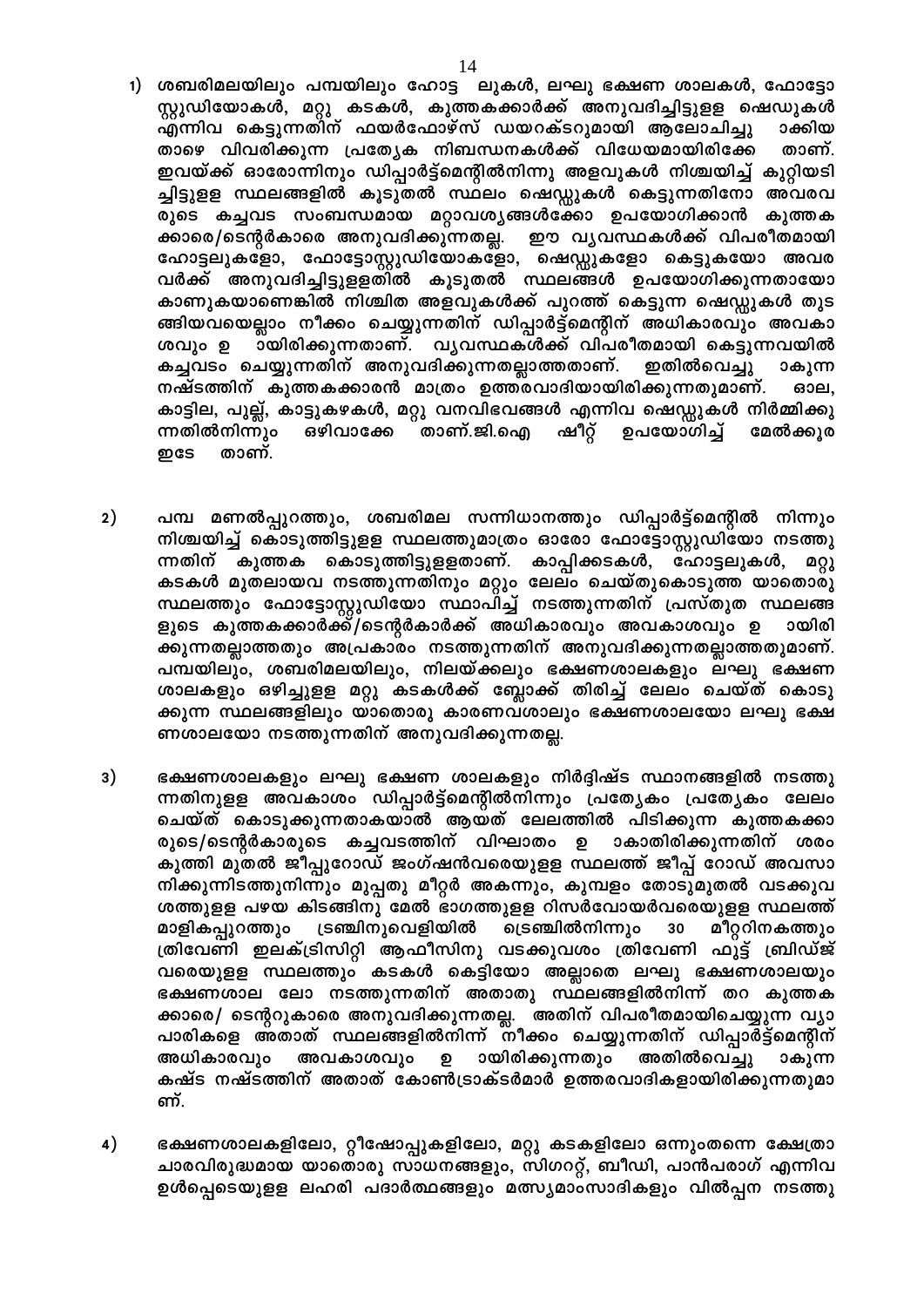ഉപയോഗക്കുന്നതിനോ പാടുളളതല്ല. ഇതിനു ന്നതിനോ വിരുദ്ധമായി പ്രവർത്തിക്കുന്നവരുടെ കുത്തക റദ്ദ് ചെയ്ത് അനന്തര നടപടി സ്വീകരിക്കുന്നതാ ണ്. പ്ലാസ്റ്റിക് ഉൽപ്പന്നങ്ങൾ, ട്രെട്രാപാക്സ് എന്നിവ നിരോധിച്ചിട്ടുളളതിനാൽ അവ വിൽപ്പന നടത്തുകയോ ഉപയോഗിക്കുകയോ ചെയ്യുവാൻ പാടുളളതല്ല. ടി കടകളിൽ ഡിപ്പാർട്ടുമെന്റിൽനിന്നും പ്രത്യേകം ലേലം ചെയ്ത കുത്തക്യ്ക്ക് ആൾ ഏർപ്പെടുത്തിയിരിക്കുന്ന സ്വർണ്ണം, വെളളി നേർച്ച സാധനങ്ങൾ, കർപ്പൂ രംസാമ്പ്രാണി, പനിനീർ എന്നിവയും നാളികേരവും വ്യാപാരം ചെയ്യുന്നതിന് ആരേയും അനുവദിക്കുതല്ല. പിച്ചാത്തി, വാൾ തുടങ്ങിയ മാരകായുധങ്ങൾ പാടുളളതല്ല. ു നടക്കുവാനോ, വിൽക്കാനോ കൊ ഭക്ഷണശാലകൾ, ലഘുഭക്ഷണശാലകൾ, കടകൾ എന്നിവ എടുക്കുന്നതിന് കുത്തക ഏർപ്പെട്ട ആളുകൾ ആഹാര പദാർത്ഥങ്ങൾക്കും മറ്റു സാധനങ്ങൾക്കും അയ്യപ്പന്മാ രിൽനിന്നും അമിത തുക ഈടാക്കാൻ പാടില്ലാത്തതാണ്. ശുചിയായ ആഹാര പദാർത്ഥങ്ങൾ വിതരണം ചെയ്യുന്നതിനും ഭക്ഷണശാലകൾ, കടകൾ എന്നിവയും അവയുടെ പരിസരവും വൃത്തിയായി സൂക്ഷിക്കുന്നതിനും കുത്തകക്കാരൻ താണ്. ശബരിമല, നിലയ്ക്കൽ എന്നിവിടങ്ങളിൽ ശ്രദ്ധിക്കേ പമ്പ, ഭക്ഷണശാലകളും, ലഘുഭക്ഷണശാലകളും നടത്തുന്നവർ ഡിപ്പാർട്ട്മെന്റ് അംഗീ കരിച്ചിട്ടുളള വിലവിവരം പ്രദർശിപ്പിക്കേ തും അതനുസരിച്ച് മാത്രം ആഹാര പ തുമാണ്. ഹെൽത്ത് ഇൻസ്പെക്ടർ, ഫുഡ് ഇൻസ്പെ ദാർത്ഥങ്ങൾ വിൽക്കേ ക്ടർ എന്നിവരുടെ നിർദ്ദേശങ്ങൾ കർശനമായി പാലിക്കേ താണ്.

- പരസ്യത്തിലെ വൃവസ്ഥകളനുസരിച്ച് അതാത് ഐറ്റങ്ങൾക്ക് അടയ്ക്കേ  $5)$ മുഴുവൻ തുകയും നിശ്ചിത സമയത്തിനകംതന്നെ അടച്ച് രസീത് വാങ്ങാതെ മുടക്കം വരുത്തുന്നതായാൽ കോൺട്രാക്ട്/ടെന്റർ റദ്ദ് ചെയ്ത് ഡിപ്പാർട്ട്മെന്റിൽ നിന്നും നേരിട്ടോ മറ്റ് വൃവസ്ഥകൾ ചെയ്തോ തറവാടക പിരിക്കുന്നതും, അതിൽ ാകുന്ന കഷ്ടനഷ്ടത്തിന് കോൺട്രാക്ടർ ഉത്തരവാദിയായിരിക്കുന്നതും, വച്ചു ായാൽ അത് ദേവസ്വം ഫ ിലേയ്ക്ക് മുതൽ കൂട്ടുന്നതുമാണ്. ലാഭമു
- 6) കുത്തകയ്ക്ക് കൊടുത്തിട്ടുളള ഏതെങ്കിലും സ്ഥലം ഡിപ്പാർട്ട്മെന്റ് ആവശ്യ ത്തിന് വേ ിവരുന്ന പക്ഷം അപ്രകാരമുളള സ്ഥലത്ത് കെട്ടിയിട്ടുളള ഷെഡ്ഡ് പൊളിച്ചുമാറ്റി സ്ഥലം ഡിപ്പാർട്ട്മെന്റിന്റെ ആവശ്യത്തിനുവേ ി വിട്ടുതരുന്നതിന് കോൺട്രാക്ടർ/കുത്തകക്കാരൻ ബാദ്ധ്യസ്ഥനായിരിക്കുന്നതും അപ്രകാരം ഒഴി ഞ്ഞുതരേ തുമാണ്.
- ശബരിമലയിലും, പമ്പയിലും, നിലയ്ക്കലും കുത്തകകളിൽ ഏർപ്പെടാതെ കിട 7) ക്കുന്ന സ്ഥലങ്ങൾ ആവശ്യമെന്നു ക ാൽ ഭക്ഷണശാല, ലഘു ഭക്ഷണശാല കോഫിസ്റ്റാൾ, മിൽമാ സ്റ്റാൾ, സ്റ്റാൾ തുടങ്ങി അയ്യപ്പന്മാർക്ക് പ്രയോജനപ്പെടുന്ന<br>വിവിധ കാര്യങ്ങൾക്ക് കൊടുക്കുന്നതിന് ഡിപ്പാർട്ട്മെന്റിന്അധികാരമു ായിരി ായിരി ക്കുന്നതും അതിനെ കുത്തകക്കാർക്ക്/ ടെന്റർകാർക്ക് ചോദ്യം ചെയ്യാൻ പാടില്ലാ ത്തതുമാകുന്നു.
- വഴിമേലും മറ്റ് താവളങ്ങളിലും കടകൾ കെട്ടുന്നതിൽവച്ച് വഴി നടക്കുന്ന അയ്യപ്പ 8) ന്മാരുടെ സഞ്ചാരത്തിനും, വിരിവെയ്പിനും യതൊരു അസൗകര്യവും വരാതിരി ക്കാൻ പ്രത്യേകം ശ്രദ്ധിക്കേ തും, ദേവസ്വം, ഫോറസ്റ്റ്,  $\mathbf{P.W.D}$  തുടങ്ങിയ ഡിപ്പാർട്ട്മെന്റുകളുടെ നിർദ്ദേശം പാലിക്കേ തും അസൗകര്യമെന്നു കാണുന്ന സ്ഥലങ്ങളിൽ കടകൾ പൊളിച്ചു മാറ്റുന്നതിന് കോൺട്രാക്ടർ/കുത്തകക്കാരൻ ബാദ്ധ്യസ്ഥരായിരിക്കുന്നതുമാണ്.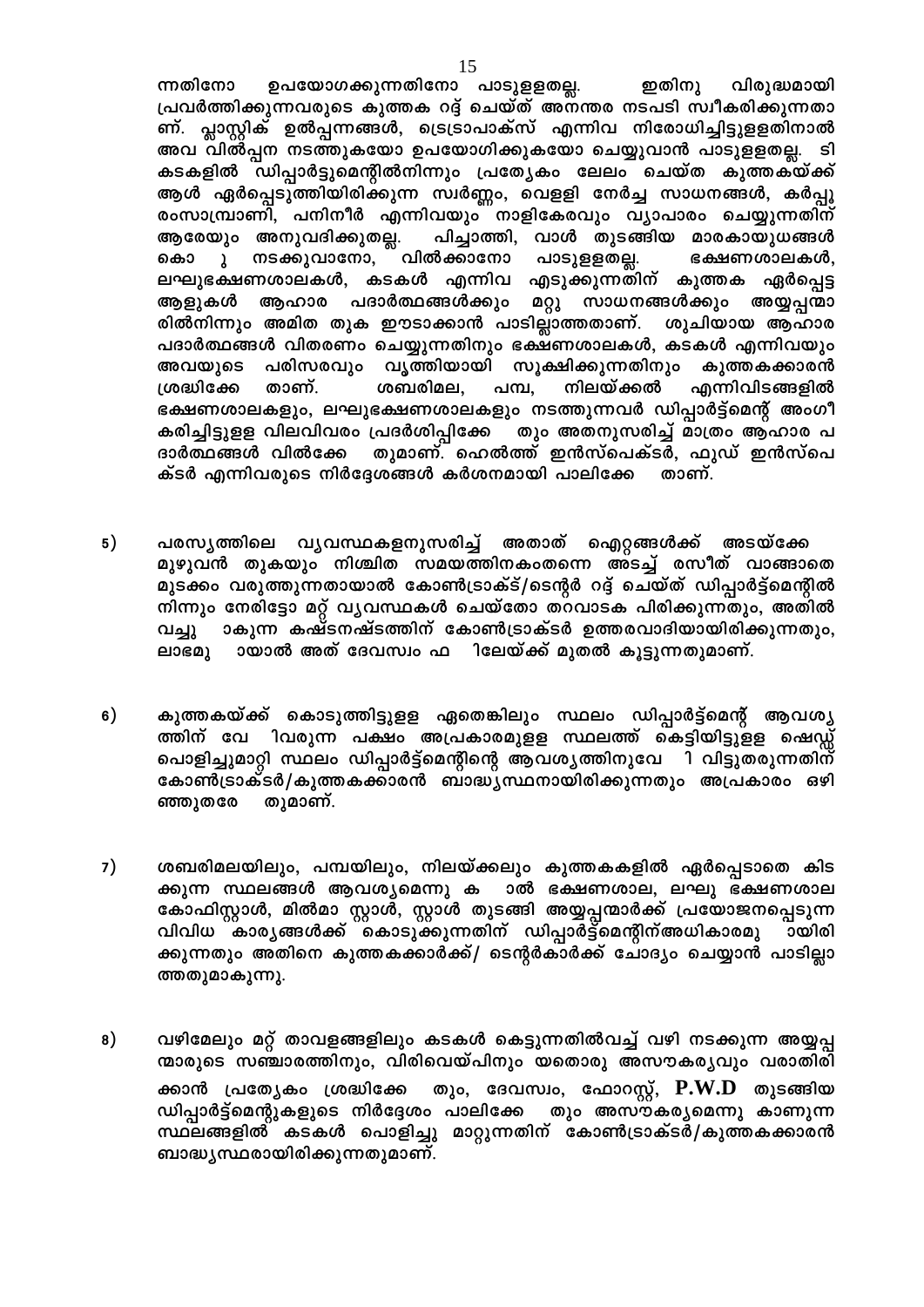- ലേലപരസ്യത്തിൽ കടകൾ, സ്റ്റുഡിയോകൾ, ഭക്ഷണശാലകൾ,<br>ലഘുഭക്ഷണശാലകൾ എന്നിവ കെട്ടുന്നത് ഡിപ്പാർട്ട്മെന്റിൽനിന്നും നിശ്ചയിച്ചിട്ടു 9) ളള സ്ഥലത്ത് (പ്ലാൻ രേഖപ്പെടുത്തിയിട്ടുളള അംഗീകൃത അളവിൽ മാത്രം) അവ കെട്ടുന്നതിന് ദേവസ്വം കമ്മിഷണറുടെയോ അധികാരപ്പെടുത്തിയ മറ്റ് ഉദ്യോഗ സ്ഥരുടേയോ അംഗീകാരത്തോടുകൂടി മാത്രം ആയിരിക്കേ താണ്. അളവിൽ കൂടുതൽ സ്ഥലം യാതൊരു കാരണവശാലും ഉപയോഗിക്കുവാൻ പാടില്ലാ ത്തതും അങ്ങനെ ഉപയോഗിക്കുകയാണെങ്കിൽ **ബ്ലാക്ക്ലിസ്റ്റ് ചെയ്യുന്നതുൾ** പ്പെടെയുള്ള ശിക്ഷാ നടപടികൾ സ്വീകരിക്കുന്നതുമാണ്.
- $10)$ പുലിനഖം, മാല മുതലായ സാധനങ്ങൾ കൊ ു നടന്നു കച്ചവടം ചെയ്യുന്നതിന് തറവാടക കോൺട്രാക്ടർമാർക്ക് അധികാരം ഇല്ലാത്തതും, ആയത് അനുവദിക്കു ന്നതല്ലാത്തതുമാകുന്നു. കെ.എസ്.ഇ.ബി. യിൽ നിന്നും സ്ഥാപിച്ചിട്ടുളള കെ. വി. ലൈൻ പോസ്റ്റിനു താഴെയോ, അപ്രകാരമുളള പോസ്റ്റുകളുടെ സമീപത്തോ കട കെട്ടുവാൻ അനുവദിക്കുന്നതല്ല. ആയതിന് വിപരീതമായി പ്രവർത്തിക്കുന്ന പക്ഷം കടകൾ എടുത്തു മാറ്റാൻ ഡിപ്പാർട്ട്മെന്റിന് അധികാരാവകാശമു ായിരി ക്കുന്നതാണ്.
- $11)$ ശബരിമല, പമ്പ, നിലയ്ക്കൽ എന്നിവിടങ്ങളിലെ കംഫർട്ട് സ്റ്റേഷനുകളിൽ കുത്തകക്കാരൻ സ്വന്തം ചെലവിൽ ജലലഭൃത ഉറപ്പാക്കേ താണ്. വാട്ടർ ടാപ്പ് ഫിറ്റുചെയ്തിട്ടുള്ള യൂണിറ്റുകളിൽ അതിൽക്കൂടി ജലം ലഭ്യമാക്കേ താണ്. ഒരാ ളിൽനിന്നും ഒരുപ്രാവശ്യം യൂറിനൽ ഉപയോഗത്തിന് ര ു (2/–) രൂപയിൽ കൂ ടുതലും ടോയ്ലറ്റ്/ബാത്ത്റൂം ഉപയോഗത്തിന് അഞ്ച് (5/–) രൂപയിൽ കൂടുതലും ഈടാക്കുവാൻ പാടില്ലാത്തതുമാണ്. വൈദ്യുത കണക്ഷൻ എടുത്തിട്ടുളള ക്ക്നിശ്ചയിച്ചിട്ടുളളസെക്യൂരിറ്റിതുകയും, കംഫർട് സ്റ്റേഷനുകൾ വൈദ്യുത കുത്തകക്കാരൻ അടയ്ക്കേ തുമാണ്. ചാർജ്ജും ബക്കറ്റുകൾ മുതലായ സാധനങ്ങളും, ശുചീകരണത്തിനുവേ സാധനങ്ങളും കുത്തകക്കാരൻ തന്നെ വാങ്ങി ഉപയോഗിക്കേ തും ബൾബുകൾ ഫ്യൂസായാൽ കുത്തകക്കാരന്റെ സ്വന്തം ചെലവിൽ മാറ്റിക്കൊള്ളേ തുമാണ്. കംഫർട്ട്സ്റ്റേഷനുകളും പരിസ രവും എപ്പോഴും ശുചിയായും വൃത്തിയായും സൂക്ഷിക്കേ താണ്. പബ്ലിക്ക് ഹെൽത്ത് ഉദ്യോഗസ്ഥരുടേയും, ദേവസ്വം ബോർഡ് ഉദ്യോഗസ്ഥരുടേയും എല്ലാ നിർദ്ദേശങ്ങളും അനുസരിക്കേ തും കുത്തക വീഴ്ച വരുത്തുകയോ, പരാതിക്ക് ഇടനൽകുകയോ, നിശ്ചിത തുകയിൽ കൂടുതൽ ഈടാക്കുകയോ ചെയ്യുന്നതായി ബോദ്ധ്യപ്പെട്ടാൽ കുത്തക റദ്ദ് ചെയ്ത് നിരതദ്രവ്യം മുതൽകൂട്ടി ആവർത്തന ലേലം നടത്തുന്നതിന് ഡിപ്പാർട്ട്മെന്റിന് അവകാശം ഉ ായിരിക്കുന്നതും കുത്ത കകൾ ഏൽപ്പിക്കുന്നതിന് മുമ്പായി കംഫർട്ട് സ്റ്റേഷനുകളിലുളള ഉരുപ്പടികൾ ബോദ്യുപ്പെട്ട് ഏറ്റുവാങ്ങേ തും, യാതൊരു കേടുപാടുകളും കൂടാതെ ബന്ധ പ്പെട്ട ദേവസ്വം മരാമത്ത് എഞ്ചിനീയറെ ബോദ്ധ്യപ്പെടുത്തി തിരികെ ഏൽപ്പിക്കേ സാങ്കേതിക കാരണങ്ങളാൽ വൈദ്യുതിയും ജലവിതരണവും തുമാകുന്നു. തടസ്സപ്പെട്ടാൽ ഡിപ്പാർട്ട്മെന്റ് ഉത്തരവാദിയായിരിക്കുന്നതല്ല. ആയതിന് കുത്തക ക്കാരൻതന്നെ ബദൽ സംവിധാനം ഉ താണ്. കുത്തകക്കാരൻ സ്വന്തം **ാ**ക്കേ ചെലവിൽ വൈദ്യുതകണക്ഷൻ സമ്പാദിച്ചുകൊളളണം. കുത്തകക്കാലയളവിൽ റിപ്പയർ വർക്കുകൾ ചെലവിൽ ാകുന്ന കുത്തകക്കാരന്റെ സ്വന്തം ഉ ഡിപ്പാർട്ട്മെന്റ് ഉദ്യോഗസ്ഥരുടെ നിർദ്ദേശാനുസരണം യഥാസമയം ചെയ്തിരിക്കേ താണ്.
- പമ്പയിലുളള ഭക്ഷണശാലകളിൽനിന്നും പുറംതളളുന്ന മലിനജലം ശേഖരിച്ച്  $12)$ പമ്പു ചെയ്യുന്നതിനുവേ ി ഓരോ ഹോട്ടലിന്റെയും പുറകിലായി 7, 2.5, 1.5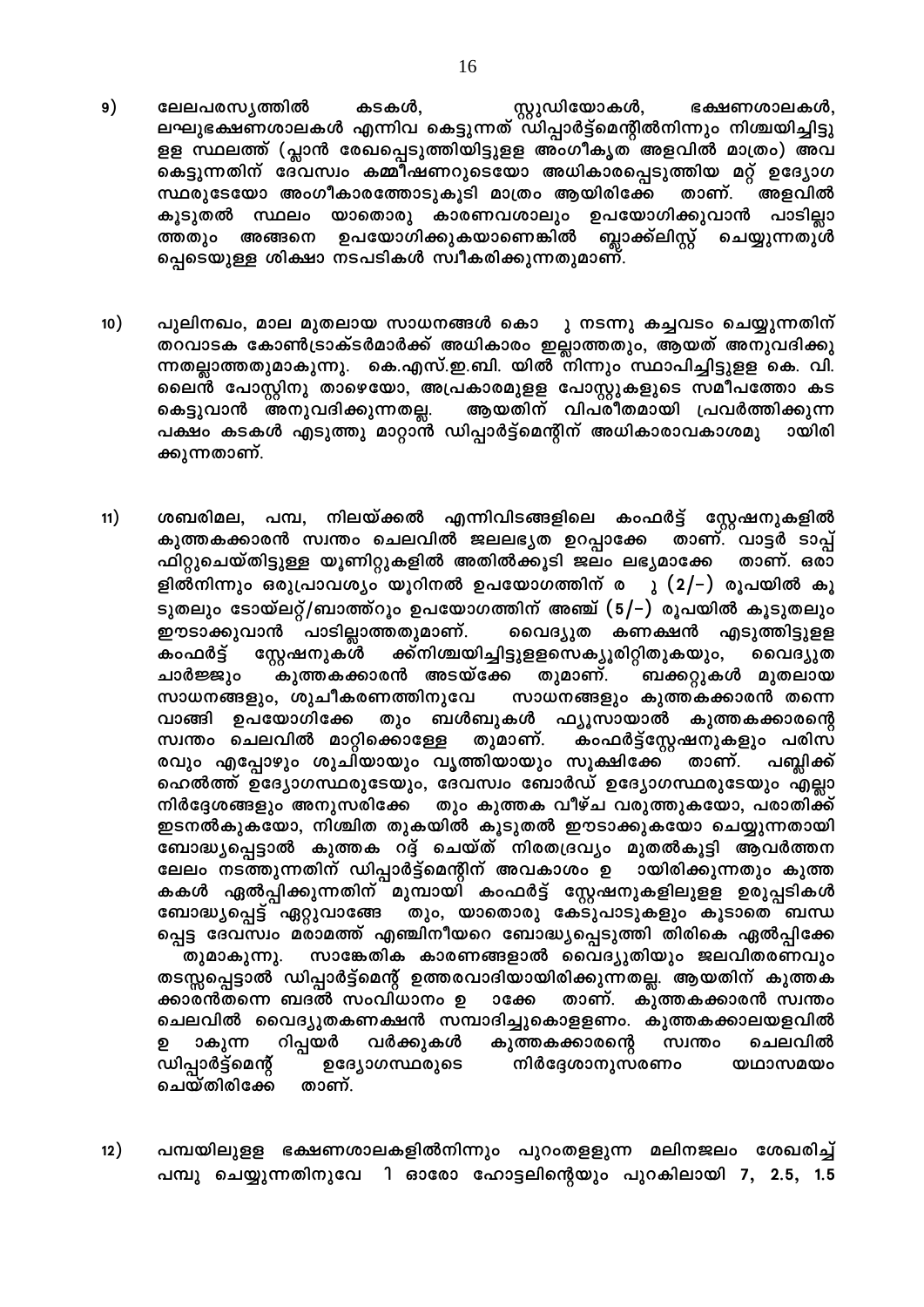ചുടുകല്ലുപയോ ഗിച്ച് ഒരു ടാങ്ക് ലേലക്കാരന്റെ സ്വന്തം മീറ്റർ അളവിൽ ചെലവിൽ പണിയേ താണ്. തറയിൽ കുഴിയെടുത്ത് മലിനജലം ശേഖിക്കാൻ ഇപ്രകാരം തയ്യാറാക്കുന്ന ടാങ്കുകൾ തിരുവിതാംകൂർ ദേവസ്വം പാടുളളതല്ല. തും അവ വനഭൂമിയിൽ ബോർഡിന്റെ അധീനതയിലുളള ഭൂമിയിലായിരിക്കേ പാടില്ലാത്തതും ആണ് അപ്രകാരം ശേഖരിക്കുന്ന മലിനജലം സമയാസമയങ്ങ ളിൽ ഏറ്റവും അടുത്തുളള ഡിപ്പാർട്ട്മെന്റ് സംഭരണ ടാങ്കുകളിലേയ്ക്ക് കരാറുകാ രൻ സ്ഥന്തം ചെലവിൽ പമ്പ് ചെയ്യേ രാണ്. ആയത് സമീപത്തുളള ഓടകളി ലേയ്ക്കോ പൊതു സ്ഥലത്തോ ഒഴുക്കിവിടാൻ അനുവദിക്കുന്നതല്ല. (പമ്പാ മണൽപ്പുറം പ്ലാനിൽ വരുന്നവർക്ക് മാത്രം ബാധകമാണ്).

- $13)$ ബഹു: കേരളാ ഹൈക്കോടതിയിലെ ഒ.പി.നമ്പർ 15667/1992–ാം നമ്പർ കേസ്സിലെ വിധിന്യായ പ്രകാരം ഒരു വൃക്തിയോ, നോമിനിയോ പമ്പയിലും ശബരിമലയിലു മായി ഭക്ഷണശാലകൾ ബ്ലോക്കുകൾ എന്നിവയെല്ലാം കൂടി മൂന്നെണ്ണത്തിൽ കൂടു തൽ ലേലത്തിൽ/ടെന്ററിൽ് കുത്തക പിടിക്കാൻ് പാടില്ലാത്തതാണ്. ആയതിന് വിരുദ്ധമായി കാണപ്പെട്ടാൽ അവർ ഏറ്റെടുത്തിട്ടുളള കുത്തകകൾ റദ്ദ് ചെയ്ത് അവർ അടച്ചിട്ടുളള തുകകൾ ഡിപ്പാർട്ട്മെന്റിലേക്ക് മുതൽ കൂട്ടി മറ്റു നടപടികൾ സ്വീകരിക്കുന്നതായിരിക്കും.
- പാചകവാതകവും, ഇലക്ട്രിക് സാധനങ്ങളും ഉപയോഗിക്കുന്നതിനിടെ അപകട 14) ങ്ങൾ സംഭവിക്കുന്നപക്ഷം ആയതും, അഗ്നി നിമിത്തമു ാകുന്ന അപകട ങ്ങൾക്കും കുത്തകക്കാരൻ മാത്രമായിരിക്കും ഉത്തരവാദി. ഇതു സംബന്ധിച്ച എല്ലാ നിയമപരമായ നടപടികൾക്കും കുത്തകക്കാരൻ ബാദ്ധ്യസ്ഥനായിരിക്കും.

### ഭക്ഷണശാലകൾ, ലഘുഭക്ഷണശാലകൾ, കടകൾ, ഫോട്ടോസ്റ്റുഡിയോ VII. കൾ എന്നിവ കെട്ടുന്നതു സംബന്ധിച്ചും നടത്തുന്നത് സംബന്ധിച്ചു മുള്ള നിബന്ധനകൾ –

- 1) ശബരിമലയിലും പമ്പയിലും നിലയ്ക്കലും ഭക്ഷണശാലകൾ നടത്തുന്നതിനുള്ള കുത്തക അവകാശം ഏറ്റെടുത്ത കരാറുകാർ ഗ്യാസ് സിലി റുകൾ യാതൊരു കാരണവശാലും കെട്ടിടത്തിനിള്ളിലോ, താൽക്കാലിക ഷെഡിനുള്ളിലോ വച്ച് ഉപയോഗിക്കുവാൻ പാടുള്ളതല്ല. ടി സിലി റുകൾ കെട്ടിടത്തിന് / താൽക്കാലിക ഷെഡിന് വെളിയിൽ സുരക്ഷിതമായ സ്ഥലത്തേക്ക് മാറ്റിയ ശേഷം അവടെ നിന്നും പൈപ്പ് വഴി (സീരിയൽ കണക്ഷൻ ആയി) അടുക്ക്ളയിലെത്തിച്ച് പാചക ആവശ്യങ്ങൾക്കായി ഉപയോഗിക്കെ താണ്.
- $2)$ ശബരിമലയിലും പമ്പയിലും നിലയ്ക്കലും ഭക്ഷണശാലകൾ, ലഘുഭക്ഷണശാല ഫോട്ടോസ്റ്റുഡിയോകൾ, മറ്റുകടകൾ എന്നിവ കെട്ടുന്നതിന് ഡിപ്പാർട്ട് കൾ. മെന്റിൽനിന്നും നിശ്ചയിച്ച് കുറ്റിയടിച്ചിട്ടുളള പ്രകാരം അതാത് സ്ഥലങ്ങളിലെ ദേവസ്വം അസിസ്റ്റന്റ് എഞ്ചിനീയർമാരുടെ നിർദ്ദേശങ്ങളനുസരിച്ചായിരിക്കേ താ ഇത് സംബന്ധിച്ച് തയ്യാറാക്കിയിട്ടുളള പ്ലാനിൽ രേഖപ്പെടുത്തിയിട്ടുളള ണ്. അളവിൽ കൂടുതൽ സ്ഥലം ഉപയോഗിക്കാൻ പാടില്ലാത്തതും ടി സ്ഥലങ്ങളിൽ ഭക്ഷണശാലകൾ, ലഘുഭക്ഷണശാലകൾ, കടകൾ എന്നിവ കെട്ടേ ത് ദേവസ്വം കമ്മീഷണർ അധികാരപ്പെടുത്തുന്ന മറ്റ് ഉദ്യോഗസ്ഥന്മാരുടെ നിർദ്ദേശങ്ങൾ അനു സരിച്ചായിരിക്കേ തും, മുൻകൂട്ടി അനുവാദം വാങ്ങിയ ശേഷം ആയിരിക്കേ ഭക്ഷണശാല, ലഘു ഭക്ഷണശാല തുമാണ്. എന്നിവ ഒഴിച്ചുള്ള സ്റ്റാളുകളിൽ കാപ്പി, ചായ, മറ്റ് ഭക്ഷണപദാർത്ഥങ്ങൾ എന്നിവ കച്ചവടം നടത്തുവാൻ പാടുളള തല്ല. ഭക്ഷണശാലകൾ ക്കുള്ളിൽ  $3 \text{ m X } 3 \text{ m}$  അളവിൽ ഒരു സ്റ്റാൾ മാത്രം നട ത്താവുന്നതാണ്. ഭക്ഷണ ശാലകളിലും, കാപ്പികടകളിലും, ഫോട്ടോസ്റ്റുഡിയോക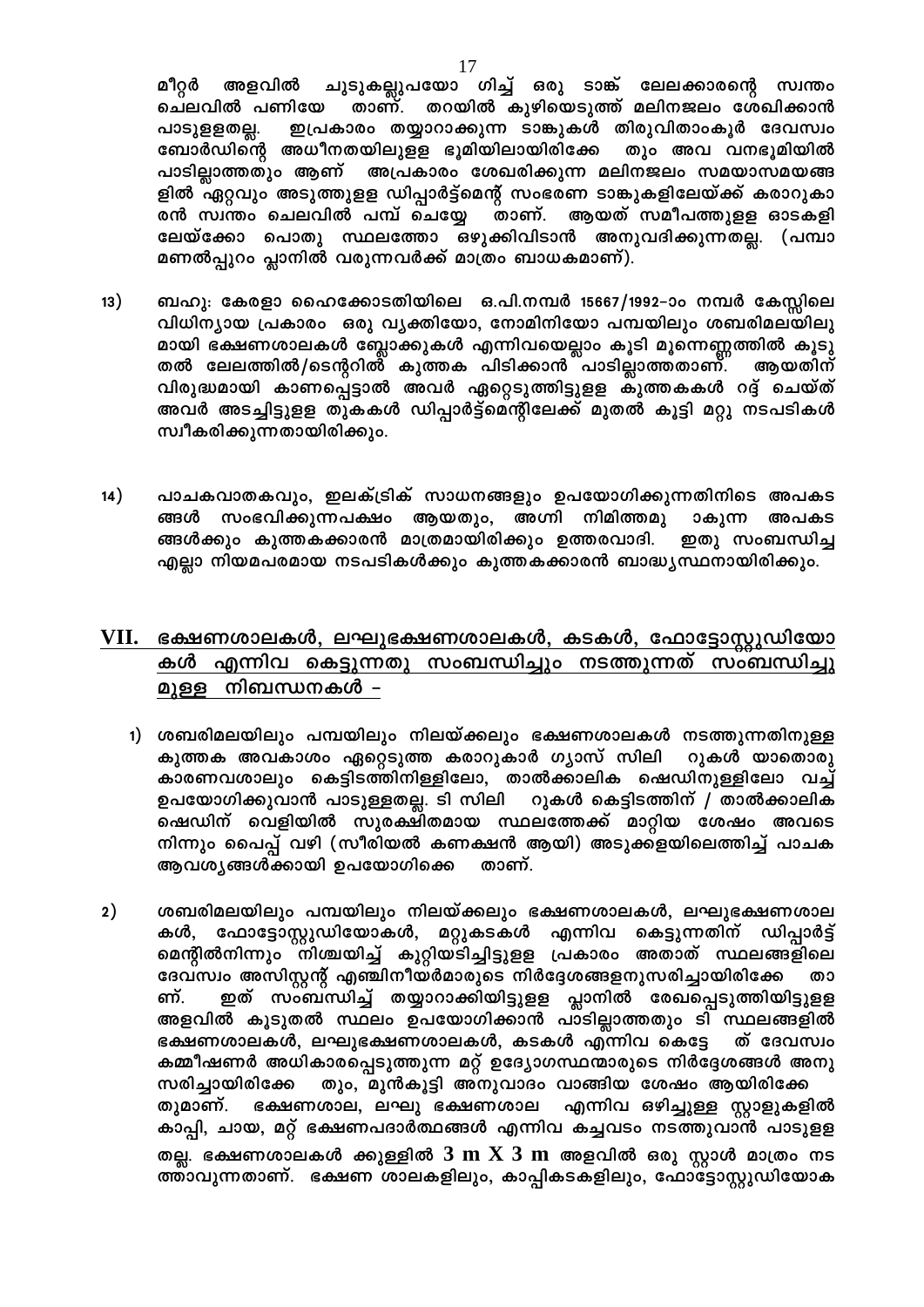ളിലും, മറ്റു കടകളിലും തട്ടുകൾ സ്ഥാപിച്ചോ മറ്റുവിധത്തിലോ അയ്യ പ്പൻമാർക്ക് വിരി വയ്ക്കുവാൻ അനുവദിക്കുവാൻപാടില്ലാത്തതാണ്.

- 3) ഭക്ഷണശാലകൾ, ലഘുഭക്ഷണശാലകൾ, ഫോട്ടോസ്റ്റുഡിയോകൾ, കടകൾ എന്നിവ കെട്ടി നടത്തുന്നതിന് ദേവസ്വം ബോർഡും, ഫയർഫോഴ്സ് അധികൃതരു മായും ചർച്ച ചെയ്ത് ഉ ാക്കിയിട്ടുളള നിബന്ധനകൾക്ക് പൂർണ്ണമായി വിധേയ മായിരിക്കേ ഇലക്ട്രിസിറ്റി ബോർഡ്, ഫയർഫോഴ്സ്, ഹെൽത്ത് തും, ഡിപ്പാർട്ട്മെന്റ്, ഫോറസ്റ്റ് ഉദ്യോഗസ്ഥന്മാർ എന്നിവർ തരുന്ന നിർദ്ദേശങ്ങളനുസ രിച്ച് പ്രവർത്തിക്കുന്നതിന് കുത്തകക്കാരൻ ബാദ്ധ്യസ്ഥനുമാണ്.
- $4)$ ഭക്ഷണശാലകൾ, ലഘുഭക്ഷണശാലകൾ, കടകൾ, ഫോട്ടോ സ്റ്റുഡിയോകൾ, മറ്റു കടകൾ എന്നിവയ്ക്ക് കെട്ടുന്ന ഷെഡ്ഡുകൾ ജി. ഐ. ഷീറ്റ് മേഞ്ഞിരിക്കേ തും, ഷെഡ്ഡുകൾക്ക് ചുറ്റും തറ ലെവലിൽ നിന്നും കുറഞ്ഞത് മൂന്നു മീറ്റർ ഉയരത്തിൽ തീ പിടിക്കാൻ സാദ്ധ്യതയില്ലാത്ത എ. സി. ഷീറ്റോ, ജി. ഐ. ഷീറ്റോ കൊ തുമാണ്. ടി ഹോട്ടലുകൾ, കാപ്പികടകൾ, ഫോട്ടോസ്റ്റുഡി മാത്രം മറവ് ചെയ്യേ യോകൾ, മറ്റുകടകൾ എന്നിവ ഒരു നിലയിൽ മാത്രം നിർമ്മിക്കേ തും കൂര യുടെ പൊക്കം അഞ്ച് മീറ്റർ കൂറയാനും പതിമൂന്നു മീറ്ററിൽ കവിയുവാനും പാടില്ലാത്തതാണ്. കൂരയുടെ താഴേയറ്റം തറ ലെവലിൽനിന്നും മൂന്നു മീറ്റർ കവി യാൻ പാടുളളതല്ല.
- 5) ഭക്ഷണശാലകൾക്കും, ലഘുഭക്ഷണശാലകൾക്കും, ഫോട്ടോസ്റ്റുഡിയോകൾക്കും മറ്റും ഇടയ്ക്ക് പ്ലാനിൽ കാണിച്ചിട്ടുളള വിധം ഒഴിപ്പിച്ചിട്ടുളള സ്ഥലങ്ങൾ കുത്തക ക്കാർ ആരുംതന്നെ ഒരാവശ്യത്തിനും ഉപയോഗിക്കാൻ പാടില്ലാത്തതും ഒഴിച്ചി്ടുന്നതിന് ആസ്ഥലങ്ങൾ നിർബന്ധമായും എപ്പോഴും വൃത്തിയാക്കി കുത്തകക്കാർ ശ്രദ്ധിക്കേ തുമാണ്.
- ഹോട്ടലുകൾ ലഘുഭക്ഷണശാലകൾ എന്നിവയിൽ പാചകത്തിന് വിറക് യതൊരു 6) കാരണവശാലും ഉപയോഗിക്കുവാൻ പാടുളളതല്ല. പകരം എൽ.പി.ജി., മണ്ണെണ്ണ എന്നിവ പാചക ആവശ്യത്തിന് ഉപയോഗിക്കേ താണ്.
- $7)$ കടകളിലും ഷെഡ്ഡുകളിലും പാചക ആവശ്യത്തിനുപയോഗിക്കുന്ന ഇന്ധനങ്ങൾ, ബന്ധപ്പെട്ട സുരക്ഷാ ഉദ്യോഗസ്ഥരുടെ നിർദ്ദേശങ്ങൾ പാലിച്ച് സുരക്ഷിതമായി പ്രത്യേക സ്ഥലത്തു സൂക്ഷിക്കേ താണ്..
- 8) ഭക്ഷണശാലകൾ, ലഘുഭക്ഷണശാലകൾ, സ്റ്റുഡിയോകൾ എന്നിവയിൽ ഓരോ ഫയർ എക്സറ്റിംഗ്യൂഷറുകൾ (DCP- 6 Kg.), ഫയർ ന്നിനും ആവശ്യമായ അലാറം, മണ്ണും വെളളവും നിറച്ച് ആവശ്യമായ ഫയർബക്കറ്റുകളും അതാതു കുത്തകക്കാരുടെ/ടെന്ററുകാരുടെ ചെലവിൽ സൂക്ഷിക്കേ താണ്. ഈ സംവി ധാനങ്ങൾ ഫയർഫോഴ്സ് അധികൃതരുടെ കൂടെക്കൂടെയുളള പരിശോധനയ്ക്ക് തും, ഇതിന് വീഴ്ച വരുത്തുകയോ ഈ നിർദ്ദേശങ്ങൾക്ക് വിപ വിധേയമാക്കേ രീതമായി പ്രവർത്തിക്കുകയോ ചെയ്യുന്നുെന്ന് കാണുന്ന കുത്തകക്കാരുടെ വ്യാപാരം തടയുന്നതിന് ഫയർ ഫോഴ്സ് അധികൃതർക്ക് അധികാരവും അവകാ ശവും ഉ ായിരിക്കുന്നതും, അതിൽവച്ചു ാകുന്ന കഷ്ടനഷ്ടങ്ങൾക്ക് കുത്തക ക്കാരൻ മാത്രം ഉത്തരവാദിയായിരിക്കുന്നതുമാണ്.
- $9)$ ഭക്ഷണശാലകൾ, ലഘുഭക്ഷണശാലകൾ, കടകൾ, ഫോട്ടോസ്റ്റുഡിയോകൾ എന്നിവയ്ക്ക് നടത്തുന്ന ഇലക്ട്രിക്ക് വയറിംഗ്, ഷോർട്ട് സർക്യൂട്ട് തുടങ്ങിയവ അപകടങ്ങൾ ഉ ാകാത്ത വിധത്തിൽ കുറ്റമറ്റ സാധനങ്ങൾ ഉപയോഗിച്ചും ഇല ക്ട്രിസിറ്റി അധികൃതരുടെയും, ഇലക്ട്രിക്കൽ ഇൻസ്പെക്ടറുടെയും നിർദ്ദേശാ നുസരണം ആയിരിക്കേ തുമാണ്.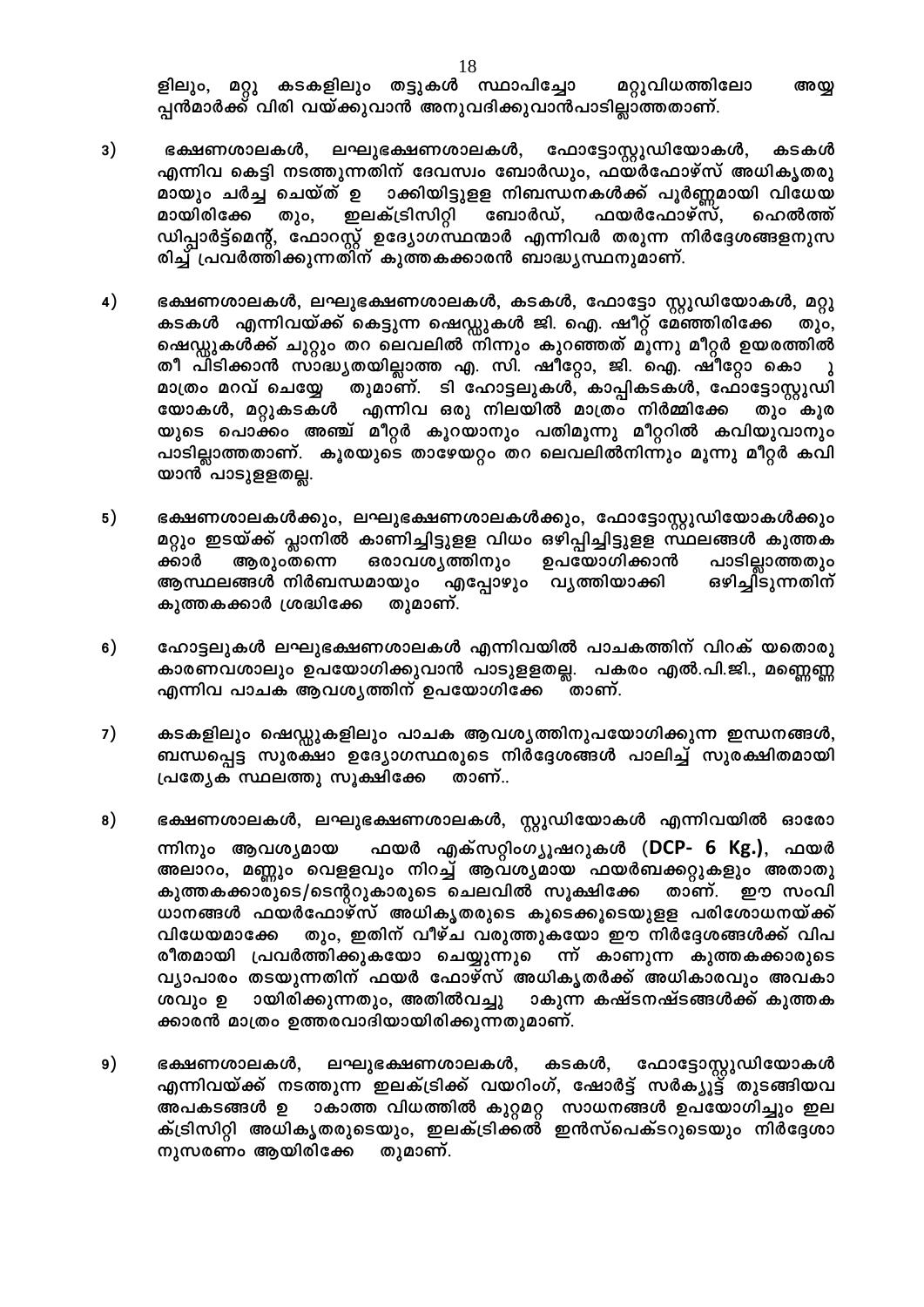- വിൽക്കുന്ന ആഹാരസാധനങ്ങളുടെ വിലയും  $10)$ പായ്ക്കറ്റുകളിൽ തൂക്കവും പായ്ക്കറ്റിനു പുറത്ത് കാണത്തക്കവിധത്തിൽ രേഖപ്പെടുത്തിയിരിക്കേ താണ്.
- $11)$ ഭക്ഷണശാലകൾ, ലഘുഭക്ഷണശാലകൾ എന്നിവ നടത്തുന്ന കുത്തകക്കാർ അവർ വിൽക്കുന്ന സാധനങ്ങളുടെ വില വിവരപ്പട്ടികയും, കടകളുടെ നമ്പരും കുത്തകക്കാരുടെ പൂർണ്ണമായ പേരും, മേൽവിലാസവും പ്രത്യേകം എഴുതി അയ്യ പ്പൻമാർക്കും പരിശോധന ഉദ്യോഗസ്ഥന്മാർക്കും കാണത്തക്കവിധം പ്രദർശിപ്പി തുമാണ്. ക്കേ
- കടകളും മറ്റും കെട്ടുന്നതിന് ഓല, കാട്ടില, പുല്ല് എന്നിവ ഉപയോഗിച്ചാൽ അഗ്നി  $12)$ ബാധ ഉ ാകുമെന്നുളളതിനാൽ അവയുടെ ഉപയോഗം കർശനമായി നിരോധിച്ചി ട്ടുള്ളതാണ്.
- $(13).$ പമ്പയിലുളള സ്റ്റാളുകൾ, മറ്റുകടകൾ എന്നിവയിൽ കെട്ടുനിറ സാധനങ്ങളും ഇരുമുടിയും വിൽപ്പന നടത്തുവാൻ പാടില്ലാത്തതാണ്.
- $14)$ ഭക്ഷണശാലകൾ, ലഘുഭക്ഷണശാലകൾ എന്നിവയുടെ കുത്തക ലഭിച്ചവർ ബയോ ഡിഗ്രേഡബിൾ ഇൻസിനറബിൽ മാലിനൃങ്ങൾ സൂക്ഷിക്കുന്നതിന് പ്രത്യേ കം പ്രത്യേകം ബിന്നുകൾ സ്വന്തം ഉത്തരവാദിത്വത്തിൽ സ്ഥാപിക്കേ താണ്.

### VIII വിരി

- $1)$ പിൽഗ്രിം ഷെൽട്ടറുകൾ, ക്ലോക്ക് റൂം, വിരിഷെഡ്ഡുകൾ എന്നിവ ടെന്ററിൽ ഏറ്റെ ടുക്കുന്ന കുത്തകക്കാരൻ വിരി വെയ്ക്കുന്നതിന് വാടക ഈടാക്കുമ്പോൾ ഓരോ ഉപഭോക്താവിനും പ്രത്യേകം രസീത് നൽകേ താണ്. ഇരുപത്തിനാല് മണി ക്കൂർ നേരത്തേക്ക് മുപ്പത് (30/–) രൂപയിൽ കൂടുതൽ ഒരാളിൽനിന്നും ഈടാക്കുവാൻ പാടുളളതല്ല.
- $2)$ വിരിഷെഡ്ഡുകളിൽ യാതൊരുവിധ വ്യാപാരങ്ങളും അനുവദിക്കുന്നതല്ല. കൂടാതെ അയ്യപ്പന്മാരോ, മറ്റുളളവരോ വിറകോ സ്റ്റൗവോ, ഗ്യാസോ ഉപയോഗിച്ച് ആഹാര സാധനങ്ങളും മറ്റും പാചകം ചെയ്യുന്നതിന് അനുവദിക്കുവാൻ പാടില്ല. പിൽഗ്രിം ഷെൽട്ടറുകളിൽ കുത്തകക്കാരന്റെ ചെലവിൽ ഫയർ എസ്റ്റിങ്ങ്ഗ്യൂഷര് സ്ഥാപി താണ്. ക്കേ
- $3)$ വിരിഷെഡ്ഡുകൾ അയ്യപ്പന്മാർക്ക് മാത്രം വാടകയ്ക്കു നൽകേ തും, ദുരുപ യോഗം ഒഴിവാക്കുന്നു എന്ന് ഉറപ്പു വരുത്തുന്നതിലേക്ക് ദേവസ്വം ബോർഡിൽ സ്പെഷ്യൽ ഡ്യൂട്ടിക്കാരെ/എക്സ് സർവ്വീസുകാരെ നിയോഗിക്കുന്നതും, ഇവ രുടെ നിർദ്ദേശങ്ങൾ പാലിക്കുന്നതിന് കോൺട്രാക്ടർ ബാദ്ധ്യസ്ഥനായിരിക്കുന്ന തുമാണ്.
- പിൽഗ്രിം ഷെൽട്ടറുകൾ ലേലത്തിൽ/ടെന്ററിൽ ഏറ്റെടുക്കുന്ന കുത്തകക്കാരൻ 4) ഷെൽട്ടർ ഒന്നിന് 20,000/– രൂപാക്രമം സെക്യൂരിറ്റി അടയ്ക്കേ തും, കാലാവധി തീരുന്ന മുറയ്ക്ക് ഷെ്ൽട്ടറുകൾ പൂർവ്വസ്ഥിതിയിൽ ബോദ്ധ്യപ്പെടു ത്തിയതിനുശേഷം തിരികെ നൽകുന്നതുമാണ്.

#### $\mathbf{I} \mathbf{X}$ <u>എസ്. റ്റി. ഡി. ബൂത്ത് നടത്തുന്നതിനുളള അവകാശം</u>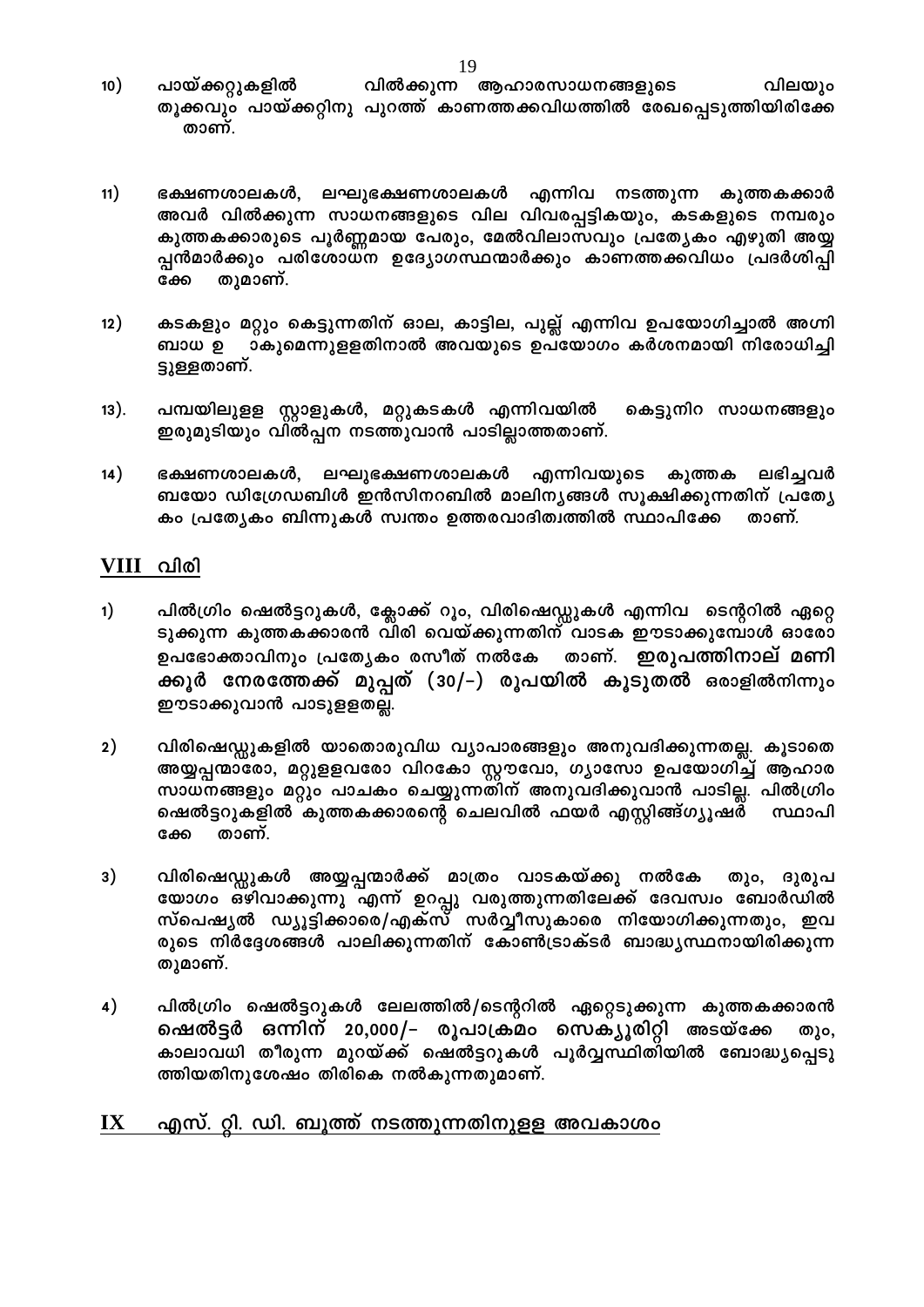- ശബരിമലയിലും പമ്പയിലും എസ്. റ്റി.ഡി ബൂത്ത് നടത്തുന്നതിലേയ്ക്ക് ടെന്റർ  $1)$ കേൾക്കുന്ന ആൾ ടെന്റർ തുക മൊത്തമായി അപ്പോൾതന്നെ ലേലഹാളിൽ അടച്ച് മുറപ്രകാരമുളള രസീത് വാങ്ങിക്കേ താണ്.
- $2)$ ആയതിന് വീഴ്ച വരുത്തുന്നതായാൽ കുത്തകക്കാരൻ അടച്ചു തീർത്ത തുക ഡിപ്പാർട്ട്മെന്റിലേയ്ക്ക് മുതൽകൂട്ടി തൊട്ടടുത്തുളള തുകയ്ക്ക് വിളി കേട്ടിട്ടുളള/ ടെന്റർ സമര്പ്പിച്ചിട്ടുളള ആളിന്റെ പേരിൽ ലേലം അവസാനിപ്പിക്കുന്നതിനോ ആവർത്തന ലേലം നടത്തിക്കുന്നതിനോ ഡിപ്പാർട്ടുമെന്റിന് അധികാരം ഉ ായിരി ക്കുന്നതാണ്.
- 3) എസ്.റ്റി.ഡി. ബൂത്തുകൾ നടത്തുന്നതിനുളള അനുവാദം ലേലക്കാരൻ ബന്ധപ്പെട്ട ടെലികോം അധികാരികളിൽനിന്നും സ്വന്തം ഉത്തരവാദിത്വത്തിൽ വാങ്ങേ താ എസ്.റ്റി.ഡി. ബൂത്തുകളിലെല്ലാം തന്നെ നിർബന്ധമായും കമ്പ്യൂട്ടറൈസ്ഡ് ണ്. ബില്ലിംഗ് സിസ്റ്റം ഉ ായിരിക്കേ താണ്.
- $4)$ ഡിപ്പാർട്ട്മെന്റ് ഉദ്യോഗസ്ഥന്മാർ നൽകുന്ന എല്ലാ നിർദ്ദേശങ്ങളും ഉത്തരവുകളും പാലിക്കുവാൻ കുത്തകക്കാരൻ ബാദ്ധ്യസ്ഥനാണ്. നിർദ്ദേശങ്ങൾ അനുസരിക്കാ തിരിക്കുകയോ മറ്റേതെങ്കിലും പരാതിക്കിടവരുത്തുകയോ ചെയ്താൽ കുത്തക റദ്ദ് ചെയ്യാൻ ഡിപ്പാർട്ട്മെന്റിന് അധികാരവും അവകാശവും ഉ ായിരിക്കുന്ന താണ്. അങ്ങനെ റദ്ദ് ചെയ്താൽ കുത്തകക്കാരന് നഷ്ടപരിഹാരം ആവശ്യപ്പെടു വാൻ അർഹത ഉ ായിരിക്കുന്നതുമല്ല.
- $5)$ ശബരിമലയിലും പമ്പാ മണൽപ്പുറം പ്ലാനിൽ ഉൾപ്പെട്ട പ്രദേശങ്ങളിലും ഉളളത ല്ലാതെ പമ്പാ ശബരിമല പാതയോരത്ത് പ്രത്യേകം അടയാളപ്പെടുത്തിയ കടക ളിൽ ഉളളവ അതിനോടൊന്നിച്ചായിരിക്കുന്നതാണ്. (പ്രത്യേകം ലേലമില്ല).
- 6) എസ്.റ്റി.ഡി. ബൂത്ത് കരാർ എടുക്കുന്നവർ സ്വന്തം ചെലവിൽ ശബ്ദം കടക്കാത്ത ക്യാബിൻ നിർബന്ധമായും സ്ഥാപിച്ചിരിക്കേ താണ്. ഇവയില്ലാത്ത ബൂത്തു കൾ പ്രവർത്തിക്കാൻ അനുവദിക്കുന്നതല്ല.
- ശബരിമല, പമ്പ,നിലയ്ക്കൽ എന്നിവിടങ്ങളിലെ കുത്തകക്കാർക്ക് ആവശ്യമായി  $7)$ വരുന്ന കറ ് ചാർജ്ജ് കുത്തകക്കാർ തന്നെ അടച്ചുകൊള്ളേ താണ്.

#### $\mathbf X$ ശരംകുത്തിയിൽ വഴിപാടിനായി ശരം വിൽക്കുന്നതിനുള്ള അവകാശം

- ശരംകുത്തിയിൽ വഴിപാടിനായി ശരം വിൽക്കുന്നതിനുളള അവകാശം ഏറ്റെടു  $1)$ ക്കുന്നയാൾ ഒരിക്കൽ വിറ്റ ശരം യാതൊരു കാരണവശാലും വീ ും വിൽപ്പന നടത്തുവാൻ പാടുളളതല്ല.
- ശരംകുത്തിയിൽ വഴിപാടിനായി ശരം വിൽക്കുന്നതിനുളള കരാർ എടുക്കുന്നവർ  $2)$ പ്ലാനിൽ മാർക്ക് ചെയ്തിട്ടുളള സ്ഥലത്ത് ഇതിനായി ഒരു സ്റ്റാൾ (നിശ്ചിത അള വിൽ) കെട്ടി ശരവും, കച്ചചരടും വിൽപ്പന നടത്താവുന്നതാണ്.
- ഈ സ്റ്റാളിൽ മേൽപ്പറഞ്ഞവയല്ലാതെ മറ്റൊന്നും വിൽപ്പനയ്ക്കായി സൂക്ഷിക്കു 3) വാനോ പ്രദർശിപ്പിക്കുവാനോ വിൽപ്പന നടത്തുവാനോ പാടില്ല.
- അയ്യപ്പൻമാർ അർപ്പിക്കുന്ന ശരം കച്ചചരട് മുതലായവ ശേഖരിക്കുവാനോ  $4)$ വീ ും വിൽപ്പന നടത്തുവാനോ പാടില്ല.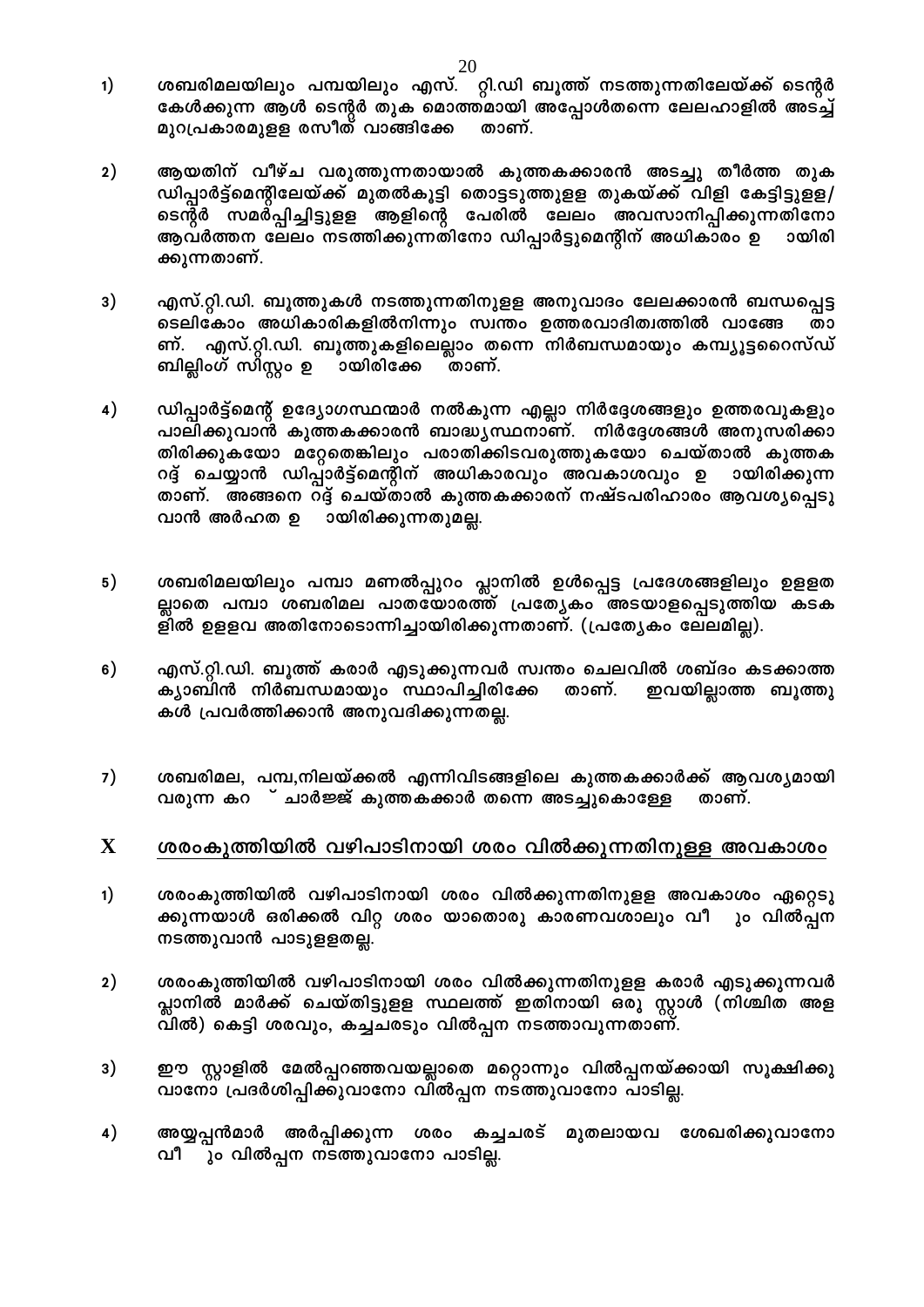- ഒരു ശരത്തിന്റെ നീളം കുറഞ്ഞത് ഒരടി ഉ ായിരിക്കേ തും ശരം ഒന്നിന്  $5)$ പത്ത് രൂപയിൽ കൂടുതൽ ഈടാക്കുവാൻ പാടില്ലാത്തതുമാണ്.
- അപ്പാച്ചിമേട്ടിൽ ഉ യേറ് വഴിപാട് നടത്തുന്നതിനുള്ള അരിയു 6) വിൽപ്പന നടത്തു ന്നതിനുള്ള അവകാശം. ഉ ഭെന്നിന് 5/-രൂപയിൽ കൂടുതൽ ഈടാക്കുവാൻ പാടില്ല.

#### <u>ബുക്ക് സ്റ്റാൾ</u> XI

- ശബരിമലയിലും, പമ്പയിലും ബുക്ക് സ്റ്റാളിനായി മാർക്ക് ചെയ്തിട്ടുളള സ്ഥലത്ത്  $1)$ ബുക്ക് സ്റ്റാൾ നടത്തുന്നതിനുളള അവകാശമാണ്.
- $2)$ ബുക്ക് സ്റ്റാളിന് ദേവസ്വം ബുക്ക് സ്റ്റാൾ എന്നോ അതിന് സമാനമായപേരിലുള്ള ബോർഡ് വയ്ക്കുവാൻ പാടില്ല.
- $3)$ ദേവസ്വം വക പ്രസിദ്ധീകരണങ്ങൾ വല്ലതും ഡിപ്പാർട്ട്മെന്റിൽനിന്നും നേരിട്ട് വിൽപ്പനക്കായി ഏൽപ്പിക്കുന്നെങ്കിൽ മാ്ത്രമേ അവ സ്റ്റോക്ക് ചെയ്യുവാനോ, പ്രദർശിപ്പിക്കുവാനോ, വിൽപ്പന നടത്തുവാനോ പാടുളളൂ.
- $4)$ ദേവസ്വം ബോർഡിൽ നിന്നും വിൽപ്പനയ്ക്ക് ഏതെങ്കിലും ഇനം ഏൽപ്പിക്കുന്ന പക്ഷം അത് നിരസിക്കുവാൻ പാടില്ലാത്തതാണ്.
- $5)$ അനുവദിച്ച് കിട്ടുന്ന സ്റ്റാളിൽ ദൈവീക പ്രസിദ്ധീകരണങ്ങൾ, ദേവന്മാരുടെ ഫോട്ടോ വച്ച കല ർ, ലോഹ നിർമ്മിതമല്ലാത്ത പ്രതിമകൾ, ഭക്തി പ്രധാനമായ ആഡിയോ, വീഡിയോ കാസറ്റുകൾ മുതലായവ പ്രദർശിപ്പിക്കുകയും വിൽപ്പന നടത്തുകയും ചെയ്യാവുന്നതാണ്. ആഡിയോ വീഡിയോ കാസറ്റുകൾ മുതലാ യവ വിൽപ്പന നടത്തുന്ന കടകളിൽ നിന്നും  $0.05\,$  ഡെസിബെൽ ശബ്ദത്തിൽ കൂടുതൽ ഉ ാകുവാൻ പാടില്ല.
- $6)$ ക്ഷേത്രാചാര സംബന്ധമല്ലാത്ത യാതൊരുവിധ വിൽപ്പനയും പാടില്ലാത്തതാണ്.
- 7) ദേവസ്വം ബുക്ക് സ്റ്റാളുകളിൽ കൂടി വിൽക്കുന്ന തിരുവിതാംകൂർ ദേവസ്വം ബോർഡ് പ്രസിദ്ധീകരണങ്ങളും ദേവസ്വം വക മറ്റ് പുണൃപുരാണ ആഡിയോ വീഡിയോ കാസറ്റുകളും ചിത്രങ്ങളും യാതൊരു കാരണവശാലും ശബരിമല, പമ്പ എന്നിവിടങ്ങളിലെ മറ്റ് കടകളിൽ വച്ച് വിൽപ്പന നടത്തുവാൻ പാടി ല്ലാത്തതാണ്.
- $8)$ ശബരിമല, പമ്പ എന്നിവിടങ്ങളിൽ ലേലം ചെയ്തും അല്ലാതെയും നൽകുന്ന കട കളിലും സ്റ്റാളുകളിലും വീഡിയോ പ്രദർശനം കർശനമായി നിരോധിച്ചിട്ടുളളതാ ണ്. എന്നാൽ വീഡിയോ സിഡി വിൽപ്പന നടത്തുവാൻ അനുവദിച്ചിട്ടുള്ള കടകളിൽ മാത്രം ആയത് ചെക്കു ചെയ്ത് നൽകേ തുള്ളതിനാൽ ടി.വി. സ്ഥാപിച്ച് പ്രവർത്തിപ്പിക്കാവുന്നതാണ്. പ്രവർത്തിപ്പിക്കുമ്പോൾ  $0.05$ ഇതു ഡസിബൽ ശബ്ദത്തിൽ കൂടുതൽ ഉ ാകുവാൻ പാടില്ല.

# XII വഴിപാട്മിച്ചം അരി

ശബരിമല ദേവസ്വം മഹോത്സവങ്ങളുമായി ബന്ധപ്പെട്ട ഉദ്യോഗസ്ഥരുടെ നിർദ്ദേ ശാനുസരണം യഥാസമയം, വഴിപാട് ആവശ്യം കഴിച്ചുളള അരി, കുത്തകക്കാരന്റെ ചെലവിലും ഉത്തരവാദിത്വത്തിലും ശബരിമലയൽ നിന്നും മാറ്റിത്തരേ തും ടി അരി ശബരിമലയിലോ, പമ്പയിലോ ഉപയോഗിക്കുവാൻ പാടില്ലാത്തതും അപ്പപ്പോൾ ഏറ്റുവാ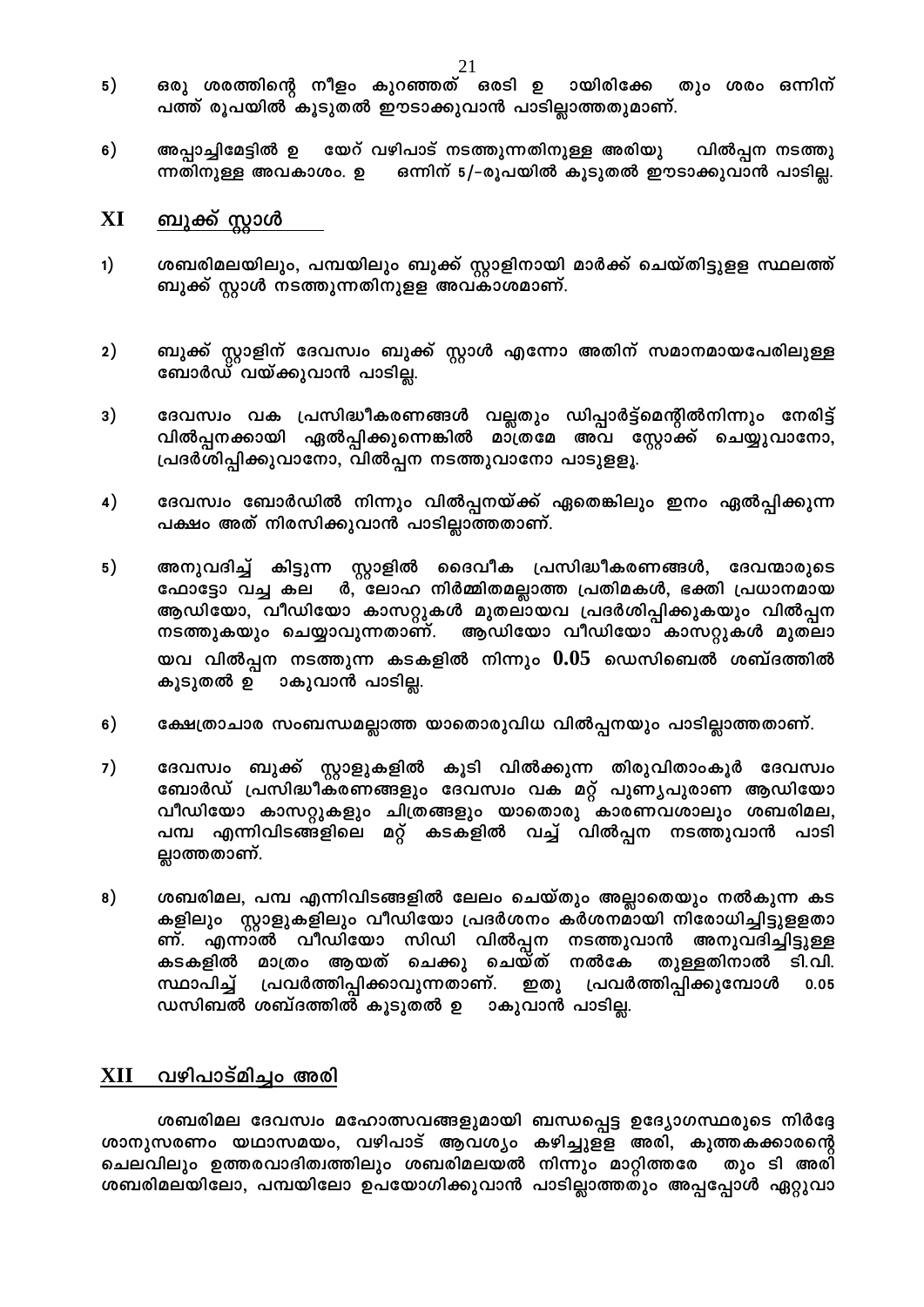ങ്ങുന്ന അരിയുടെ മുഴുവൻ തുകയും ഹാജരാക്കേ തും ആണ്. അയ്യപ്പന്മാർ സമർപ്പിക്കുന്ന അരി തരം തിരിച്ച് വഴിപാട് ആവശ്യത്തിന് ഉപയോഗിച്ച ശേഷം മിക്സഡ് റൈസ് എന്ന നിലയിൽ ടെന്റർ ചെയ്യുന്നതാണ്. സെക്യൂരിറ്റി തുകയായി മിക്സഡ് റൈസിന് മൂന്ന്ലക്ഷം രൂപാ ലേലഹാളിൽ അടയ്ക്കേ താണ്. (കുത്തക ഏൽക്കുന്ന കുത്തകക്കാരൻ/ടെന്റർകാരൻ) കുത്തക അംഗീകരിച്ച് പത്ത് ദിവസത്തിനകം മിക്സഡ് റൈസിന് അഞ്ച് ലക്ഷം രൂപയുടെയും ബാങ്ക് ഗ്യാരന്റി ഹാജരാക്കി ശബരിമല എക്സി ക്യൂട്ടീവ് ആഫീസുറുമായി ഉടമ്പടി വയ്ക്കേ താണ്. യഥാസമയം അരി നീക്കം നശിക്കുവാനിടയാകുന്നപക്ഷം ആയതിന് ഡിപ്പാർട്ടുമെന്റിനു ചെയ്യാതെ ാകുന്ന നഷ്ടം ടിയാന്റെ ബാങ്ക് ഗ്യാരന്റി, സെക്യൂരിറ്റി തുകകളിൽ നിന്നും ഈടാക്കുന്നതായിരി ക്കും. പ്രസ്തുത ഐറ്റം വീ ും ലേലം ചെയ്തു നൽകുന്നതിന് ഡിപ്പാർട്ട്മെന്റിന് അവ കാശമു ായിരിക്കുന്നതും, ആയതിൻ പ്രകാരമുളള നഷ്ടം ആദ്യ കുത്തകക്കാരനിൽനി ന്നും ഈടാക്കുന്നതിനും ലാഭം ഉ ാകുന്നപക്ഷം ആദ്യ കുത്തകക്കാരന് അവകാശം ഉ ായിരിക്കുന്നതുമല്ല.

### <u>XIII അവൽ, മഞ്ഞൾപ്പൊടി, മലർ</u>

മാളികപ്പുറത്തും ഭണ്ഡാരത്തിലും, വെളള സ്റ്റോറിലും വരുന്ന മഞ്ഞൾപൊടി, അവൽ, മലർ എന്നിവ ദേവസ്വം ആവശ്യംകഴിച്ചു ബാക്കിയുളളവ അപ്പപ്പോൾ ദേവസ്വം ഉദ്യോഗസ്ഥന്മാരുടെ നിർദ്ദേശാനുസരണം കുത്തകക്കാരന്റെ ചെലവിലും ചുമതലയിലും താണ്. പ്രസ്തുത ഇനങ്ങൾ ശബരിമലയിലും പമ്പയിലും ഉപ ഏറ്റുവാങ്ങിക്കൊള്ളേ യോഗിക്കാൻ പാടില്ലാത്തതുമാകുന്നു.

### $XIV$  തുണിസഞ്ചി

തുണിസഞ്ചി  $1\;\mathstrut^{1\!\!}/_{\!2}$  അടി നീളം  $1$  അടി വീതി അളവിലുളളതായിരിക്കണം. ഒരു സഞ്ചിക്ക് പതിനഞ്ച് (15) രൂപയിൽ കൂടുതൽ വില ഈടാക്കുവാൻ പാടില്ലാത്തതാകുന്നു. അപ്പം, അരവണ, പ്രസാദവിതരണ കൗ റുകൾക്ക് മുൻവശത്തുമാത്രമേ ുനടന്നു വിൽപ്പന നടത്തുവാൻ പാടുളളൂ. സഞ്ചികളിൽ വില പ്രിന്റു ചെയ്തിരി കൊ ക്കേ താണ്.

## $\bf{X} \bf{V}$  ഐഡന്റിറ്റി കാർഡ്

കുത്തകയിൽ ഏർപ്പെട്ടിട്ടുളള എല്ലാ കരാറുകാരും അവർ നിയോഗിക്കുന്ന തൊഴി ലാളികളും ദേവസ്വം ബോർഡിൽ നിന്ന് നൽകുന്ന ഫോട്ടോ പതിച്ച ഐഡന്റിറ്റി കാർഡ് വാങ്ങിയിരിക്കേ ഇപ്രകാരമുളള ഐഡന്റിറ്റി കാർഡ് കൈവശമില്ലാത്ത താണ്. ആരേയും ഭക്ഷണശാലകളിലോ കടകളിലോ തങ്ങുന്നതിനോ, ശബരിമലയിലോ പരിസര പ്രദേശങ്ങളിലോ കടക്കുന്നതിനോ അനുവദിക്കുന്നതല്ല. കുത്തകക്കാർ ഏർപ്പെടു ത്തുന്ന ജോലിക്കാർക്ക് നൽകുന്ന തിരിച്ചറിയൽ കാർഡ് ഉപയോഗത്തിലില്ലാത്ത അവസ രത്തിൽ തിരിച്ച് ഏൽപ്പിക്കേ തും, യാതൊരു കാരണവശാലും തിരിച്ചറിയൽ കാർഡ് കൈമാറ്റം ചെയ്യുവാനോ, ദുരുപയോഗം ചെയ്യുവാനോ പാടില്ലാത്തതുമാകുന്നു.

## $XVI$  ഹെൽത്ത് കാർഡ്

കുത്തകയിൽ ഏർപ്പെട്ടിട്ടുളള എല്ലാ കരാറുകാരും അവർ നിയോഗി ക്കുന്ന തൊഴിലാളികളും അതാതു പ്രദേശത്തെ ഹെൽത്ത് സെന്ററുകളിൽ നിന്നും ഹെൽത്ത് കാർഡ് നിർബന്ധമായും വാങ്ങി ഹാജരാക്കണം. കൂടാതെ കുത്തകയുമായി ബന്ധപ്പെട്ട എല്ലാവരും ആരോഗൃസുരക്ഷ ഉറപ്പാക്കേ താ ണ്.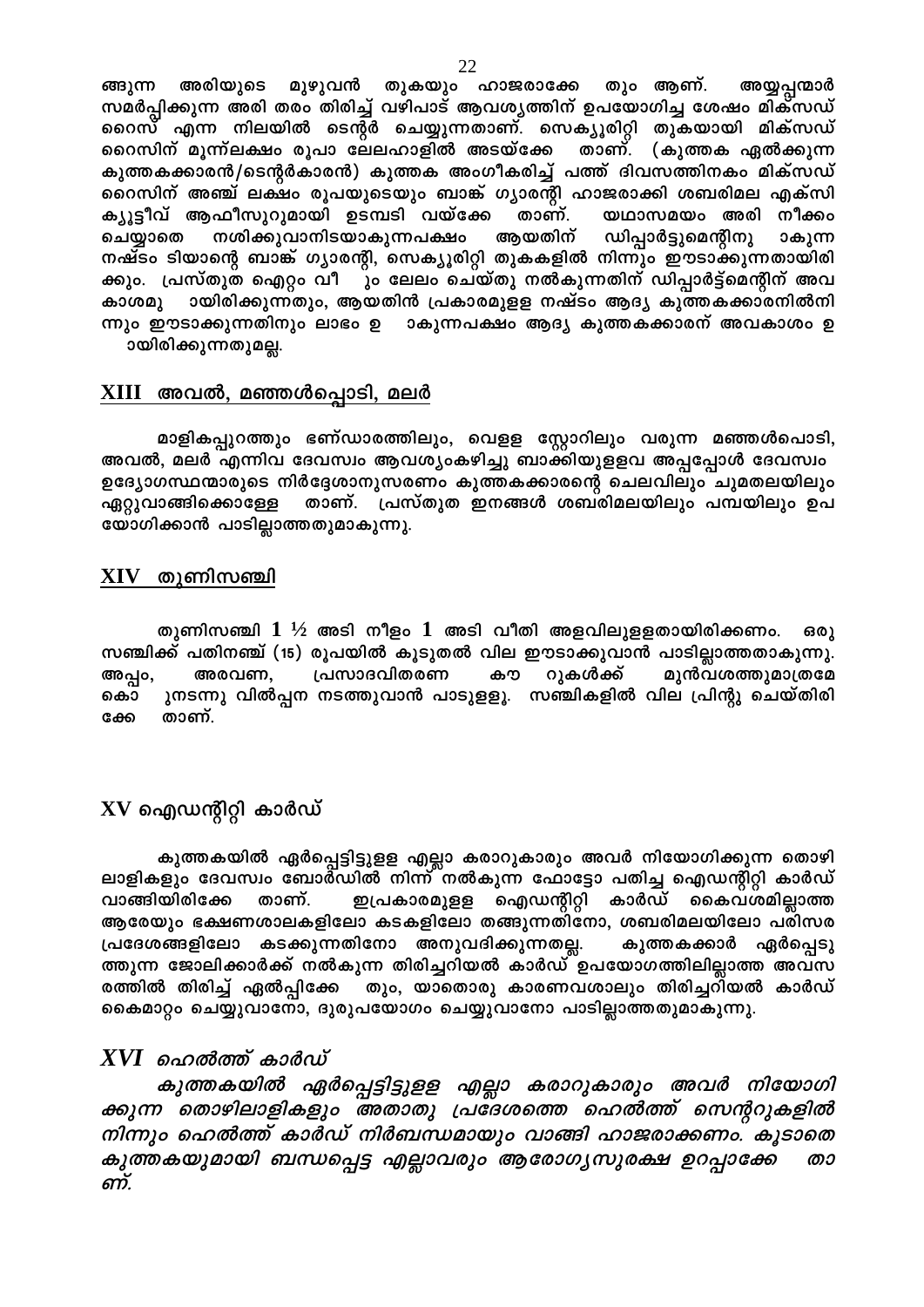### $\, {\rm XVII} \,$  കക്കൂസുകളുടേയും മൂത്രപ്പുരകളുടേയും കുത്തക

കക്കൂസുകളുടേയും മൂത്രപ്പുരകളുടേയും കുത്തകകളിൽ ഏർപ്പെടുന്ന കരാറു റുകളിൽ ടൂത്ത് ബ്രഷ്, ടൂത്ത് പേസ്റ്റ്, സോപ്പ്, എണ്ണ, ടൗവ്വൽ തുടങ്ങിയവ കാർ കൗ യുൾപ്പെടെ യാതൊരുവിധ സാധനങ്ങളും വിൽക്കുവാൻ പാടില്ല. ടി ലേലവൃവ സ്ഥയും/പൊതുനിബന്ധനയും ലംഘിക്കുന്ന കുത്തകക്കാരന്റെ കുത്തക റദ്ദു ചെയ്യുന്ന തുൾപ്പെടെയുളള നടപടികൾ സ്വീകരിക്കുന്നതിന് തിരുവിതാംകൂർ ദേവസ്വം ബോർഡിന് ായിരിക്കുന്നതാണ്. നിലയ്ക്കൽ ടോയിലറ്റ് ബ്ലോക്കുകളിലും ഹോട്ടലു അധികാരം ഉ കളിലും ലഭൃതയ്ക്ക് അനുസരിച്ച് മാത്രമേ വെളളം കിട്ടുകയുളളൂ. വെളളം കുറവു വരുമ്പോൾ സ്വന്തമായി കുത്തകക്കാരൻ വെളളം ശേഖരിക്കേ തുമാണ്.

## XVIII ശബരി ഗസ്റ്റ്ഹൗസിലെ ഭക്ഷണശാല

വെളളം, വൈദ്യുതി എന്നിവയുടെ ചാർജ്ജുകൾ കുത്തകക്കാരൻ അടയ്ക്കേ തും ആവശ്യമായ ഫർണിച്ചറുകൾ സൗകര്യപ്പെടുത്തികൊള്ളേ തുമാണ്. മണ്ഡ ലം-മകരവിളക്ക്, മേടവിഷു, ഉത്സവം, മാസപൂജ തുടങ്ങി നട തുറന്നിരിക്കുന്ന മറ്റ് പൂജാ ദിവസങ്ങളിലും ഭക്ഷണശാല പ്രവർത്തിപ്പിക്കേ തും, ഇത് സംബന്ധിച്ച് ഗവൺ മെന്റി ലേക്കോ മറ്റ് ഇതര ഏജൻസികളിലേയ്ക്കോ നികുതിയോ മറ്റോ അടയ്ക്കേ തുഭ കുത്തകക്കാരൻ വഹിക്കേ താണ്. ബിൽഡിംഗ് സെക്യൂരിറ്റി ഇനത്തിൽ ങ്കിൽ 1,00,000/– രൂപയും, ക്ലീനിംഗ് സെക്യൂരിറ്റി 1,00,000/– രൂപയും കുത്തകക്കാരൻ ലേലഹാ താണ്. ടി കെട്ടിടത്തിൽ ഡിപ്പാർട്ട്മെന്റ് അനുമതി കൂടാതെ യാതൊരു ളിൽ ഒടുക്കേ നിർമ്മാണ പ്രവർത്തനവും പാടില്ല.

### ${\bf XIX}$  കരി എടുക്കുന്നതിനുളള അവകാശം

ആഴിയിൽനിന്നും കരി നീക്കം ചെയ്യുന്നതിന് കുത്തക ഏൽക്കുന്ന ആൾ കരി വാരിയിട്ടിരിക്കുന്ന സ്ഥലത്തുനിന്നും സ്വന്തം ചെലവിൽ ആയത് നീക്കം ചെയ്യേ താണ്.

# $XX$  സ്റ്റാൾ

പെർമനന്റ്, സെമി പെർമനെന്റ് ബിൽഡിംഗുകളിൽ സ്റ്റാളുകൾ നടത്തുവാനാവശ്യ മായ എല്ലാ ഒരുക്കങ്ങളും (പാർട്ടീഷൻ ഉൾപ്പെടെ) ഡിപ്പാർട്ട്മെന്റ് ഉദ്യോഗസ്ഥരുടെ നിർദ്ദേശാനുസരണം കുത്തകക്കാരൻ സ്വന്തം ചെലവിൽ ചെയ്യേ താണ്. എസ്.റ്റി.ഡി. സൗകര്യമുളള സ്റ്റാളുകൾക്ക് എസ്.റ്റി.ഡി. ബൂത്തുകളുടെ നിബന്ധന കൂടി ബാധകമായി രിക്കും.

ബഹുമാനപ്പെട്ട കേരള ഹൈക്കോടതിയുടെ ഉത്തരവ് പ്രകാരം ശബരിമല, പമ്പ, നിലയ്ക്കൽ എന്നിവിടങ്ങളിൽ പ്ലാസ്റ്റിക് വിൽപ്പന നിരോധിച്ചതിൻ പ്രകാരം സ്റ്റാളുകളിൽ പഴവർഗ്ഗങ്ങൾ, ശീതള പാനീയ്ങ്ങൾ, തോർത്ത്, മു ്, ബർമുട, ബനിയൻ, പേസ്റ്റ്,<br>ബ്രഷ്, സോപ്പ്, കണ്ണാടി, ഫോട്ടോകൾ, ബിസ്ക്കറ്റ്, സ്റ്റീൽപാത്രങ്ങൾ, ബേക്കറി ഐറ്റ ങ്ങൾ, പ്രൊവിഷൻ, പച്ചക്കറികൾ, റെഡിമെയ്ഡ് ഗാർമെന്റ്സ്, പേപ്പർ കപ്പ്, ഗ്ലാസ്, കോർക്കറി ഐറ്റങ്ങൾ തുടങ്ങിയവ വിൽപ്പന നടത്താവുന്നതാണ്.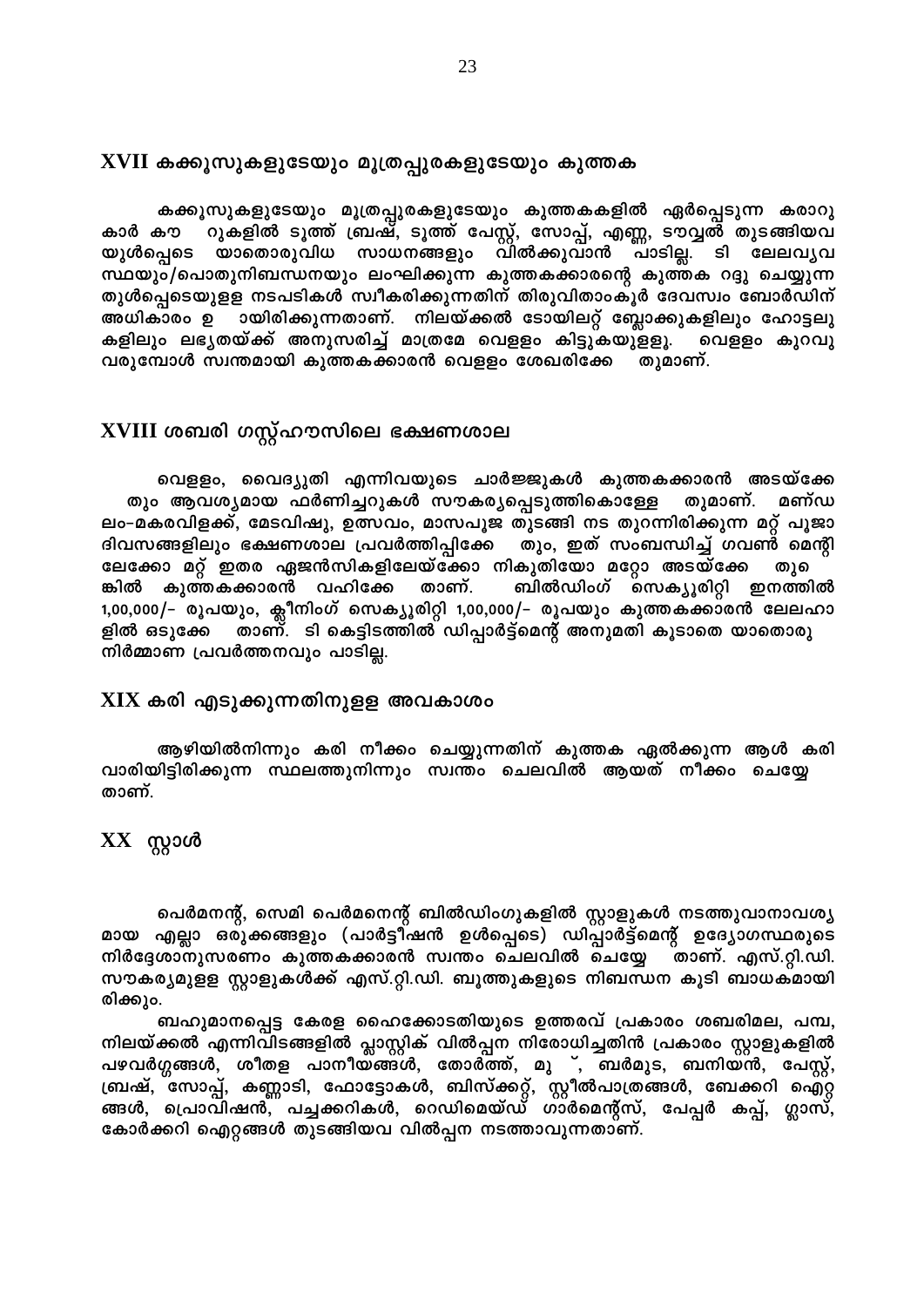### XXI ഇളനീർ സ്റ്റാൾ

ഇളനീർ വിൽപ്പന സ്റ്റാളുകളുടെ പരിസരം വൃത്തിയായി സൂക്ഷിക്കേ താണ്. ഇളനീരിന്റെ അവശിഷ്ടങ്ങൾ ഫോറസ്റ്റുകാർ നിർദ്ദേശിക്കുന്ന സ്ഥലത്തേക്ക് അപ്പോഴ താണ്. ഇളനീർ  $35/$  രൂപയിൽ കൂടുതൽ ഈടാക്കുവാൻ പ്പോൾ നീക്കം ചെയ്യേ പാടില്ലാത്തതാണ്.

### $XXII$  പാർക്കിംങ് ഫീ

(1) നിലയ്ക്കൽ പാർക്കിംങ് ഏരിയായിൽ പാർക്ക് ചെയ്യുന്ന വാഹനങ്ങളിൽനിന്ന് പാർക്കിംങ് ഫീസ് പിരിക്കുന്നതിനുളള അവകാശം. ഓരോ പാർക്കിംങ് ഗ്രൗ ിലേക്കു മുളള അവകാശം പ്രത്യേകം പ്രത്യേകം ടെന്റർ ചെയ്യുന്നതാണ്.

(2) ചുവടെ വിവരിക്കുന്ന നിരക്കുകളിൽ 24 മണിക്കൂർ ക്രമം പാർക്കിംങ് ഫീ പിരിക്കാവുന്നതാണ്.

- ബസ് 26 പാസഞ്ചർ സീറ്റോ അതിലധികമോ ഉള്ളവ ഃ 100**/ രൂപ**  $\bullet$
- മിനി ബസ് 15 പാസഞ്ചർ സീറ്റ് മുതൽ 25 പാസഞ്ചർ സീറ്റുവരെ ് 75∕− രൂപ
- 4 വ<u>ീ</u>ലർ 5 പാസഞ്ചർ സീറ്റ് മുതൽ 14 പാസഞ്ചർ സീറ്റുവരെ ഃ 50/− രൂപ
- മിനി കാർ ഃ 30/ രൂപ 4 പാസഞ്ചർ സീറ്റുവരെ
- ത്രീ വിലർ ഃ 15/ രൂപ

(3) സ്റ്റേറ്റ് ട്രാൻസ്പോർട്ട് കോർപ്പറേഷൻ ബസ്സുകൾ, ഗവൺമെന്റ്/പൊതുമേഖലാ സ്ഥാപനങ്ങളുടെ വാഹനങ്ങൾ, തിരുവിതാംകൂർ ദേവസ്വം ബോർഡിന്റേയും, ബോർഡ് അധികാരപ്പെടുത്തുന്നതുമായ വാഹനങ്ങൾ പാർക്കിംങ് ഫീ നൽകുന്നതിൽനിന്നും ഒഴി വാക്കപ്പെടുന്നതാണ്.

(4) താത്ക്കാലികമായി ഷെഡ് നിർമ്മിക്കുന്നതിന് വനംവകുപ്പിന്റേയും, തദ്ദേശ സ്വയംഭരണ വകുപ്പു സ്ഥാപനങ്ങളുടേയും അനുമതിയോടെ കുത്തകക്കാരന് അനു വാദം നൽകുന്നതാണ്.

(5) പാർക്കിംങ് ഏരിയായിൽവച്ചു മാത്രമേ പാർക്കിംങ് ഫീ പിരിക്കുവാൻ പാടു യാതൊരു കാരണവശാലും ബോർഡ് നിശ്ചയിച്ചിട്ടുളള നിരക്കുകളിലും അധിക ളളൂ. മായി ഫീസ് ഈടാക്കുവാൻ പാടുളളതല്ല.

(6) ആദായ നികുതി നിയമപ്രകാരം കരാറുകാരൻ കരാർ തുകയുടെ 1 % ടി.സി. എസ് ഇനത്തിൽ ആദായനികുതി വകുപ്പിൽ ഒടുക്ക് വരുത്തേ താണ്. ഒടുക്കുവരു ത്തുന്ന മുറയ്ക്ക് മാത്രമേ കരാറുകാരന് കുത്തക സർട്ടിഫിക്കറ്റ് നൽകുകയുള്ളു

(7) പാർക്കിംങ് ഫീ സംബന്ധിച്ച് കൂപ്പണുകൾ കുത്തകക്കാരൻ സ്വന്തം ചിലവിൽ അച്ചടിച്ച് നൽകേ താണ്.

(8) പാർക്കിംങ് ഏരിയയിൽ പാർക്കു ചെയ്യുന്ന വാഹനങ്ങൾക്ക് മതിയായ സംര ക്ഷണം നൽകുവാൻ കുത്തകക്കാരൻ ബാദ്ധ്യസ്ഥനാണ്.

XXIII പമ്പ സ്റ്റോറിൽനിന്നും ശർക്കര, ശർക്കരപ്പൊടി എന്നിവ ശബരിമല സ്റ്റോറിൽ എത്തിക്കുന്നതിനുളള അവകാശം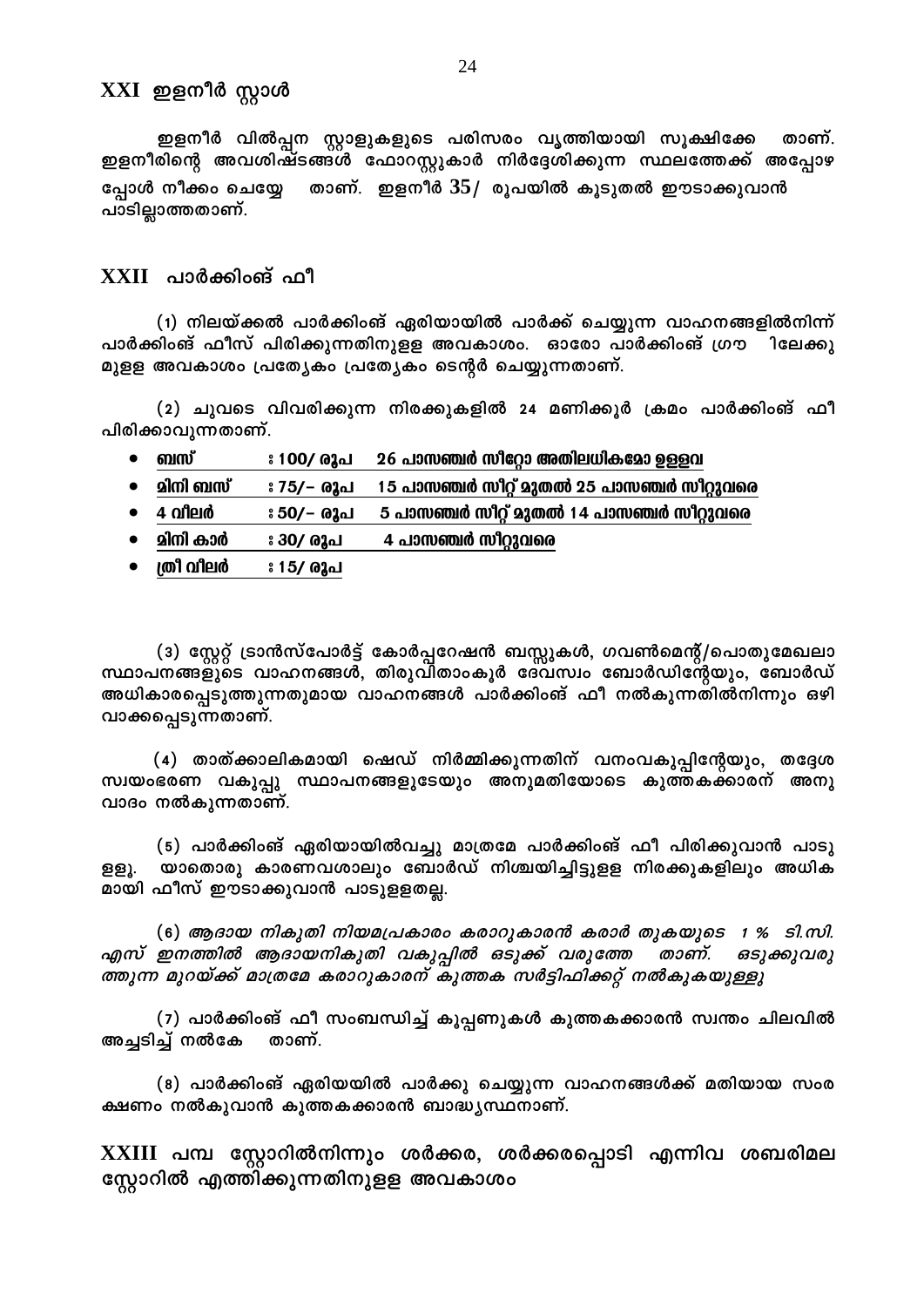- 40 കി. ഗ്രാം. വീതമുളള ഒരു പായ്ക്കറ്റ് ശർക്കര/ശർക്കരപ്പൊടി ട്രാക്ടറിൽ ശബ 1. രിമലയിൽ എത്തിക്കുന്നതിനുളള കുറഞ്ഞനിരക്ക് ക്വാട്ട് ചെയ്യേ താണ്.
- യാതൊരു കാരണവശാലും കഴുതകളെ ഉപയോഗിക്കുവാൻ പാടില്ല. 2.
- ടെന്ററിനോടൊപ്പം നിരതദ്രവ്യമായി 5,00,000/– രൂപയുടെ ഡിമാന്റ് ഡ്രാഫ്റ്റ് ഹാജ  $\mathbf{R}$ രാക്കിയിരിക്കണം.
- 07-12-2020 മുതൽ ഒരു വർഷമാണ് കുത്തക കാലാവധി. കുത്തക അനുവദിക്കു  $\mathbf{A}$ ന്നമുറയ്ക്ക് മൊത്തം തുകയുടെ 10 % തുകയ്ക്കുളള ബാങ്ക് ഗ്യാരന്റി സെക്യൂരിറ്റി യായി ഹാജരാക്കി എക്സിക്യൂട്ടീവ് ആഫീസർ മുമ്പാകെ ഉടമ്പടി വയ്ക്കേ ണ്.
- ദേവസ്വം ഉദ്യോഗസ്ഥരുടെ നിർദ്ദേശങ്ങൾ പാലിക്കേ താണ്. 5.
- സ്വാമി അയ്യപ്പൻ റോഡ് ഉപയോഗിക്കുന്നതിന് ബോർഡ് ഉദ്യോഗസ്ഥർ നിർദ്ദേശി ĥ. ക്കുന്ന സമയക്രമം പാലിക്കേ താണ്.
- രീതിയിൽ തൃപ്തികരമായ കുത്തക അവസാനിച്ചശേഷം നിരതദ്രവ്യവും, 7. സെക്യൂരിറ്റിയും തിരികെ നൽകുന്നതാണ്.
- പമ്പയിൽനിന്നും രസീതുപ്രകാരം ഏറ്റുവാങ്ങി ശബരിമല സ്റ്റോറിൽ 8. എത്തിച്ച് കൈപ്പറ്റ് രസീത് ലഭ്യമാക്കി തിരികെ പമ്പ സ്റ്റോറിൽ ബോദ്ധ്യപ്പെടുത്തേ താണ്.
- മണ്ഡലം-മകരവിളക്ക് കാലയളവിൽ വഴിപാട് തയ്യാറാക്കുന്ന ദിവസം മുതൽ 9. ശബരിമല എക്സിക്യൂട്ടീവ് ആഫീസർ നിർദ്ദേശിക്കുന്ന അളവിലുളള ശർക്കര, ശർക്കരപ്പൊടി ഓരോ ദിവസവും ശബരിമല സ്റ്റോറിൽ എത്തിച്ചിരിക്കേ താണ്.
- ടി സാധനങ്ങൾ കൊ ുപോകുന്ന അവസരത്തിൽ യാതൊരുവിധ കേടുപാടോ 10. നഷ്ടമോ സംഭവിക്കാൻപാടില്ല. അപ്രകാരം സംഭവിക്കുന്നപക്ഷം ഡിപ്പാർട്ടു മെന്റിനു ാകുന്ന നഷ്ടം കുത്തകക്കാരനിൽനിന്നും ഈടാക്കുന്നതാണ്.
- പമ്പയിൽനിന്നും സാധനങ്ങൾ ശബരിമലയിൽ എത്തിക്കുന്നതിനുളള എല്ലാ ചുമ 11. തലയും ഉത്തരവാദിത്വവും കുത്തകക്കാരിൽ നിക്ഷിപ്തമാണ്.

|               |         |              | ടെൻഡറുകൾ സ്വീകരിക്കുന്ന അവസാന  03.11 .2020 പകൽ 11.00 മണി |
|---------------|---------|--------------|----------------------------------------------------------|
| തിയതി         |         |              |                                                          |
| <i>ടെ</i> ൻഡർ | പരിശോധന | ആരംഭിക്കുന്ന | 04.11.2020, പകൽ 11.00 മണി മുതൽ                           |
| തിയതി –       |         |              | (തിരുവനന്തപുരം നന്തൻകോട്<br>ആസ്ഥാനമാ                     |
|               |         |              | യുള്ള സുമംഗലി കല്വാണ മണ്ഡപം)                             |

(ഒപ്പ്) തിരുവിതാംകൂർ ദേവസ്വം ബോർഡിന് വേ ി ദേവസ്വം കമ്മീഷണർ തിരുവിതാംകൂർ ദേവസ്വം ബോർഡ്

R.O.C.53/20/Sab. Dated 07/10/2020

ടെന്റർ സംബന്ധിച്ച വിശദവിവരങ്ങൾ കാണിക്കുന്ന കുത്തക വിവര സ്റ്റേറ്റ്മെന്റ് ,ലേ ഔട്ട് കുറിപ്പ് ഃ <u>തിരുവിതാംകൂർ ദേവസ്വം</u> <u>പ്ലാൻ </u> ബോർഡിന്റെ എന്നിവ വെബ് സൈറ്റായ www.Travancore devaswom board .org എന്ന സൈറ്റിൽ നിന്നും ലഭ്യമാണ്.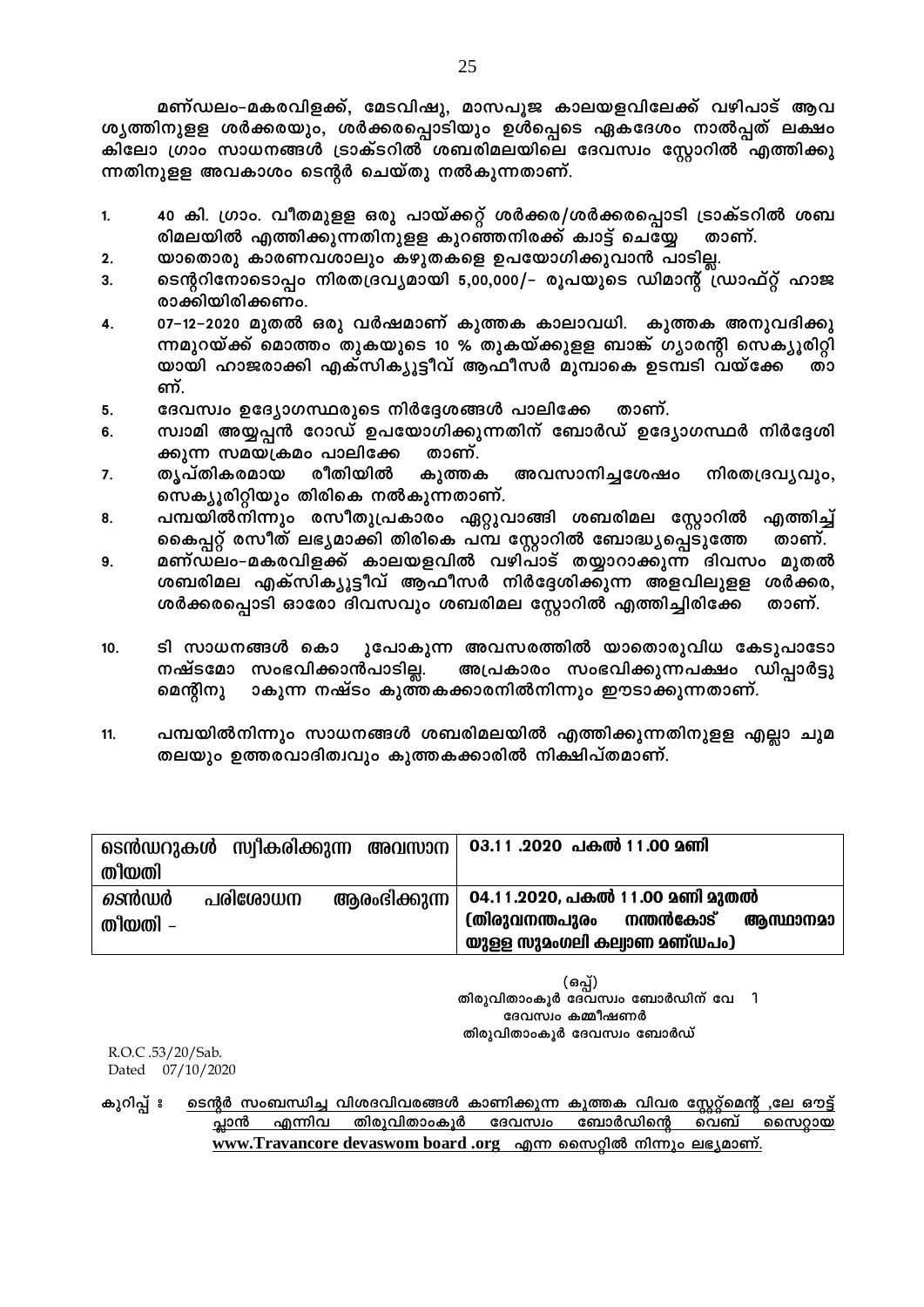# പ്രതേക്ര അറിയിപ്പ്

കോവിഡ്-19 ഐ് സംസ്ഥാനത്ത് വ്യാപനം കേരള കാണപ്പെട്ടിട്ടുള്ളതിനാൽ കൂടുന്നതായി കേരള നിരോധനാഞ്ജ സംസ്ഥാനമൊട്ടാകെ പുറഷെടുവി ച്ചിരിക്കുകയാണ്. ഇതിനാൽ ആൾക്കൂട്ടം കൂടുന്നതിനും മറ്റും കർശന വിലക്ക് സർക്കാർ തലത്തിൽ ഏർഷെടുത്തിയിട്ടുളളതാണ്. ഇതിനാൽ മുൻ വർഷങ്ങളിലെ പോലെ ടെൻഡറുക്കാർ  $B<sub>0</sub>$ ഹാളിൽ ഹാജരാക്കേ- തില്ലായെന്ന വിവരം അറിയിക്കുന്നു. ഓൺ അയതിനാൽ ടെൻസർ ടെൻസർ തുറന്ന് ലൈൻ പരിശോധിക്കുന്നതുൾഷെടെയുളള വിവരങ്ങൾ നിങ്ങൾക്ക് ഓൺ ലൈനായി തന്നെ അറിയാൻ സാധിക്കുന്നതാണ്. യോഗ്യരായ ടെൻഡറുക്കാർക്ക് കുത്തക ഉറയിഷിച്ച് നൽകുന്നതുൾഷെടെയുളള അറിയിഷ് എക്സിക്യൂട്ടീവ് ആഷിസിൽ നിന്നും നൽകുന്നതാണ്.

> (ഒപ്പ്) തിരുവിതാംകൂർ ദേവസ്വം ബോർഡിന് വേ  $\mathbf{\hat{1}}$ ദേവസ്വം കമ്മീഷണർ തിരുവിതാംകൂർ ദേവസ്വം ബോർഡ്

R.O.C.53/20/Sab. Dated 07/10/2020